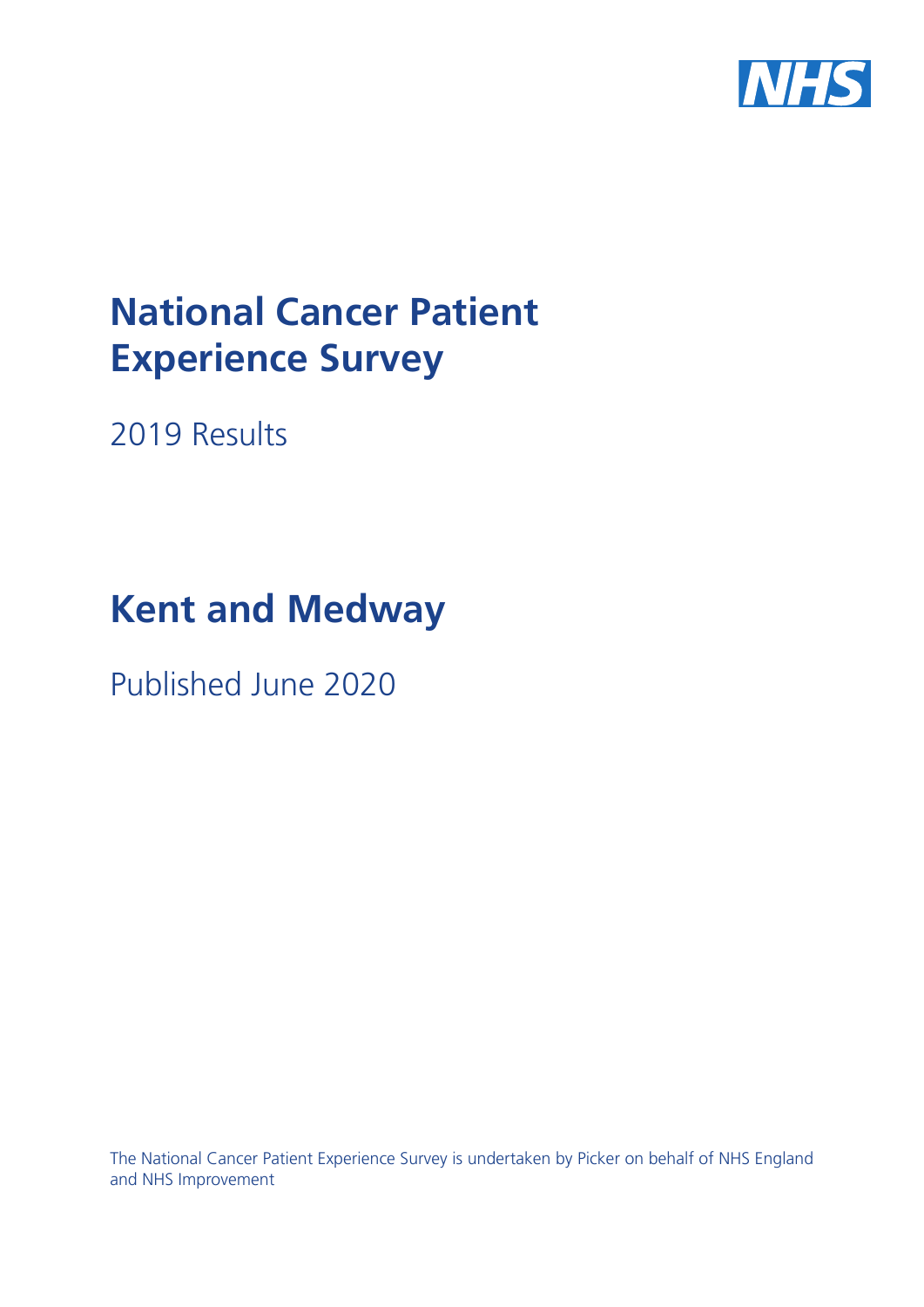# **Executive Summary** Case Mix Adjusted scores

### **Cancer Dashboard Questions**

The following seven questions are included in phase 1 of the Cancer Dashboard developed by Public Health England and NHS England:

Q61. Patient's average rating of care scored from very poor to very good

| 0   | 2                | 3 | 5 | 6 | 7                                                             | 8   | q | 10                                                                                            |  |
|-----|------------------|---|---|---|---------------------------------------------------------------|-----|---|-----------------------------------------------------------------------------------------------|--|
|     |                  |   |   |   |                                                               | 8.7 |   |                                                                                               |  |
|     |                  |   |   |   |                                                               |     |   | Q18. Patient definitely involved as much as they wanted in decisions about care and treatment |  |
|     |                  |   |   |   |                                                               |     |   | Q19. Patient given the name of a CNS who would support them through their treatment           |  |
|     |                  |   |   |   | Q20. Patient found it very or quite easy to contact their CNS |     |   |                                                                                               |  |
|     |                  |   |   |   |                                                               |     |   | Q39. Patient always felt they were treated with respect and dignity while in hospital         |  |
|     | leaving hospital |   |   |   |                                                               |     |   | Q41. Hospital staff told patient who to contact if worried about condition or treatment after |  |
| 55% | treatment        |   |   |   |                                                               |     |   | Q55. General practice staff definitely did everything they could to support patient during    |  |
|     |                  |   |   |   |                                                               |     |   |                                                                                               |  |

### **Questions Outside Expected Range**

|                                                                                                                  |            | Case Mix Adjusted Scores   |                            |                   |
|------------------------------------------------------------------------------------------------------------------|------------|----------------------------|----------------------------|-------------------|
|                                                                                                                  | 2019 Score | Lower<br>Expected<br>Range | Upper<br>Expected<br>Range | National<br>Score |
| Q5. Received all the information needed about the test                                                           | 94%        | 94%                        | 96%                        | 95%               |
| Q10. Patient told they could bring a family member or friend when first told they had cancer                     | 72%        | 73%                        | 81%                        | 77%               |
| Q11. Patient felt they were told sensitively that they had cancer                                                | 84%        | 84%                        | 87%                        | 86%               |
| Q16. Patient definitely given practical advice and support in dealing with side effects of<br>treatment          | 63%        | 64%                        | 71%                        | 67%               |
| Q20. Patient found it very or quite easy to contact their CNS                                                    | 79%        | 81%                        | 89%                        | 85%               |
| Q21. Patient got understandable answers to important questions all or most of the time                           | 84%        | 85%                        | 90%                        | 87%               |
| Q22. Hospital staff gave information about support or self-help groups for people with<br>cancer                 | 85%        | 85%                        | 91%                        | 88%               |
| Q23. Hospital staff discussed or gave information about the impact cancer could have on<br>day to day activities | 81%        | 81%                        | 86%                        | 84%               |
| Q24. Hospital staff gave information on getting financial help or possible benefits                              | 58%        | 59%                        | 66%                        | 63%               |
| Q37. Patient definitely found hospital staff to discuss worries or fears during their inpatient<br>visit         | 46%        | 48%                        | 56%                        | 52%               |
| Q52. Patient definitely given enough support from health or social services during treatment                     | 45%        | 46%                        | 59%                        | 52%               |
| Q53. Patient definitely given enough support from health or social services after treatment                      | 37%        | 37%                        | 53%                        | 45%               |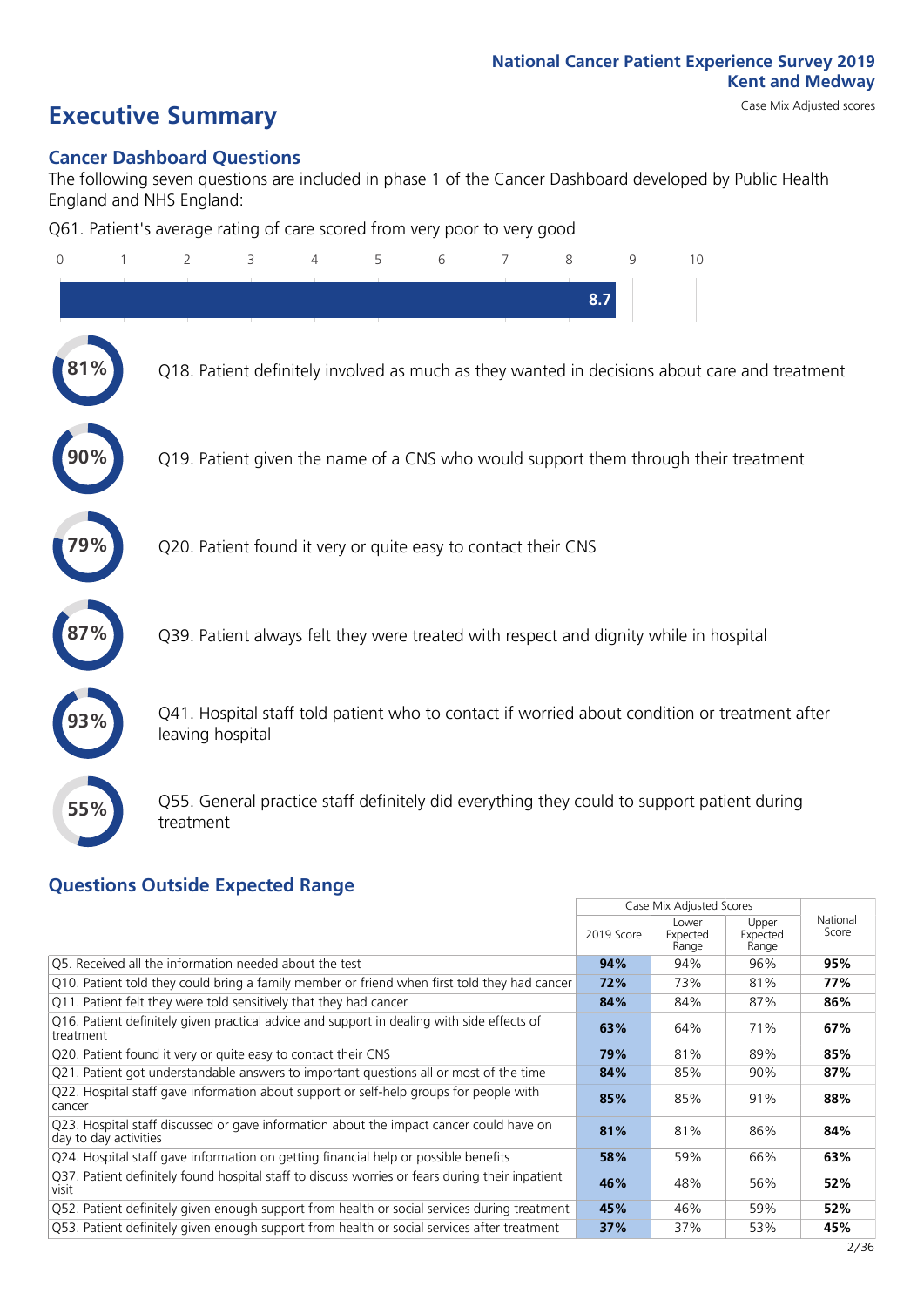### **Introduction**

The National Cancer Patient Experience Survey 2019 is the ninth iteration of the survey first undertaken in 2010. It has been designed to monitor national progress on cancer care; to provide information to drive local quality improvements; to assist commissioners and providers of cancer care; and to inform the work of the various charities and stakeholder groups supporting cancer patients.

The survey was overseen by a national Cancer Patient Experience Advisory Group. This Advisory Group set the principles and objectives of the survey programme and guided questionnaire development. The survey was commissioned and managed by NHS England. The survey provider, Picker, is responsible for designing, running and analysing the survey.

The 2019 survey involved 143 NHS Trusts. Out of 111,366 people, 67,858 people responded to the survey, yielding a response rate of 61%.

### **Methodology**

### **Eligibility, fieldwork and survey methods**

The sample for the survey included all adult (aged 16 and over) NHS patients, with a confirmed primary diagnosis of cancer, discharged from an NHS Trust after an inpatient episode or day case attendance for cancer related treatment in the months of April, May and June 2019. The fieldwork for the survey was undertaken between December 2019 and March 2020.

As in the previous four years, the survey used a mixed mode methodology. Questionnaires were sent by post, with two reminders where necessary, but also included an option to complete the questionnaire online. A Freephone helpline and email was available for respondents to opt out, ask questions about the survey, enable them to complete their questionnaire over the phone and provide access to a translation and interpreting facility for those whose first language was not English.

### **Case-mix adjustment**

Both unadjusted and adjusted scores are presented in this report. Case-mix adjusted scores allows us to account for the impact that differing patient populations might have on results. By using the case-mix adjusted estimates we can obtain a greater understanding of how a Cancer Alliance is performing given their patient population. The factors taken into account in this case-mix adjustment are gender, age, ethnic group, deprivation, and tumour group.

### **Scoring methodology**

Fifty-two questions from the questionnaire are scored as these questions relate directly to patient experience. For all but one question (Q61), scores are presented as the percentage of positive responses out of all scored responses. For Q61, respondents rate their overall care on a scale of 0 to 10, of which the average was calculated for this question's presented score. The percentages in this report have been rounded to the nearest percentage point. Therefore, in some cases the figures do not appear to add up to 100%.

### **Statistical significance**

In the reporting of 2019 results, appropriate statistical tests have been undertaken to identify unadjusted scores for which the change over time is 'statistically significant'. Thirty-seven scored questions in 2019 have been compared with those of 2018 and a statistically significant change between the two years has been reported where identified.

For the scored questions that are comparable beyond 2018, statistically significant change over the five years has also been reported where identified. A statistically significant difference means that the change in the result is very unlikely to have occurred by sampling variation.

### **Suppression**

### **Question-level suppression**

For scores where the base size per question is  $<$ 21, the score will be suppressed and replaced with an asterisk (\*). The base size will include neutral response options.

### **Double suppression**

If any group within a particular sub-group breakdown (such as the tumour group breakdown) has <21 responses, then the figure for this particular group is suppressed and replaced with an asterisk (\*). If there is only one group within the sub-group breakdown that has <21 respondents, and is therefore suppressed, the group with the next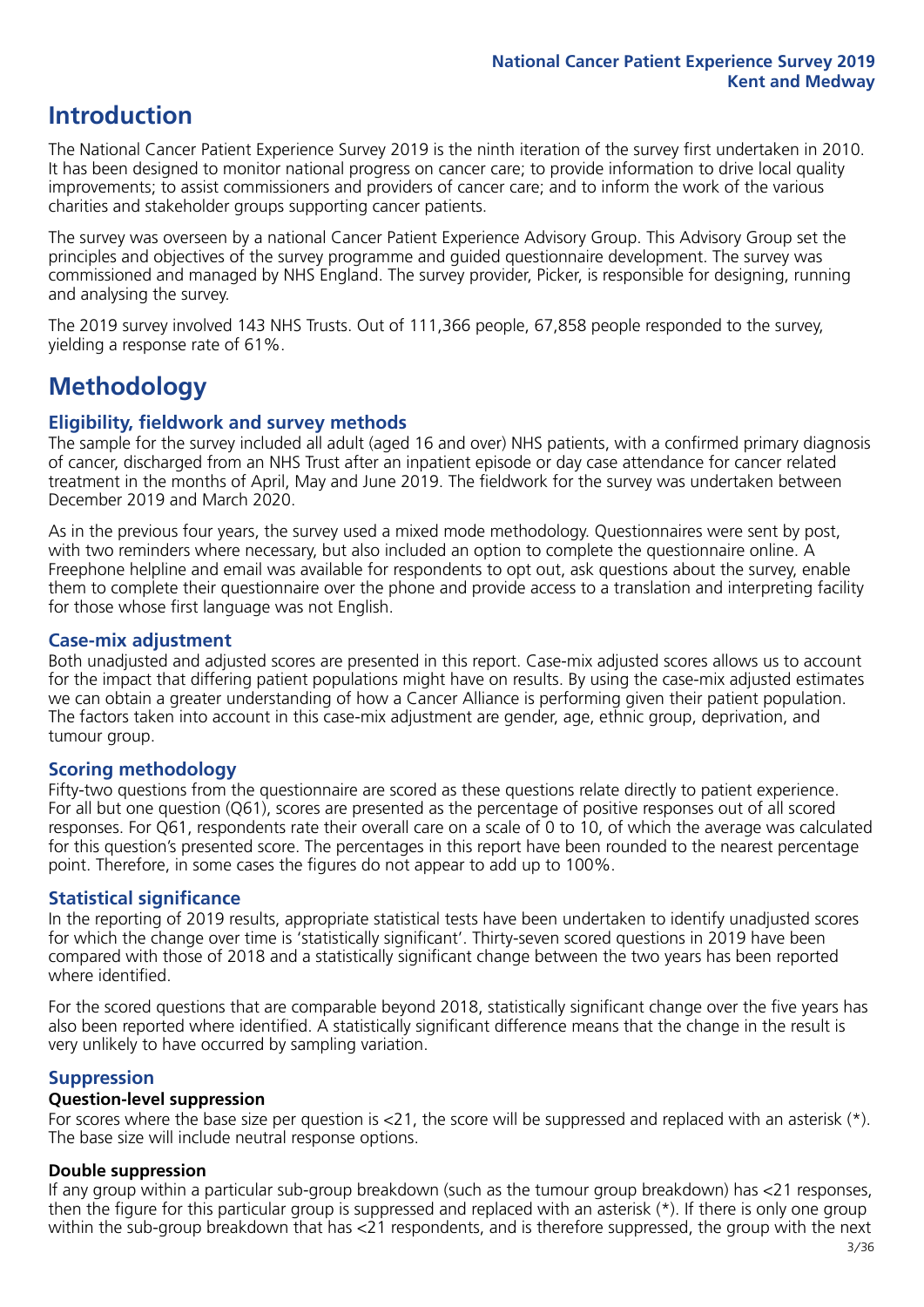lowest number of respondents is also supressed and replaced with an asterisk (\*) (regardless if it is greater than or less than 21).

### **Understanding the results**

This report shows how this Alliance scored for each question in the survey, compared with national results and previous year's results. It is aimed at helping individual Alliances to understand their performance and identify areas for local improvement. Below is a description of the type of results presented within this report and how to understand them.

### **Expected range charts**

The expected range charts in this report show a bar with the lowest and highest score received for each question nationally. Within this bar, an expected range is given (in grey) and a black diamond represents the actual score for this Alliance.

Alliances whose score is above the upper limit of the expected range (in the dark blue) are positive outliers, with a score statistically significantly higher than the national mean. This indicates that the Alliance performs better than what Alliances of the same size and demographics are expected to perform. The opposite is true if the score is below the lower limit of the expected range (in the light blue); these are negative outliers. For scores within the expected range (in the grey), the score is what we would expect given the Alliance's size and demographics.

### **Comparability tables**

The comparability tables show the 2018 and 2019 unadjusted scores for this Alliance for each scored question. If there is a significant change from 2018 and 2019 or overall from 2016 to 2019, an arrow will be presented for the direction of change. The adjusted 2019 score will also be presented for each scored question along with the lower and upper expected range and national score. Scores above the upper limit of the expected range will be highlighted dark blue, scores below the lower limit of the expected range will be highlighted light blue, and scores within the lower and upper limit of the expected ranges will be highlighted grey.

### **Tumour type tables**

The tumour type tables show the unadjusted scores for each scored question for each of the 13 tumour groups. The national score for that tumour group is also shown. Unadjusted scores for the same tumour type across different Alliances may not be comparable, as they do not account for the impact that differing patient populations might have on results. Central nervous system is abbreviated as 'CNS' and lower gastrointestinal tract is abbreviated as 'LGT' throughout this report.

### **Year on year charts**

The year on year charts show four columns representing the unadjusted scores of the last four years (2016, 2017, 2018 and 2019) for each scored question.

### **Notes on specific questions**

Following the development phase of the 2019 survey, several changes were made to the questionnaire. Six scored questions were amended (Q5, Q18, Q30, Q35, Q56 and Q60) and one non-scored question (Q29) was amended that impacted the comparability of questions Q30 to Q41. Of all questions changed or impacted by change, only Q60 is presented with historical comparisons; though the results should be interpreted with caution.

### **Unadjusted data and case-mix adjusted data**

Unadjusted data should be used to see the actual responses from patients relating to the Alliance. Case-mix adjusted data, together with expected ranges, should be used to understand whether the results are significantly higher or lower than national results taking account of the patient mix.

### **Further information**

This research was carried out in accordance with the international standard for organisations conducting social research (accreditation to ISO20252:2012; certificate number GB08/74322). The 2019 survey data has been produced and published in line with the Code of Practice for Official Statistics.

For more information on the methodology, please see the Technical Document. It can be viewed along with the 2019 questionnaire and survey guidance on the website at [www.ncpes.co.uk](https://www.ncpes.co.uk/supporting-documents). For all other outputs at National, Trust, CCG and Cancer Alliance level, please see the PDF reports, Excel tables and dashboards at [www.ncpes.co.uk.](https://www.ncpes.co.uk/current-results)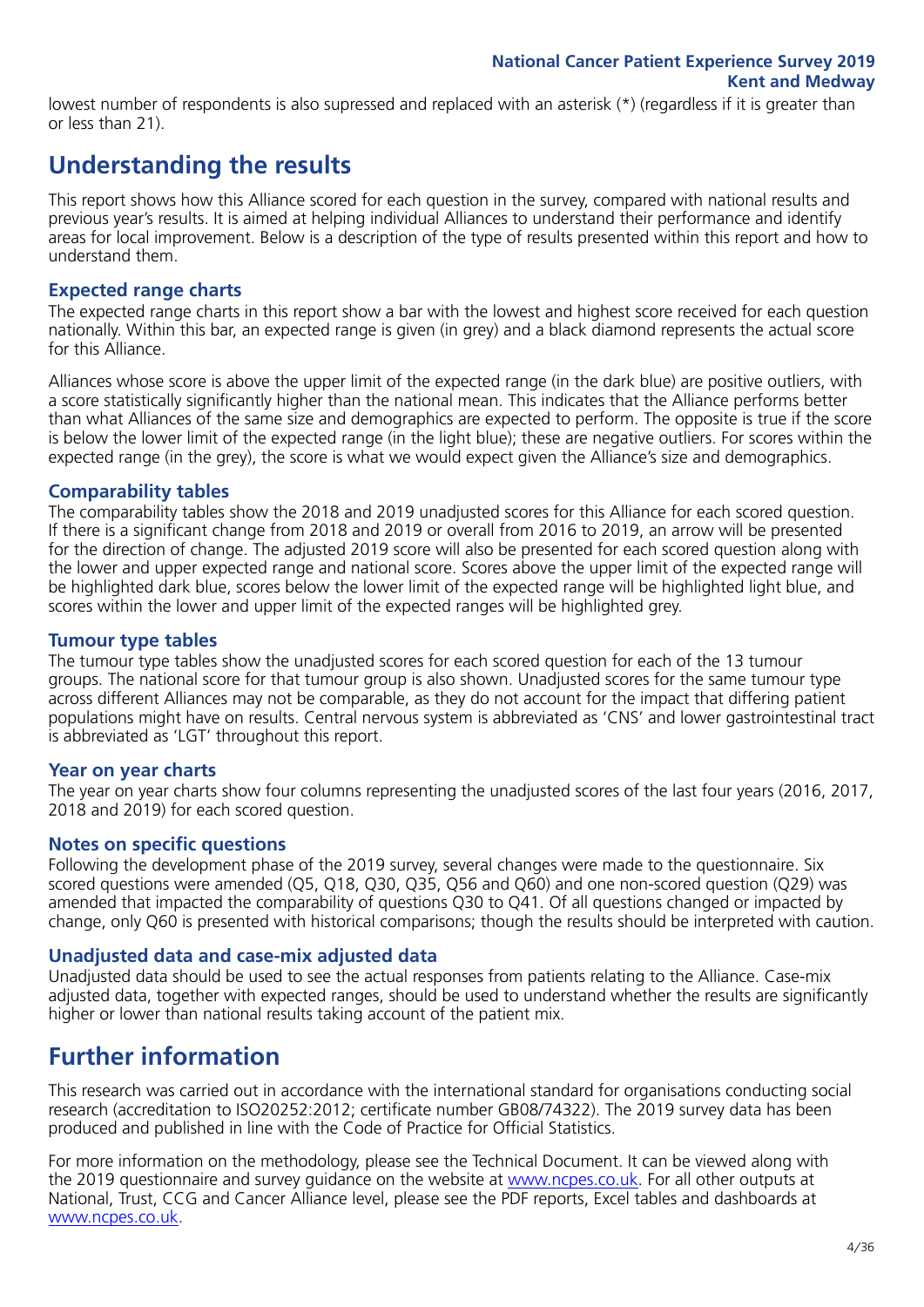### **Response Rate**

### **Overall Response Rate**

2,168 patients responded out of a total of 3,600 patients, resulting in a response rate of 60%.

|          | Sample Size | Adjusted<br>Sample | Completed | Response Rate |
|----------|-------------|--------------------|-----------|---------------|
| Alliance | 3.884       | 3.600              | 2.168     | 60%           |
| National | 119,855     | 111.366            | 67.858    | 61%           |

### **Respondents by Survey Type**

|                            | Number of<br>Respondents |
|----------------------------|--------------------------|
| Online                     | 205                      |
| Paper                      | 1,963                    |
| Phone                      |                          |
| <b>Translation Service</b> |                          |

### **Respondents by Tumour Group**

|                      | Number of<br>Respondents |
|----------------------|--------------------------|
| <b>Brain / CNS</b>   | 12                       |
| <b>Breast</b>        | 582                      |
| Colorectal / LGT     | 220                      |
| Gynaecological       | 119                      |
| Haematological       | 328                      |
| <b>Head and Neck</b> | 47                       |
| Lung                 | 174                      |
| Prostate             | 121                      |
| Sarcoma              | 27                       |
| Skin                 | 83                       |
| Upper Gastro         | 99                       |
| Urological           | 147                      |
| Other                | 209                      |

### **Respondents by Age and Gender**

Respondents year of birth has been used to determine age. This information has been amalgamated into 8 age bands. The age and gender distribution for the Alliance was as follows:

|        | Age 16-24 | Age 25-34 | Age 35-44 | Age 45-54 | Age 55-64 | Age 65-74 | Age 75-84 | Age 85+ | Total |
|--------|-----------|-----------|-----------|-----------|-----------|-----------|-----------|---------|-------|
| Male   | 4         |           | 14        | 43        | 160       | 349       | 246       | 56      | 878   |
| Female |           | 14        | 48        | 154       | 315       | 435       | 267       | 55      | ,290  |
| Total  |           | 20        | 62        | 197       | 475       | 784       | 513       | 111     | 2,168 |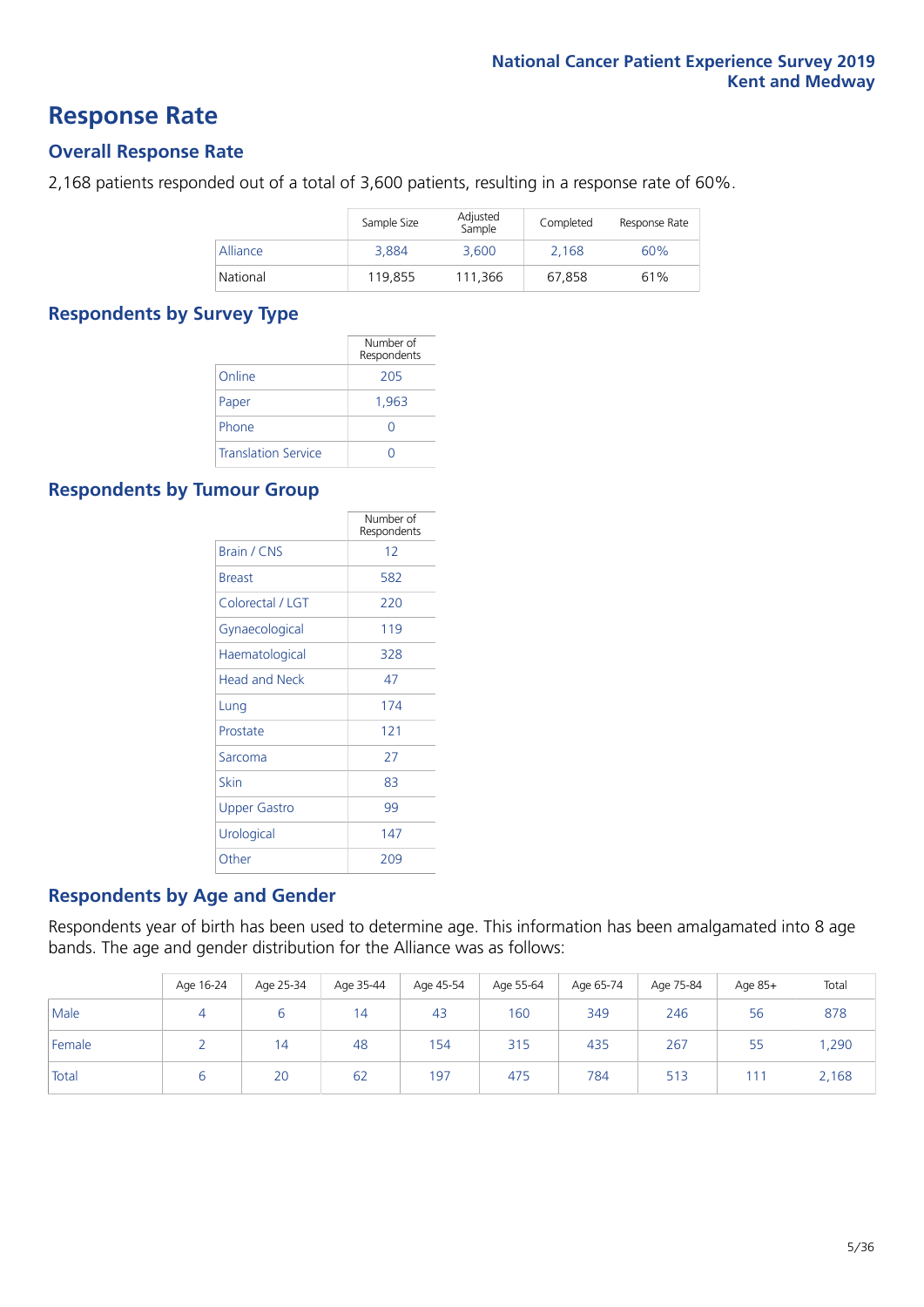# **Expected Range Charts**

| Lower Expected Range<br>Average                                                                         |    | Upper Expected Range |     |     |     |     |     | Case Mix Adjusted Score |            |     |          |  |
|---------------------------------------------------------------------------------------------------------|----|----------------------|-----|-----|-----|-----|-----|-------------------------|------------|-----|----------|--|
| <b>SEEING YOUR GP</b>                                                                                   | 0% | 10%                  | 20% | 30% | 40% | 50% | 60% | 70%                     | 80%        |     | 90% 100% |  |
| Q1. Saw GP once or twice before being told they needed to go to<br>hospital                             |    |                      |     |     |     |     |     |                         | 78%<br>83% |     |          |  |
| Q2. Patient thought they were seen as soon as necessary                                                 |    |                      |     |     |     |     |     |                         |            |     |          |  |
| <b>DIAGNOSTIC TESTS</b>                                                                                 | 0% | 10%                  | 20% | 30% | 40% | 50% | 60% | 70%                     | 80%        | 94% | 90% 100% |  |
| Q5. Received all the information needed about the test                                                  |    |                      |     |     |     |     |     |                         |            |     |          |  |
| Q6. The length of time waiting for the test to be done was about<br>right                               |    |                      |     |     |     |     |     |                         | 81%        | 88% |          |  |
| Q7. Test results explained in completely understandable way                                             |    |                      |     |     |     |     |     |                         |            |     |          |  |
| <b>FINDING OUT WHAT WAS WRONG WITH YOU</b>                                                              | 0% | 10%                  | 20% | 30% | 40% | 50% | 60% | 70%                     | 80%        |     | 90% 100% |  |
| Q10. Patient told they could bring a family member or friend when<br>first told they had cancer         |    |                      |     |     |     |     |     | 72%                     |            |     |          |  |
| Q11. Patient felt they were told sensitively that they had cancer                                       |    |                      |     |     |     |     |     |                         | 84%        |     |          |  |
| Q12. Patient completely understood the explanation of what was<br>wrong                                 |    |                      |     |     |     |     |     | 71%                     |            |     |          |  |
| Q13. Patient given easy to understand written information about<br>the type of cancer they had          |    |                      |     |     |     |     |     | 74%                     |            |     |          |  |
| <b>DECIDING THE BEST TREATMENT FOR YOU</b>                                                              | 0% | 10%                  | 20% | 30% | 40% | 50% | 60% | 70%                     | 80%        |     | 90% 100% |  |
| Q14. Patient felt that treatment options were completely explained                                      |    |                      |     |     |     |     |     |                         | 84%        |     |          |  |
| Q15. Patient felt possible side effects were definitely explained in<br>an understandable way           |    |                      |     |     |     |     |     | 74%                     |            |     |          |  |
| Q16. Patient definitely given practical advice and support in dealing<br>with side effects of treatment |    |                      |     |     |     |     | 63% |                         |            |     |          |  |
| Q17. Patient definitely told about side effects that could affect<br>them in the future                 |    |                      |     |     |     |     | 55% |                         |            |     |          |  |
| Q18. Patient definitely involved as much as they wanted in<br>decisions about care and treatment        |    |                      |     |     |     |     |     |                         | 81%        |     |          |  |
| <b>CLINICAL NURSE SPECIALIST (CNS)</b>                                                                  | 0% | 10%                  | 20% | 30% | 40% | 50% | 60% | 70%                     | 80%        |     | 90% 100% |  |
| Q19. Patient given the name of a CNS who would support them<br>through their treatment                  |    |                      |     |     |     |     |     |                         |            | 90% |          |  |
| Q20. Patient found it very or quite easy to contact their CNS                                           |    |                      |     |     |     |     |     |                         | 79%        |     |          |  |
| Q21. Patient got understandable answers to important questions<br>all or most of the time               |    |                      |     |     |     |     |     |                         | 84%        |     |          |  |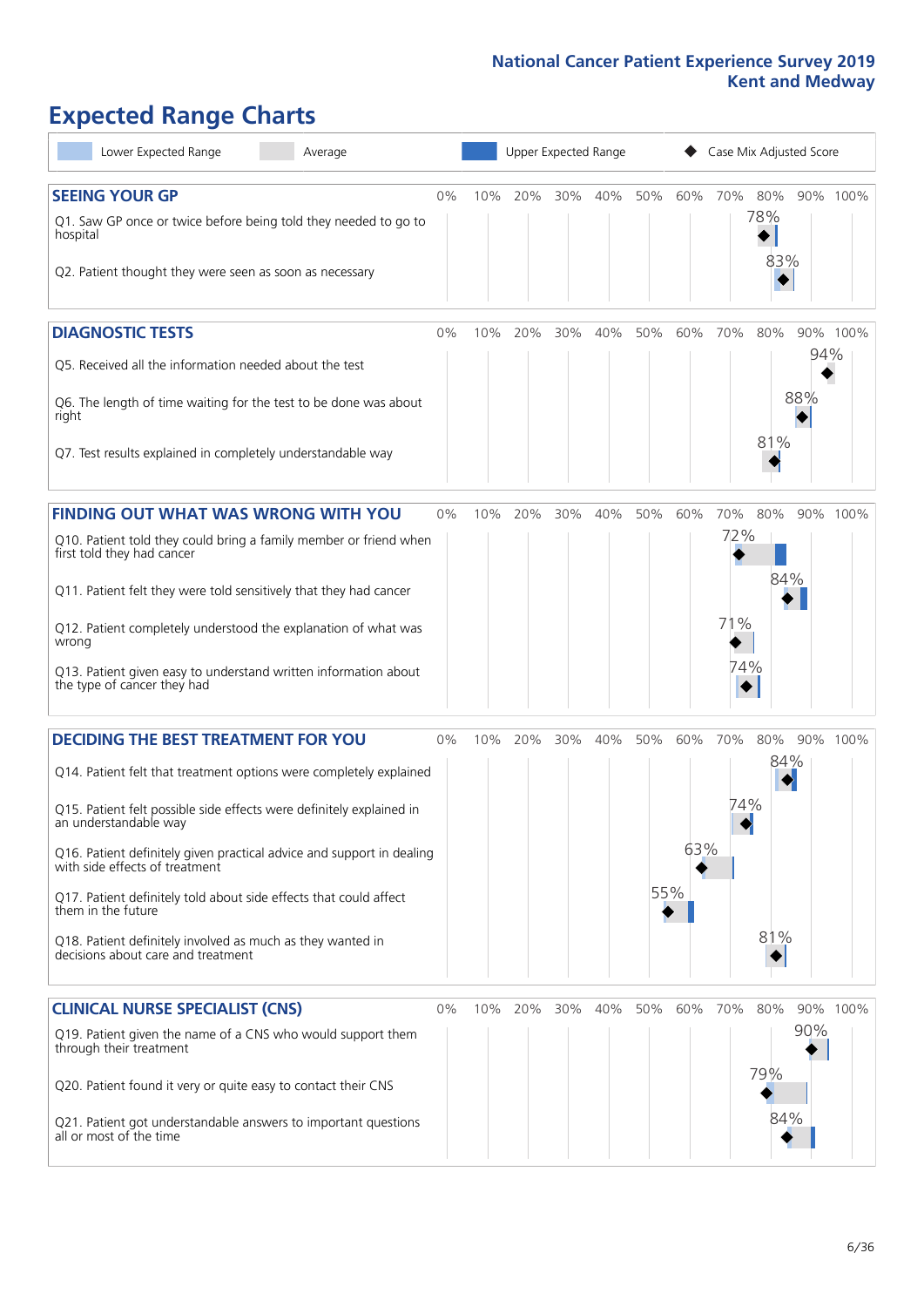# **Expected Range Charts**

| Lower Expected Range<br>Average                                                                                                                                                                                                                                                                                                                                                                                                                                                                                                                                                                                                                                                                                                                                                                                                                                                                                                                                                                                                                                                                                                                                                   |    |     | Upper Expected Range |     |     |            |            |                          | Case Mix Adjusted Score                       |                 |
|-----------------------------------------------------------------------------------------------------------------------------------------------------------------------------------------------------------------------------------------------------------------------------------------------------------------------------------------------------------------------------------------------------------------------------------------------------------------------------------------------------------------------------------------------------------------------------------------------------------------------------------------------------------------------------------------------------------------------------------------------------------------------------------------------------------------------------------------------------------------------------------------------------------------------------------------------------------------------------------------------------------------------------------------------------------------------------------------------------------------------------------------------------------------------------------|----|-----|----------------------|-----|-----|------------|------------|--------------------------|-----------------------------------------------|-----------------|
| <b>SUPPORT FOR PEOPLE WITH CANCER</b><br>Q22. Hospital staff gave information about support or self-help<br>groups for people with cancer<br>Q23. Hospital staff discussed or gave information about the impact<br>cancer could have on day to day activities<br>Q24. Hospital staff gave information on getting financial help or<br>possible benefits<br>Q25. Hospital staff told patient they could get free prescriptions                                                                                                                                                                                                                                                                                                                                                                                                                                                                                                                                                                                                                                                                                                                                                     | 0% | 10% | 20%                  | 30% | 40% | 50%        | 60%<br>58% | 70%                      | 80%<br>85%<br>81%<br>81%                      | 90% 100%        |
| <b>OPERATIONS</b><br>Q27. Beforehand, patient had all the information needed about the<br>operation<br>Q28. Afterwards, staff completely explained how operation had<br>gone in understandable way                                                                                                                                                                                                                                                                                                                                                                                                                                                                                                                                                                                                                                                                                                                                                                                                                                                                                                                                                                                | 0% | 10% | 20%                  | 30% | 40% | 50%        | 60%        | 70%                      | 80%<br>78%                                    | 90% 100%<br>96% |
| <b>HOSPITAL CARE AS AN INPATIENT</b><br>Q30. Hospital staff didn't talk in front of patient as if patient wasn't<br>there<br>Q31. Patient had confidence and trust in all doctors treating them<br>Q32. Patient's family or someone close definitely felt able to talk to<br>a doctor<br>Q33. Patient had confidence and trust in all the ward nurses<br>treating them<br>Q34. Patient thought there were always or nearly always enough<br>nurses on duty to care for them<br>Q35. All hospital staff asked patient what name they prefer to be<br>called by<br>Q36. Patient always given enough privacy when discussing<br>condition or treatment<br>Q37. Patient definitely found hospital staff to discuss worries or<br>fears during their inpatient visit<br>Q38. Hospital staff definitely did everything they could to help<br>control pain<br>Q39. Patient always felt they were treated with respect and dignity<br>while in hospital<br>Q40. Patient given clear written information about what should or<br>should not do after leaving hospital<br>Q41. Hospital staff told patient who to contact if worried about<br>condition or treatment after leaving hospital | 0% | 10% | 20%                  | 30% | 40% | 50%<br>46% | 60%<br>62% | 70%<br>72%<br>74%<br>66% | 80%<br>81%<br>83%<br>83%<br>84%<br>87%<br>86% | 90% 100%<br>93% |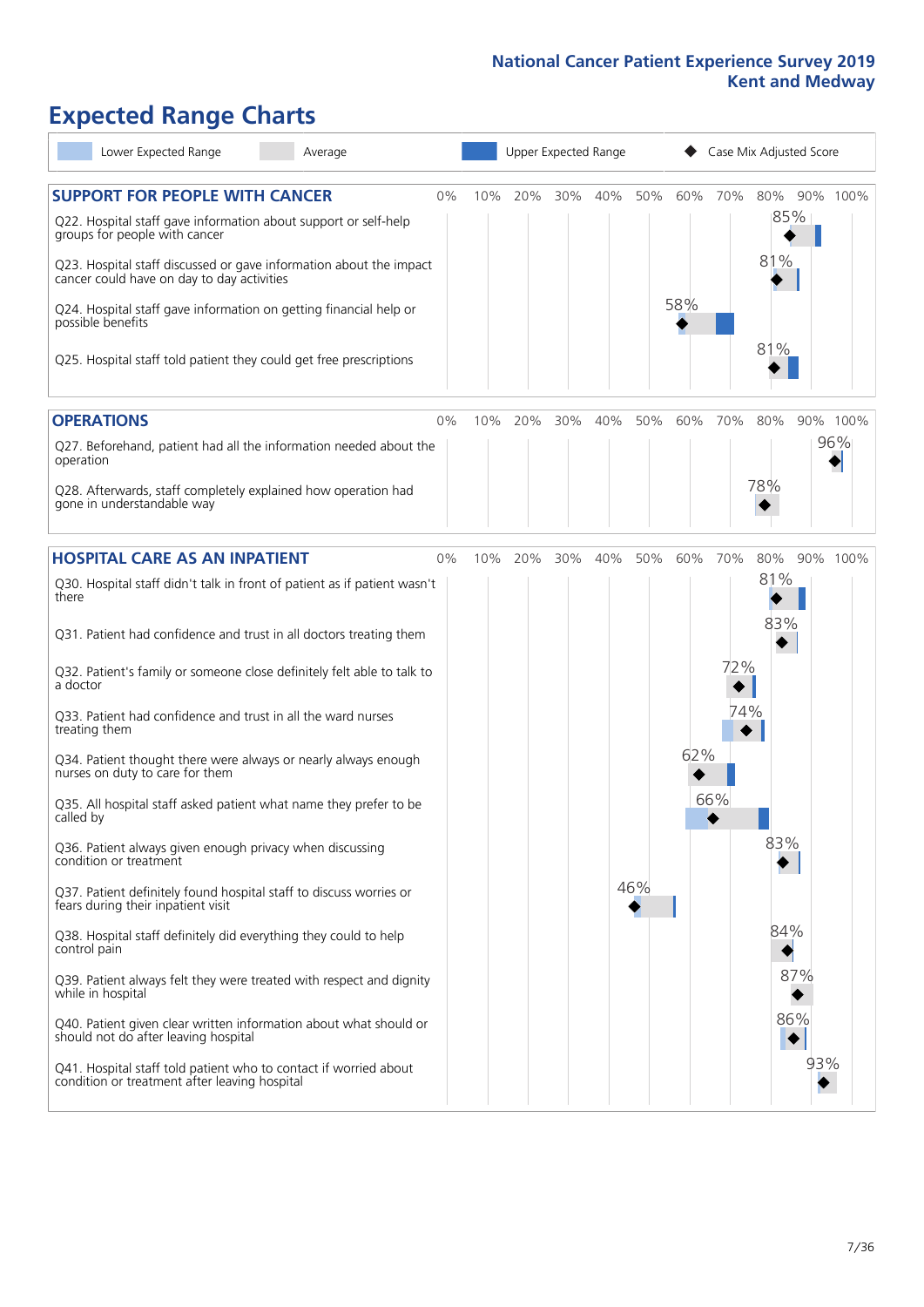# **Expected Range Charts**

|           | Lower Expected Range                                                                                                  | Average |    |     |         |     | Upper Expected Range |     | Case Mix Adjusted Score |         |     |     |          |
|-----------|-----------------------------------------------------------------------------------------------------------------------|---------|----|-----|---------|-----|----------------------|-----|-------------------------|---------|-----|-----|----------|
|           | <b>HOSPITAL CARE AS A DAY PATIENT / OUTPATIENT 0%</b>                                                                 |         |    | 10% | 20%     | 30% | 40%                  | 50% | 60%                     | 70%     | 80% |     | 90% 100% |
|           | Q43. Patient definitely found hospital staff to discuss worries or<br>fears during their outpatient or day case visit |         |    |     |         |     |                      |     |                         | 68%     |     |     |          |
|           | Q44. Cancer doctor had the right documents at patient's last<br>outpatient appointment                                |         |    |     |         |     |                      |     |                         |         |     |     | 96%      |
|           | Q46. Beforehand patient completely had all information needed<br>about radiotherapy treatment                         |         |    |     |         |     |                      |     |                         |         | 85% |     |          |
|           | Q47. Patient completely given understandable information about<br>whether radiotherapy was working                    |         |    |     |         |     |                      |     | 57%                     |         |     |     |          |
|           | Q49. Beforehand patient completely had all information needed<br>about chemotherapy treatment                         |         |    |     |         |     |                      |     |                         |         | 85% |     |          |
|           | Q50. Patient given enough information about whether<br>chemotherapy was working in a completely understandable way    |         |    |     |         |     |                      |     |                         | 65%     |     |     |          |
|           | <b>HOME CARE AND SUPPORT</b>                                                                                          |         | 0% |     | 10% 20% | 30% | 40%                  | 50% | 60%                     | 70%     | 80% |     | 90% 100% |
|           | Q51. Hospital staff definitely gave family or someone close all the<br>information needed to help care at home        |         |    |     |         |     |                      |     | 57%                     |         |     |     |          |
|           | Q52. Patient definitely given enough support from health or social<br>services during treatment                       |         |    |     |         |     |                      | 45% |                         |         |     |     |          |
|           | Q53. Patient definitely given enough support from health or social<br>services after treatment                        |         |    |     |         |     | 37%                  |     |                         |         |     |     |          |
|           | <b>CARE FROM YOUR GENERAL PRACTICE</b>                                                                                |         | 0% | 10% | 20%     | 30% | 40%                  | 50% | 60%                     | 70%     | 80% |     | 90% 100% |
| treatment | Q54. GP given enough information about patient's condition and                                                        |         |    |     |         |     |                      |     |                         |         |     |     | 95%      |
|           | Q55. General practice staff definitely did everything they could to<br>support patient during treatment               |         |    |     |         |     |                      |     | 55%                     |         |     |     |          |
|           | <b>YOUR OVERALL NHS CARE</b>                                                                                          |         | 0% | 10% | 20%     | 30% | 40%                  | 50% | 60%                     | 70% 80% |     |     | 90% 100% |
|           | Q56. Different people treating and caring for patient always work<br>well together to give best possible care         |         |    |     |         |     |                      |     |                         | 71%     |     |     |          |
|           | Q57. Patient given a care plan                                                                                        |         |    |     |         | 33% |                      |     |                         |         |     |     |          |
|           | Q58. Overall the administration of care was good or very good                                                         |         |    |     |         |     |                      |     |                         |         |     | 87% |          |
|           | Q59. Patient felt length of time for attending clinics and<br>appointments for cancer was about right                 |         |    |     |         |     |                      |     |                         | 69%     |     |     |          |
|           | Q60. Someone discussed with patient whether they would like to<br>take part in cancer research                        |         |    |     |         | 28% |                      |     |                         |         |     |     |          |
|           |                                                                                                                       |         | 0  |     | 2       | 3   | 4                    | 5   | 6                       | 7       | 8   | 9   | 10       |
| good      | Q61. Patient's average rating of care scored from very poor to very                                                   |         |    |     |         |     |                      |     |                         |         |     | 8.7 |          |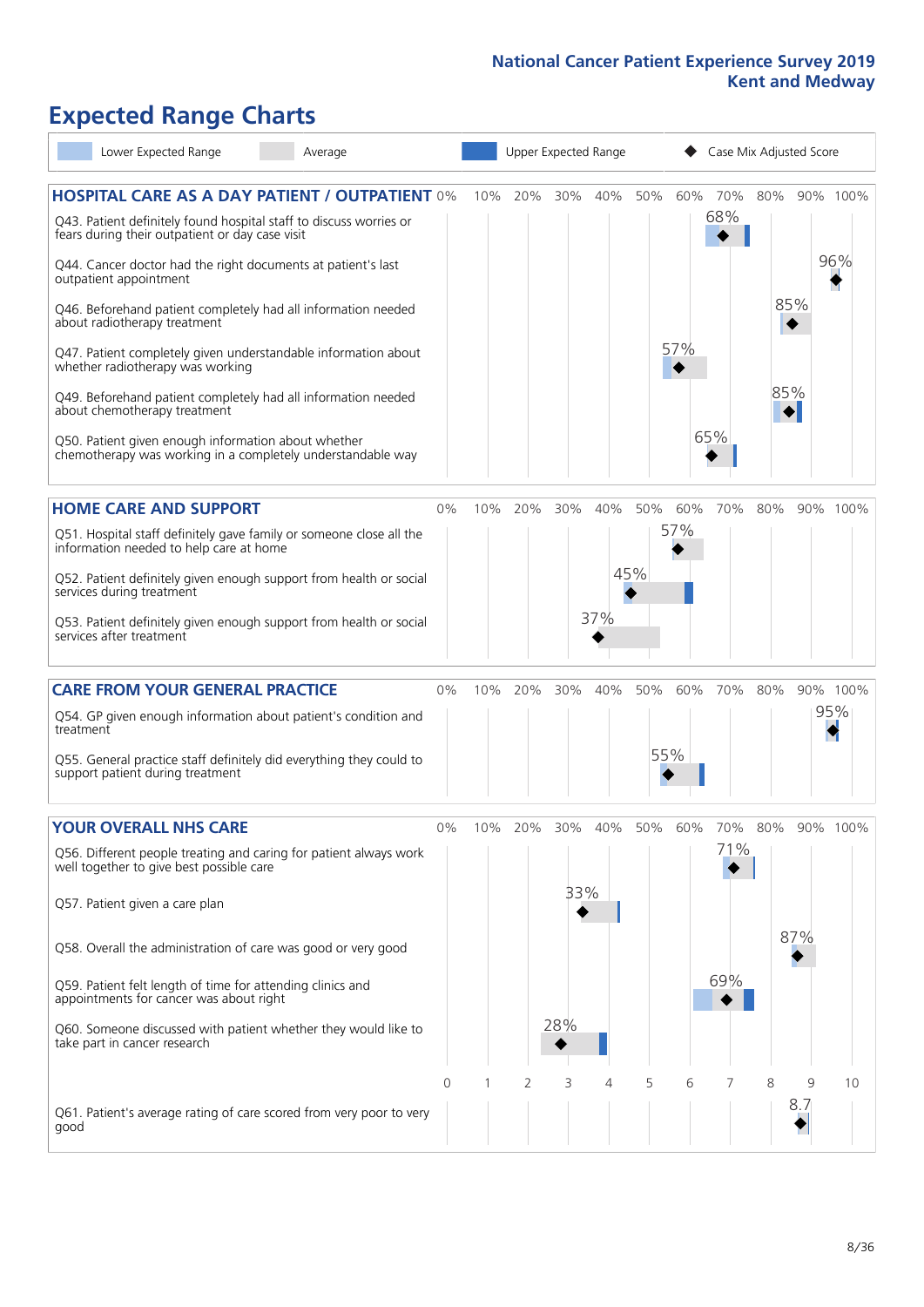# **Comparability Tables**

\* Indicates where a score has been suppressed because there are less than 21 responses.

\*\* No score available for 2018.

 $\triangle$  or  $\nabla$ 

Change 2018-2019: Indicates where 2019 score is significantly higher or lower than 2018 score Change Overall: Indicates significant change overall (2016, 2017, 2018 and 2019).

Adjusted Score below Lower Expected Range Adjusted Score between Upper and Lower Expected Ranges Adjusted Score above Upper

Expected Range

|                                                                             | Unadjusted Scores<br>Case Mix Adjusted Scores |               |           |               |                         |                   |               |                                     |                |                   |
|-----------------------------------------------------------------------------|-----------------------------------------------|---------------|-----------|---------------|-------------------------|-------------------|---------------|-------------------------------------|----------------|-------------------|
|                                                                             | 2018                                          | 2018<br>Score | 2019<br>n | 2019<br>Score | Change<br>2018-<br>2019 | Change<br>Overall | 2019<br>Score | Lower<br>Expected Expected<br>Range | Upper<br>Range | National<br>Score |
| <b>SEEING YOUR GP</b>                                                       |                                               |               |           |               |                         |                   |               |                                     |                |                   |
| Q1. Saw GP once or twice before being told they needed to go<br>to hospital | 2033                                          | 76%           | 1517      | 79%           |                         |                   | 78%           | 77%                                 | 81%            | 79%               |
| Q2. Patient thought they were seen as soon as necessary                     | 2790                                          | 82%           | 2116      | 83%           |                         |                   | 83%           | 82%                                 | 86%            | 84%               |

| <b>DIAGNOSTIC TESTS</b>                                                   |       |     |      |     |  |     |     |     |     |
|---------------------------------------------------------------------------|-------|-----|------|-----|--|-----|-----|-----|-----|
| O5. Received all the information needed about the test                    | $***$ | **  | 818  | 94% |  | 94% | 94% | 96% | 95% |
| Q6. The length of time waiting for the test to be done was<br>about right | 2441  | 87% | 864  | 88% |  | 88% | 87% | 90% | 88% |
| Q7. Test results explained in completely understandable way               | 2449  | 78% | '864 | 81% |  | 81% | 78% | 82% | 80% |

| <b>FINDING OUT WHAT WAS WRONG WITH YOU</b>                                                      |      |     |      |     |     |     |     |     |
|-------------------------------------------------------------------------------------------------|------|-----|------|-----|-----|-----|-----|-----|
| Q10. Patient told they could bring a family member or friend<br>when first told they had cancer | 2579 | 73% | 1952 | 72% | 72% | 73% | 81% | 77% |
| Q11. Patient felt they were told sensitively that they had cancer                               | 2826 | 84% | 2149 | 84% | 84% | 84% | 87% | 86% |
| Q12. Patient completely understood the explanation of what<br>was wrong                         | 2841 | 73% | 2148 | 72% | 71% | 71% | 76% | 73% |
| Q13. Patient given easy to understand written information<br>about the type of cancer they had  | 2524 | 72% | 1925 | 74% | 74% | 72% | 77% | 74% |

| <b>DECIDING THE BEST TREATMENT FOR YOU</b>                                                              |      |     |      |     |  |     |     |     |     |
|---------------------------------------------------------------------------------------------------------|------|-----|------|-----|--|-----|-----|-----|-----|
| Q14. Patient felt that treatment options were completely<br>explained                                   | 2517 | 82% | 1916 | 84% |  | 84% | 82% | 85% | 83% |
| Q15. Patient felt possible side effects were definitely explained<br>in an understandable way           | 2738 | 73% | 2072 | 74% |  | 74% | 71% | 75% | 73% |
| Q16. Patient definitely given practical advice and support in<br>dealing with side effects of treatment | 2719 | 64% | 2056 | 63% |  | 63% | 64% | 71% | 67% |
| Q17. Patient definitely told about side effects that could affect<br>them in the future                 | 2598 | 56% | 1950 | 54% |  | 55% | 54% | 59% | 57% |
| Q18. Patient definitely involved as much as they wanted in<br>decisions about care and treatment        | $**$ | **  |      | 81% |  | 81% | 79% | 83% | 81% |

| <b>CLINICAL NURSE SPECIALIST (CNS)</b>                                                                                        |      |     |      |     |  |     |     |     |     |
|-------------------------------------------------------------------------------------------------------------------------------|------|-----|------|-----|--|-----|-----|-----|-----|
| $\sqrt{\text{Q19}}$ . Patient given the name of a CNS who would support them $\sqrt{\text{Q19}}$ .<br>through their treatment |      | 89% | 2049 | 90% |  | 90% | 90% | 94% | 92% |
| Q20. Patient found it very or quite easy to contact their CNS                                                                 | 2158 | 80% | 1650 | 79% |  | 79% | 81% | 89% | 85% |
| Q21. Patient got understandable answers to important<br>questions all or most of the time                                     | 2045 | 86% | 1567 | 84% |  | 84% | 85% | 90% | 87% |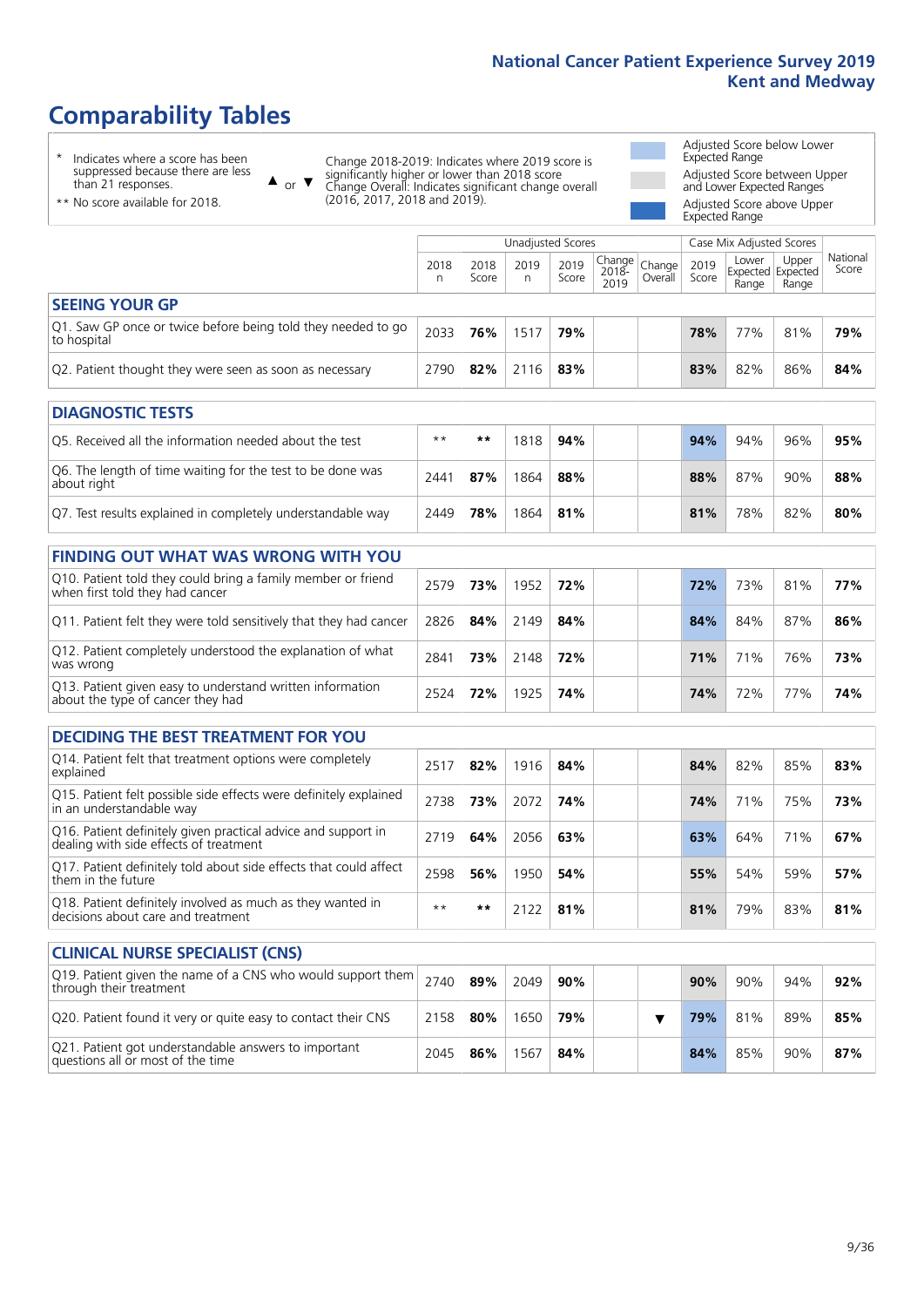# **Comparability Tables**

\* Indicates where a score has been suppressed because there are less than 21 responses.

\*\* No score available for 2018.

 $\triangle$  or  $\nabla$ 

Change 2018-2019: Indicates where 2019 score is significantly higher or lower than 2018 score Change Overall: Indicates significant change overall (2016, 2017, 2018 and 2019).

Adjusted Score below Lower Expected Range Adjusted Score between Upper and Lower Expected Ranges Adjusted Score above Upper Expected Range

|                                                                                                                   |           |               | <b>Unadjusted Scores</b> |               |                         |                   |               | Case Mix Adjusted Scores |                                     |                   |
|-------------------------------------------------------------------------------------------------------------------|-----------|---------------|--------------------------|---------------|-------------------------|-------------------|---------------|--------------------------|-------------------------------------|-------------------|
|                                                                                                                   | 2018<br>n | 2018<br>Score | 2019<br>n.               | 2019<br>Score | Change<br>2018-<br>2019 | Change<br>Overall | 2019<br>Score | Lower<br>Range           | Upper<br>Expected Expected<br>Range | National<br>Score |
| <b>SUPPORT FOR PEOPLE WITH CANCER</b>                                                                             |           |               |                          |               |                         |                   |               |                          |                                     |                   |
| Q22. Hospital staff gave information about support or self-help<br>groups for people with cancer                  | 2112      | 82%           | 1648                     | 85%           |                         |                   | 85%           | 85%                      | 91%                                 | 88%               |
| Q23. Hospital staff discussed or gave information about the<br>impact cancer could have on day to day activities  | 1885      | 80%           | 1431                     | 81%           |                         |                   | 81%           | 81%                      | 86%                                 | 84%               |
| Q24. Hospital staff gave information on getting financial help or<br>possible benefits                            | 1452      | 58%           | 1134                     | 59%           |                         |                   | 58%           | 59%                      | 66%                                 | 63%               |
| Q25. Hospital staff told patient they could get free prescriptions                                                | 1292      | 80%           | 994                      | 81%           |                         |                   | 81%           | 80%                      | 84%                                 | 82%               |
| <b>OPERATIONS</b>                                                                                                 |           |               |                          |               |                         |                   |               |                          |                                     |                   |
| Q27. Beforehand, patient had all the information needed about<br>the operation                                    | 1428      | 95%           | 1032                     | 96%           |                         |                   | 96%           | 95%                      | 97%                                 | 96%               |
| Q28. Afterwards, staff completely explained how operation had<br>gone in understandable way                       | 1428      | 77%           | 1028                     | 79%           |                         |                   | 78%           | 76%                      | 82%                                 | 79%               |
| <b>HOSPITAL CARE AS AN INPATIENT</b>                                                                              |           |               |                          |               |                         |                   |               |                          |                                     |                   |
| Q30. Hospital staff didn't talk in front of patient as if patient<br>wasn't there                                 | $* *$     | $***$         | 975                      | 82%           |                         |                   | 81%           | 80%                      | 87%                                 | 84%               |
| Q31. Patient had confidence and trust in all doctors treating<br>them                                             | $* *$     | $***$         | 982                      | 83%           |                         |                   | 83%           | 81%                      | 86%                                 | 84%               |
| Q32. Patient's family or someone close definitely felt able to talk<br>to a doctor                                | $* *$     | $***$         | 828                      | 72%           |                         |                   | 72%           | 69%                      | 75%                                 | 72%               |
| Q33. Patient had confidence and trust in all the ward nurses<br>treating them                                     | $* *$     | $***$         | 987                      | 74%           |                         |                   | 74%           | 71%                      | 78%                                 | 74%               |
| Q34. Patient thought there were always or nearly always<br>enough nurses on duty to care for them                 | $* *$     | $***$         | 978                      | 63%           |                         |                   | 62%           | 60%                      | 69%                                 | 64%               |
| Q35. All hospital staff asked patient what name they prefer to<br>be called by                                    | $**$      | $***$         | 973                      | 66%           |                         |                   | 66%           | 65%                      | 77%                                 | 71%               |
| Q36. Patient always given enough privacy when discussing<br>condition or treatment                                | $* *$     | $***$         | 981                      | 83%           |                         |                   | 83%           | 82%                      | 87%                                 | 85%               |
| Q37. Patient definitely found hospital staff to discuss worries or<br>fears during their inpatient visit          | $* *$     | $***$         | 701                      | 46%           |                         |                   | 46%           | 48%                      | 56%                                 | 52%               |
| Q38. Hospital staff definitely did everything they could to help<br>control pain                                  | $* *$     | $***$         | 861                      | 85%           |                         |                   | 84%           | 80%                      | 85%                                 | 83%               |
| Q39. Patient always felt they were treated with respect and<br>dignity while in hospital                          | $* *$     | **            | 986                      | 87%           |                         |                   | 87%           | 85%                      | 91%                                 | 88%               |
| Q40. Patient given clear written information about what should<br>or should not do after leaving hospital         | $**$      | $***$         | 917                      | 86%           |                         |                   | 86%           | 84%                      | 88%                                 | 86%               |
| Q41. Hospital staff told patient who to contact if worried about<br>condition or treatment after leaving hospital | $**$      | $***$         | 940                      | 93%           |                         |                   | 93%           | 92%                      | 96%                                 | 94%               |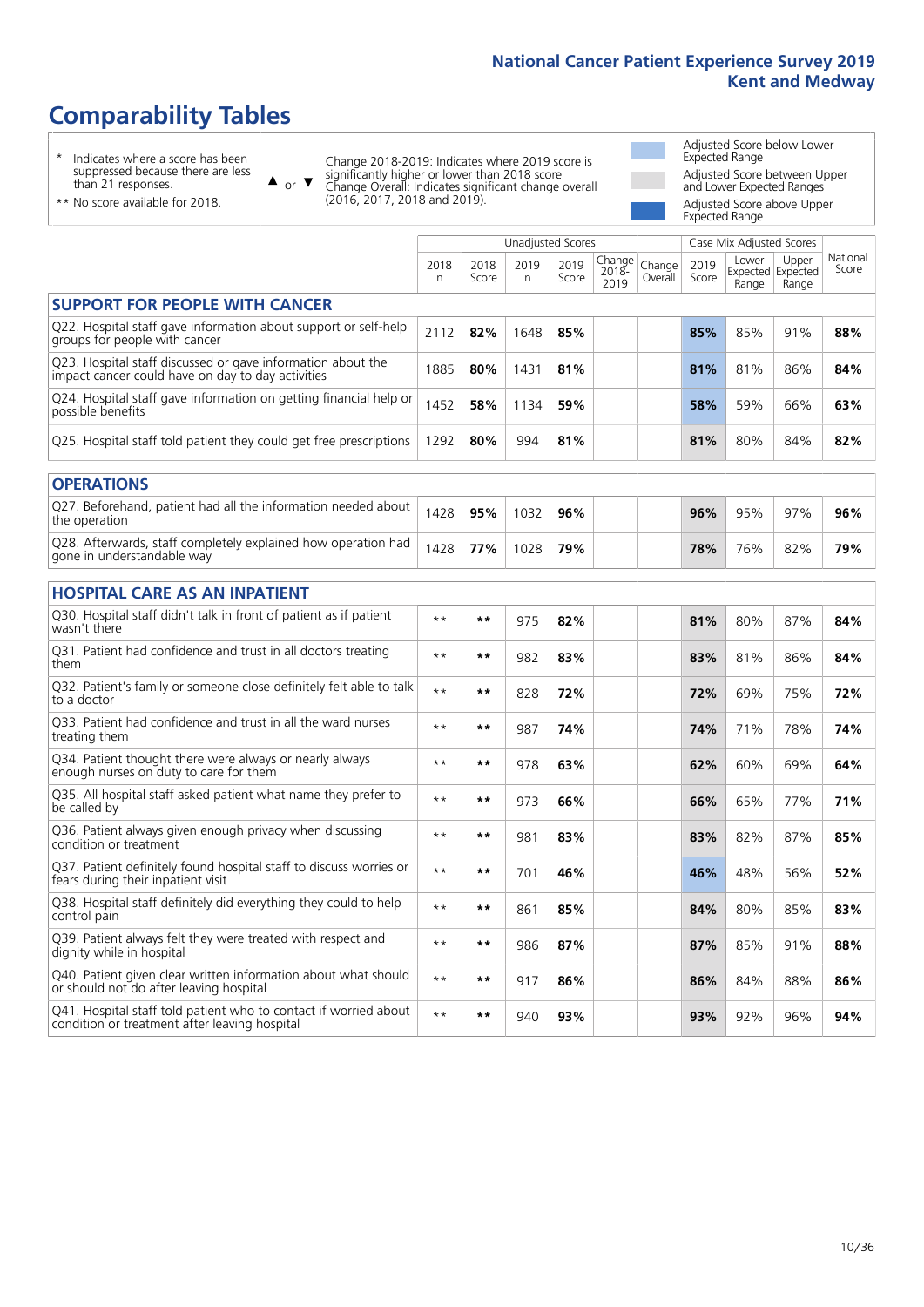# **Comparability Tables**

\* Indicates where a score has been suppressed because there are less than 21 responses.

 $\triangle$  or  $\nabla$ 

Change 2018-2019: Indicates where 2019 score is significantly higher or lower than 2018 score Change Overall: Indicates significant change overall (2016, 2017, 2018 and 2019).

 $\mathbb{R}$ 

Adjusted Score below Lower Expected Range Adjusted Score between Upper and Lower Expected Ranges Adjusted Score above Upper Expected Range

\*\* No score available for 2018.

|                                                                                                                       |           |               | Unadjusted Scores |               |                         |                   |               | Case Mix Adjusted Scores            |                |                   |
|-----------------------------------------------------------------------------------------------------------------------|-----------|---------------|-------------------|---------------|-------------------------|-------------------|---------------|-------------------------------------|----------------|-------------------|
|                                                                                                                       | 2018<br>n | 2018<br>Score | 2019<br>n         | 2019<br>Score | Change<br>2018-<br>2019 | Change<br>Overall | 2019<br>Score | Lower<br>Expected Expected<br>Range | Upper<br>Range | National<br>Score |
| <b>HOSPITAL CARE AS A DAY PATIENT / OUTPATIENT</b>                                                                    |           |               |                   |               |                         |                   |               |                                     |                |                   |
| Q43. Patient definitely found hospital staff to discuss worries or<br>fears during their outpatient or day case visit | 2056      | 69%           | 1561              | 68%           |                         |                   | 68%           | 67%                                 | 74%            | 71%               |
| Q44. Cancer doctor had the right documents at patient's last<br>outpatient appointment                                | 2480      | 95%           | 1866              | 96%           |                         |                   | 96%           | 95%                                 | 97%            | 96%               |
| Q46. Beforehand patient completely had all information needed<br>about radiotherapy treatment                         | 743       | 88%           | 551               | 85%           |                         |                   | 85%           | 83%                                 | 90%            | 86%               |
| Q47. Patient completely given understandable information<br>about whether radiotherapy was working                    | 631       | 62%           | 483               | 57%           |                         |                   | 57%           | 55%                                 | 64%            | 60%               |
| Q49. Beforehand patient completely had all information needed<br>about chemotherapy treatment                         | 1477      | 85%           | 1182              | 84%           |                         |                   | 85%           | 82%                                 | 86%            | 84%               |
| Q50. Patient given enough information about whether<br>chemotherapy was working in a completely understandable way    | 1360      | 65%           | 1093              | 65%           |                         |                   | 65%           | 64%                                 | 71%            | 68%               |
| <b>HOME CARE AND SUPPORT</b>                                                                                          |           |               |                   |               |                         |                   |               |                                     |                |                   |
| Q51. Hospital staff definitely gave family or someone close all<br>the information needed to help care at home        | 2311      | 57%           | 1720              | 57%           |                         |                   | 57%           | 56%                                 | 63%            | 60%               |
| Q52. Patient definitely given enough support from health or<br>social services during treatment                       | 1390      | 46%           | 1015              | 46%           |                         | ▼                 | 45%           | 46%                                 | 59%            | 52%               |
| Q53. Patient definitely given enough support from health or<br>social services after treatment                        | 816       | 40%           | 608               | 37%           |                         |                   | 37%           | 37%                                 | 53%            | 45%               |
| <b>CARE FROM YOUR GENERAL PRACTICE</b>                                                                                |           |               |                   |               |                         |                   |               |                                     |                |                   |
| Q54. GP given enough information about patient's condition<br>and treatment                                           | 2468      | 95%           | 1824              | 95%           |                         |                   | 95%           | 94%                                 | 96%            | 95%               |
| Q55. General practice staff definitely did everything they could<br>to support patient during treatment               | 1965      | 57%           | 1431              | 54%           |                         | ▼                 | 55%           | 54%                                 | 62%            | 58%               |
| <b>YOUR OVERALL NHS CARE</b>                                                                                          |           |               |                   |               |                         |                   |               |                                     |                |                   |
| Q56. Different people treating and caring for patient always<br>work well together to give best possible care         | $* *$     | $***$         | 2046              | 71%           |                         |                   | 71%           | 70%                                 | 76%            | 73%               |
| Q57. Patient given a care plan                                                                                        | 2198      | 31%           | 1648              | 34%           |                         |                   | 33%           | 33%                                 | 42%            | 38%               |
| Q58. Overall the administration of care was good or very good                                                         | 2828      | 86%           | 2130              | 87%           |                         |                   | 87%           | 86%                                 | 91%            | 89%               |
| Q59. Patient felt length of time for attending clinics and<br>appointments for cancer was about right                 | 2818      | 70%           | 2105              | 69%           |                         |                   | 69%           | 66%                                 | 73%            | 69%               |
| Q60. Someone discussed with patient whether they would like<br>to take part in cancer research                        | 2728      | 27%           | 2013              | 28%           |                         |                   | 28%           | 23%                                 | 37%            | 30%               |
| Q61. Patient's average rating of care scored from very poor to<br>very good                                           | 2788      | 8.8           | 2089              | 8.7           |                         | ▲                 | 8.7           | 8.7                                 | 8.9            | 8.8               |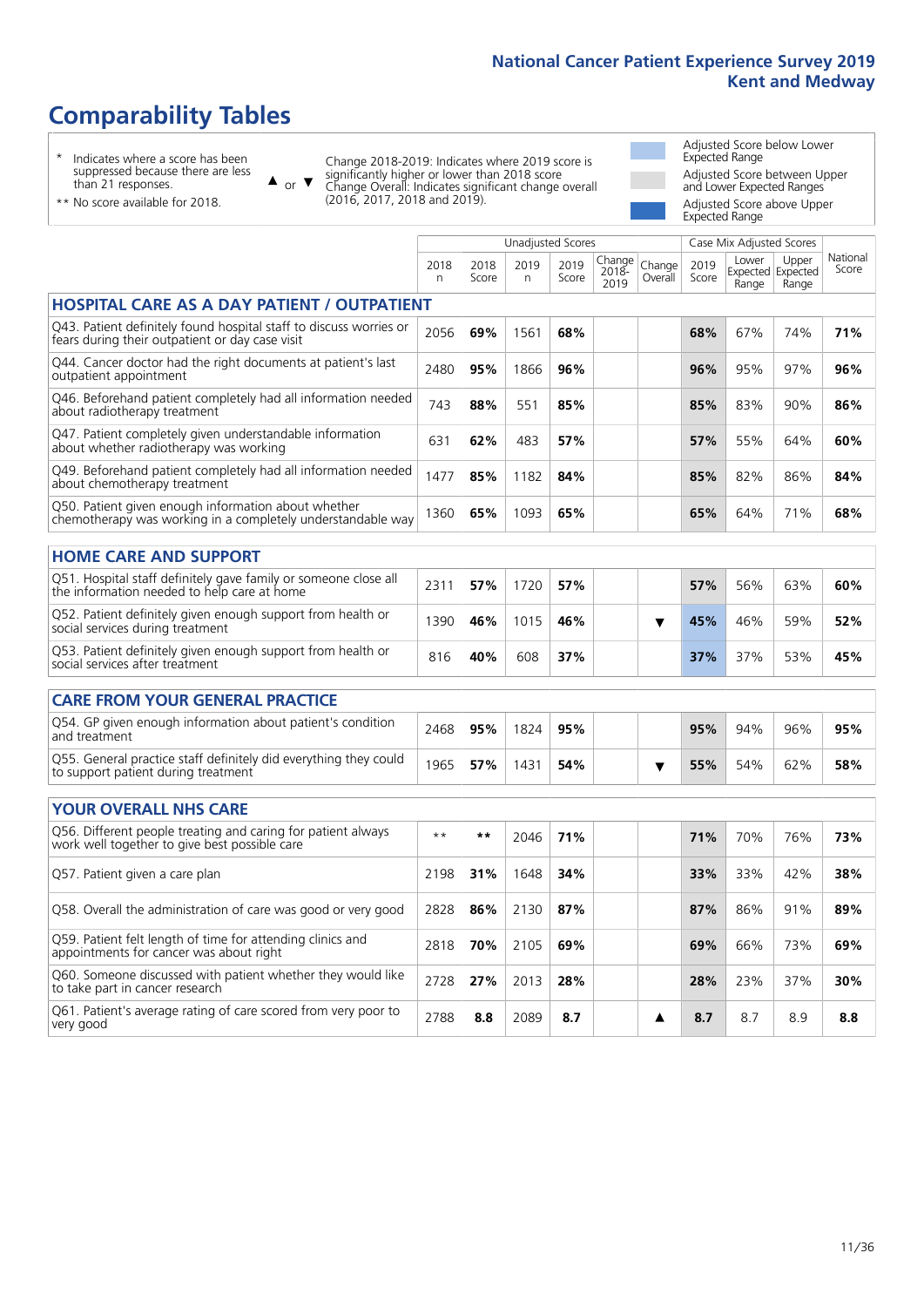- \* Indicates where a score has been suppressed because there are less than 21 responses.
- n.a. Indicates that there were no respondents for that tumour group.

| <b>SEEING YOUR GP</b>                           |                 |              |               |                  |                    |                |                             |      | Tumour Group |         |      |                 |                                                     |       |                |
|-------------------------------------------------|-----------------|--------------|---------------|------------------|--------------------|----------------|-----------------------------|------|--------------|---------|------|-----------------|-----------------------------------------------------|-------|----------------|
|                                                 |                 | Brain<br>CNS | <b>Breast</b> | olorectal<br>LGT | ᠊ᢛ<br>Gynaecologic | Haematological | Head and<br>Neck            | Lung | Prostate     | Sarcoma | Skin | Upper<br>Gastro | $\sigma$<br>Jrologica                               | Other | All<br>Cancers |
| Q1. Saw GP once or twice before being told they | <b>Alliance</b> |              | 94%           | 70%              |                    |                | 82% 69% 70% 74% 83%         |      |              |         | 87%  |                 | 67% 86% 71% 79%                                     |       |                |
| needed to go to hospital                        | National        | 59%          |               |                  |                    |                |                             |      |              |         |      |                 | 94% 75% 77% 67% 79% 71% 82% 71% 90% 74% 83% 74% 79% |       |                |
| Q2. Patient thought they were seen as soon as   | <b>Alliance</b> |              |               |                  |                    |                | 88% 80% 83% 82% 73% 83% 88% |      |              |         |      |                 | 78% 77% 88% 79% 83%                                 |       |                |
| necessary                                       | National        | 79%          |               |                  |                    |                |                             |      |              |         |      |                 | 89% 83% 81% 82% 81% 84% 86% 69% 85% 79% 85% 79% 84% |       |                |

#### **DIAGNOSTIC TESTS** Tumour Group

|                                                   |                                          | Brain | <b>Breast</b> | olorectal<br>LGT<br>$\cup$ | Gynaecological | Haematological | Head and<br>Neck | Lung                    | Prostate | Sarcoma                 | Skin | Upper<br>Gastro | Jrologica                                                            | Other | All<br>Cancers |
|---------------------------------------------------|------------------------------------------|-------|---------------|----------------------------|----------------|----------------|------------------|-------------------------|----------|-------------------------|------|-----------------|----------------------------------------------------------------------|-------|----------------|
| Q5. Received all the information needed about     | <b>Alliance</b>                          |       |               | 94% 93%                    | 92%            |                |                  | 92% 92% 95%             | 95%      |                         | 95%  | 98%             | 95% 95% 94%                                                          |       |                |
| the test                                          | National                                 | 93%   |               | 95% 95%                    |                |                |                  |                         |          | 93% 95% 93% 95% 95% 93% | 96%  |                 | 95%   95%   95%   95%                                                |       |                |
| Q6. The length of time waiting for the test to be | <b>Alliance</b>                          |       | 90%           | 84%                        |                |                |                  | 89% 88% 87% 92% 93%     |          |                         | 88%  |                 | 80% 89% 87% 88%                                                      |       |                |
| done was about right                              | National                                 |       |               |                            |                |                |                  |                         |          |                         |      |                 | 84%  91%  88%  86%  89%  88%  87%  87%  81%  87%  84%  87%  86%  88% |       |                |
| Q7. Test results explained in completely          | Alliance                                 |       | 83%           |                            |                |                |                  | 79% 81% 76% 74% 86% 83% |          | $\star$                 |      |                 | 85% 85% 80% 82% 81%                                                  |       |                |
| understandable way                                | National 71% 83% 82% 77% 77% 79% 80% 80% |       |               |                            |                |                |                  |                         |          |                         |      |                 | 78% 84% 75% 80% 76% 80%                                              |       |                |

| <b>FINDING OUT WHAT WAS WRONG WITH YOU</b>        |          |         |               |                       |                                 |                         |                  |      | <b>Tumour Group</b> |          |      |                 |                     |       |                |
|---------------------------------------------------|----------|---------|---------------|-----------------------|---------------------------------|-------------------------|------------------|------|---------------------|----------|------|-----------------|---------------------|-------|----------------|
|                                                   |          | Brain   | <b>Breast</b> | olorectal<br>LGT<br>Ū | Gynaecological                  | Haematological          | Head and<br>Neck | Lung | Prostate            | Sarcoma  | Skin | Upper<br>Gastro | Urological          | Other | All<br>Cancers |
| Q10. Patient told they could bring a family       | Alliance | $\star$ | 77%           | 73%                   | 62%                             | 64% 67% 81% 74%         |                  |      |                     | $\star$  | 62%  |                 | 67% 76% 75%         |       | 72%            |
| member or friend when first told they had cancer  | National | 85%     | 82%           | 82%                   |                                 | 71% 71% 71% 71% 77% 79% |                  |      |                     | 73%      | 69%  |                 | 76% 73%             |       | 75% 77%        |
| Q11. Patient felt they were told sensitively that | Alliance | $\star$ | 90%           |                       | 85% 84% 80% 91% 84% 83%         |                         |                  |      |                     | $\star$  | 89%  |                 | 74% 85% 80% 84%     |       |                |
| they had cancer                                   | National | 79%     |               |                       | 89% 87% 82% 84% 87% 83% 86% 84% |                         |                  |      |                     |          |      |                 | 89% 81% 84% 83% 86% |       |                |
| Q12. Patient completely understood the            | Alliance | $\star$ | 73%           | 72%                   |                                 | 77% 54% 87% 80% 79%     |                  |      |                     | $^\star$ | 81%  |                 | 69% 79% 72% 72%     |       |                |
| explanation of what was wrong                     | National | 66%     | 77%           | 79%                   | 73%                             |                         |                  |      | 60% 78% 76% 79%     | 67%      | 80%  |                 | 70% 77%             |       | 70% 73%        |
| Q13. Patient given easy to understand written     | Alliance | $\star$ |               | 78% 61%               |                                 | 75% 72% 59% 72%         |                  |      | 82%                 | $\star$  | 88%  |                 | 76% 79%             | 68%   | 74%            |
| information about the type of cancer they had     | National | 66%     | 78%           | 73%                   |                                 | 71% 76% 69% 67% 83% 67% |                  |      |                     |          | 84%  |                 | 67% 74%             | 65%   | 74%            |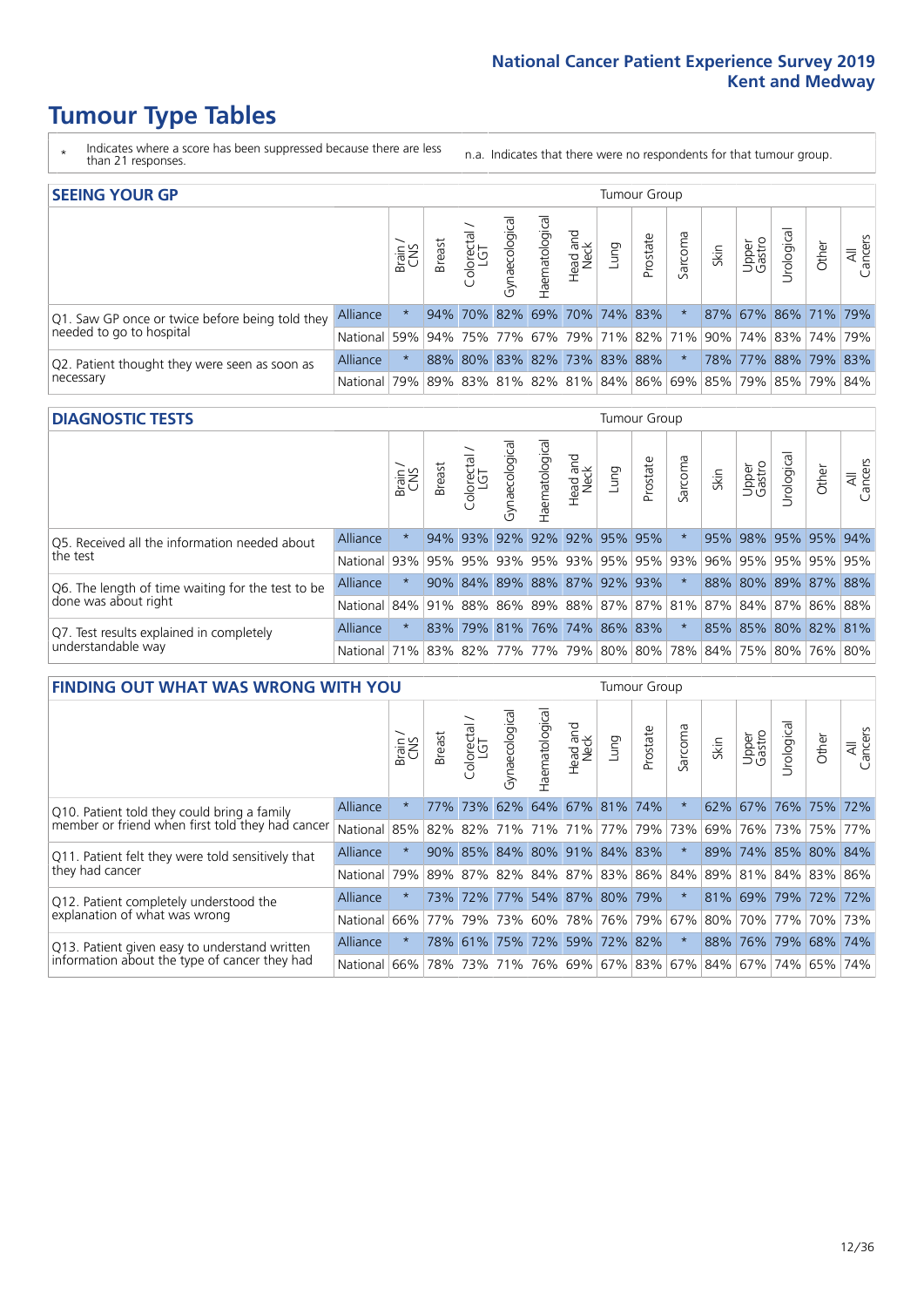- \* Indicates where a score has been suppressed because there are less than 21 responses.
- n.a. Indicates that there were no respondents for that tumour group.

| <b>DECIDING THE BEST TREATMENT FOR YOU</b>         |                 |         |               |                       |                         |                       |                         |      | <b>Tumour Group</b> |                                         |      |                 |                     |             |                |
|----------------------------------------------------|-----------------|---------|---------------|-----------------------|-------------------------|-----------------------|-------------------------|------|---------------------|-----------------------------------------|------|-----------------|---------------------|-------------|----------------|
|                                                    |                 | Brain   | <b>Breast</b> | olorectal<br>LGT<br>Ũ | Gynaecological          | <b>Haematological</b> | ead and<br>Neck<br>Head | Lung | Prostate            | arcoma<br>ιñ                            | Skin | Upper<br>Gastro | Jrological          | Other       | All<br>Cancers |
| Q14. Patient felt that treatment options were      | Alliance        | $\star$ | 85%           | 83%                   | 93%                     |                       | 82% 84%                 | 90%  | 83%                 | $\star$                                 | 89%  | 79%             | 84% 80%             |             | 84%            |
| completely explained                               | National        | 85%     |               |                       | 85% 85% 85% 82% 87%     |                       |                         |      | 84% 83% 83%         |                                         | 89%  |                 | 81% 83% 79% 83%     |             |                |
| Q15. Patient felt possible side effects were       | <b>Alliance</b> | $\star$ | 74%           | 73%                   | 83%                     | 69% 79%               |                         |      | 76% 78%             |                                         | 82%  | 171%            | 74%                 | 72%         | 74%            |
| definitely explained in an understandable way      | National        | 69%     | 74%           | 76%                   | 75%                     |                       | 69% 73%                 |      | 74% 73%             | 73%                                     | 77%  | 72%             | 71%                 | 70% 73%     |                |
| Q16. Patient definitely given practical advice and | <b>Alliance</b> | $\star$ |               | 65% 64%               |                         |                       | 77% 59% 61% 67% 61%     |      |                     |                                         | 59%  |                 | 68% 61% 58% 63%     |             |                |
| support in dealing with side effects of treatment  | National        | 63%     | 70%           | 70%                   | 69%                     |                       | 65% 70%                 |      | 69% 65%             | 66%                                     | 71%  | 66%             | 63% 64% 67%         |             |                |
| Q17. Patient definitely told about side effects    | <b>Alliance</b> | $\star$ | 55%           | 50%                   |                         |                       | 71% 45% 54%             |      | 52% 58%             | $^\star$                                | 68%  | 51%             |                     | 59% 54%     | 54%            |
| that could affect them in the future               | National        | 62%     | 57%           | 59%                   |                         |                       | 56% 51% 64%             |      | 56% 66%             | 54%                                     | 66%  |                 | 53% 56% 52%         |             | 57%            |
| Q18. Patient definitely involved as much as they   | <b>Alliance</b> | $\star$ | 81%           |                       | 78% 86% 77% 83% 84% 84% |                       |                         |      |                     | $\star$                                 |      |                 | 89% 80% 84% 81% 81% |             |                |
| wanted in decisions about care and treatment       | National        | 79%     |               |                       |                         |                       |                         |      |                     | 81% 83% 81% 80% 81% 81% 84% 81% 87% 79% |      |                 |                     | 79% 78% 81% |                |

### **CLINICAL NURSE SPECIALIST (CNS)** Tumour Group

|                                             |          | Brain   | <b>Breast</b>                                       | olorectal<br>LGT<br>Ü | aecologica<br>Š         | $\overline{\sigma}$<br>Ü<br>Haematologi | Head and<br>Neck | Lung | Prostate | Sarcoma | Skin | Upper<br>Gastro     | $\sigma$<br>rologica | Other           | All<br>ancers<br>Ü |
|---------------------------------------------|----------|---------|-----------------------------------------------------|-----------------------|-------------------------|-----------------------------------------|------------------|------|----------|---------|------|---------------------|----------------------|-----------------|--------------------|
| Q19. Patient given the name of a CNS who    | Alliance |         |                                                     | 95% 89% 93%           |                         |                                         | 87% 83% 90% 92%  |      |          |         | 96%  |                     |                      | 88% 85% 88% 90% |                    |
| would support them through their treatment  | National |         | 95% 95% 92% 95% 92% 91% 94% 91% 91% 91% 92% 85% 89% |                       |                         |                                         |                  |      |          |         |      |                     |                      |                 | 92%                |
| Q20. Patient found it very or quite easy to | Alliance | $\star$ | 79%                                                 |                       | 74% 86% 82% 77% 82% 75% |                                         |                  |      |          | $\star$ |      | 82% 80% 76% 78% 79% |                      |                 |                    |
| contact their CNS                           | National |         | 86% 84% 88% 85% 87% 86% 86% 80%                     |                       |                         |                                         |                  |      |          |         |      | 86% 90% 85% 83% 83% |                      |                 | 85%                |
| Q21. Patient got understandable answers to  | Alliance | $\star$ | 84%                                                 | $80\%$                | 88%                     |                                         | 83% 84% 86% 85%  |      |          | $\star$ |      | 94% 81% 88% 82%     |                      |                 | 84%                |
| important questions all or most of the time | National |         | 82% 87% 89% 86% 89% 88% 86% 87% 87% 93% 86% 87% 86% |                       |                         |                                         |                  |      |          |         |      |                     |                      |                 | 87%                |

| <b>SUPPORT FOR PEOPLE WITH CANCER</b>                                                             |                                          |          |               |                        |                       |                         |                        |      | Tumour Group |         |                         |                 |           |                 |                |
|---------------------------------------------------------------------------------------------------|------------------------------------------|----------|---------------|------------------------|-----------------------|-------------------------|------------------------|------|--------------|---------|-------------------------|-----------------|-----------|-----------------|----------------|
|                                                                                                   |                                          | Brain    | <b>Breast</b> | olorectal.<br>LGT<br>Ũ | <b>Gynaecological</b> | Haematological          | ad and<br>Neck<br>Head | Lung | Prostate     | Sarcoma | Skin                    | Upper<br>Gastro | Jrologica | Other           | All<br>Cancers |
| Q22. Hospital staff gave information about<br>support or self-help groups for people with         | Alliance                                 | $\star$  | 89%           | 83%                    | 86%                   |                         | 80% 77% 87%            |      | 89%          |         | 86%                     |                 |           | 88% 85% 76% 85% |                |
| cancer                                                                                            | National                                 | 92%      |               | 92% 88%                | 87%                   | 86% 88% 87% 91% 86%     |                        |      |              |         | 90%                     | 88%             |           | 81% 83% 88%     |                |
| Q23. Hospital staff discussed or gave information<br>about the impact cancer could have on day to | Alliance                                 | $\star$  | 84%           | 74%                    |                       | 82% 78% 81% 82% 86%     |                        |      |              |         | 79%                     |                 |           | 88% 82% 77% 81% |                |
| day activities                                                                                    | National                                 | 84%      |               | 86% 85%                |                       | 82% 84% 84% 83% 88% 81% |                        |      |              |         |                         | 86% 83%         |           | 78% 79%         | 84%            |
| Q24. Hospital staff gave information on getting                                                   | Alliance                                 | $\star$  |               | 66% 50%                |                       | 69% 49%                 | $\star$                |      | 72% 44%      | $\star$ | 43%                     | 72% 42% 53%     |           |                 | 59%            |
| financial help or possible benefits                                                               | National                                 | 78%      |               | 68% 61%                |                       | 66% 61% 67%             |                        |      | 72% 55%      | 64%     | 60%                     | 64% 47%         |           | 59%             | 63%            |
| Q25. Hospital staff told patient they could get                                                   | Alliance                                 | $^\star$ |               | 81% 83%                | 79%                   |                         | 86% 88% 84% 77%        |      |              | $\star$ | 67%                     | 93% 70% 77%     |           |                 | 81%            |
| free prescriptions                                                                                | National 82% 81% 83% 79% 87% 84% 86% 80% |          |               |                        |                       |                         |                        |      |              |         | 78% 71% 84% 73% 81% 82% |                 |           |                 |                |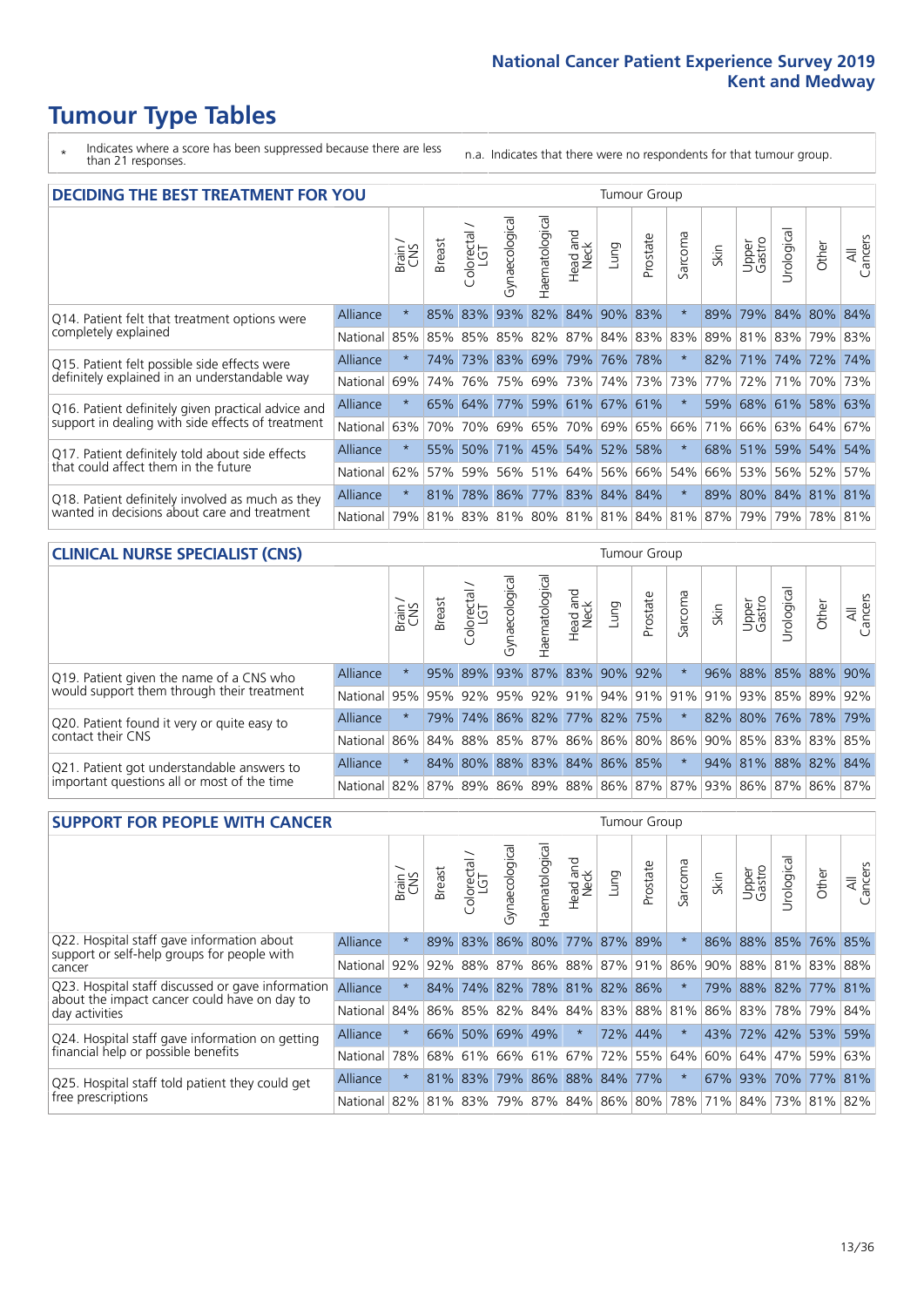- \* Indicates where a score has been suppressed because there are less than 21 responses.
- n.a. Indicates that there were no respondents for that tumour group.

| <b>OPERATIONS</b>                                |                 |               |               |            |                |                |                  |      | Tumour Group |                                                                 |      |                 |                 |       |                |
|--------------------------------------------------|-----------------|---------------|---------------|------------|----------------|----------------|------------------|------|--------------|-----------------------------------------------------------------|------|-----------------|-----------------|-------|----------------|
|                                                  |                 | Brain.<br>CNS | <b>Breast</b> | Colorectal | Gynaecological | Haematological | Head and<br>Neck | Lung | Prostate     | Sarcoma                                                         | Skin | Upper<br>Gastro | Irological      | Other | All<br>Cancers |
| Q27. Beforehand, patient had all the information | <b>Alliance</b> |               |               | 98% 91%    | 99%            |                |                  |      |              | 85% 98% 98% 100% 94%                                            |      |                 | 98% 93% 98%     |       | 96%            |
| needed about the operation                       | National        | 96%           |               | 97% 96%    | $96\%$         | 94%            |                  |      |              | 96%   95%   97%   95%   96%                                     |      |                 | 96% 95% 95% 96% |       |                |
| Q28. Afterwards, staff completely explained how  | <b>Alliance</b> | $^\star$      |               |            | 77% 75% 84%    | $\ast$         |                  |      |              | 73% 86% 86% 79% 87% 80% 79% 74% 79%                             |      |                 |                 |       |                |
| operation had gone in understandable way         | National 76%    |               |               | 79% 83%    |                |                |                  |      |              | 79%   78%   79%   79%   78%   80%   82%   79%   76%   77%   79% |      |                 |                 |       |                |

### **HOSPITAL CARE AS AN INPATIENT** Tumour Group

|                                                                                                  |                                              | Brain,  | Breast | Colorectal /<br>LGT | Gynaecological              | Haematological          | aad and<br>Neck<br>Head | Lung        | Prostate | Sarcoma | Skin    | Upper<br>Gastro | Urological | Other               | All<br>Cancers |
|--------------------------------------------------------------------------------------------------|----------------------------------------------|---------|--------|---------------------|-----------------------------|-------------------------|-------------------------|-------------|----------|---------|---------|-----------------|------------|---------------------|----------------|
| Q30. Hospital staff didn't talk in front of patient                                              | <b>Alliance</b>                              | $\star$ | 86%    |                     | 71% 89% 84% 81% 82% 92% 76% |                         |                         |             |          |         | $\star$ |                 |            | 72% 80% 82% 82%     |                |
| as if patient wasn't there                                                                       | National 81%                                 |         | 86%    |                     | 81% 83% 84% 83% 81% 88%     |                         |                         |             |          | 86%     | 86%     |                 |            | 81% 83% 82% 84%     |                |
| 031. Patient had confidence and trust in all                                                     | Alliance                                     | $\star$ | 85%    |                     | 76% 88%                     |                         |                         | 78% 89% 85% | 92% 95%  |         |         |                 |            | 77% 84% 83% 83%     |                |
| doctors treating them                                                                            | National                                     | 82%     | 83%    | 85%                 | 83%                         | 82%                     | 87%                     | 83%         | 89%      | 86%     | 85%     | 81%             | 85%        | 80%                 | 84%            |
| Q32. Patient's family or someone close definitely                                                | Alliance                                     | $\star$ | 72%    |                     | 64% 74% 67% 76% 79% 76%     |                         |                         |             |          | $\star$ |         |                 |            | 78% 77% 66% 72%     |                |
| felt able to talk to a doctor                                                                    | National                                     | 67%     | 72%    | 73%                 | 72%                         | 74%                     | 75%                     |             | 74% 72%  | 71%     | 74%     | 73%             | 71%        | 69%                 | 72%            |
| Q33. Patient had confidence and trust in all the                                                 | Alliance                                     | $\star$ | 73%    | 73%                 | 76%                         | 76% 89% 79% 77%         |                         |             |          | 177%    | $\star$ | 69%             | 73%        | 71% 74%             |                |
| ward nurses treating them                                                                        | National 72%                                 |         | 73%    | 72%                 |                             | 71% 77%                 | 75%                     | 77%         | 79%      | 74%     | 75%     |                 | 73% 77%    |                     | 69% 74%        |
| Q34. Patient thought there were always or nearly                                                 | Alliance                                     | $\star$ | 59%    |                     | 58% 61% 64% 73% 75%         |                         |                         |             | 64%      | 59%     | $\star$ |                 | 68% 69%    | 54% 63%             |                |
| always enough nurses on duty to care for them                                                    | National                                     | 68%     | 64%    |                     | 62% 63% 63% 65% 68% 72%     |                         |                         |             |          | 65%     | 70%     |                 |            | 65% 66% 60% 64%     |                |
| Q35. All hospital staff asked patient what name                                                  | <b>Alliance</b>                              | $\star$ |        | 56% 72%             |                             | 56% 69% 88% 82% 64%     |                         |             |          | 173%    | $\star$ | 71%             | $ 70\% $   | 58% 66%             |                |
| they prefer to be called by                                                                      | National                                     | 68%     | 62%    | 74%                 | 65%                         | 72%                     | 71%                     | 76%         | 72%      | 74%     | 70%     | 78%             | 76%        | 69%                 | 71%            |
| Q36. Patient always given enough privacy when                                                    | Alliance                                     | $\star$ | 83%    |                     | 81% 87% 80% 85% 91% 85% 91% |                         |                         |             |          |         | $\star$ |                 |            | 79% 84% 80% 83%     |                |
| discussing condition or treatment                                                                | National                                     | 78%     |        |                     | 84% 85% 81% 86% 87% 84% 88% |                         |                         |             |          | 84%     | 84%     |                 |            | 84% 85% 82% 85%     |                |
| Q37. Patient definitely found hospital staff to                                                  | Alliance                                     | $\star$ |        |                     | 48% 45% 48% 42%             |                         | $\star$                 | 44%         | 52%      | $\star$ | $\star$ |                 |            | 55% 45% 42% 46%     |                |
| discuss worries or fears during their inpatient visit                                            | National 45%                                 |         | 51%    | 55%                 |                             | 51% 56%                 | 52%                     | 49%         | 53%      | 54%     | 51%     |                 | 53% 49%    | 46%                 | 52%            |
| Q38. Hospital staff definitely did everything they                                               | Alliance                                     | $\star$ |        |                     | 86% 84% 80% 79% 91% 95% 84% |                         |                         |             |          | $\star$ | $\star$ |                 |            | 82% 86% 77% 85%     |                |
| could to help control pain                                                                       | National 85%                                 |         | 83%    |                     | 84% 82% 82% 80% 84% 85%     |                         |                         |             |          | 83%     | 85%     |                 |            | 82% 81% 82% 83%     |                |
| Q39. Patient always felt they were treated with                                                  | <b>Alliance</b>                              | $\star$ | 87%    | 84%                 | 78%                         | 89%                     |                         | 96% 93%     | 87%      | 86%     | $\ast$  | 82%             | 89%        | 92% 87%             |                |
| respect and dignity while in hospital                                                            | National                                     | 85%     | 87%    | 87%                 | 85%                         | 89%                     | 87%                     | 88%         | 91%      | 89%     | 89%     | 88%             | 90%        | 86%                 | 88%            |
| Q40. Patient given clear written information<br>about what should or should not do after leaving | Alliance                                     | $\star$ | 89%    |                     | 80% 93% 75% 91% 87% 93%     |                         |                         |             |          | $\star$ | $\star$ |                 |            | 86% 88% 76% 86%     |                |
| hospital                                                                                         | National                                     | 80%     | 89%    |                     | 86% 86% 83% 87% 82% 91%     |                         |                         |             |          | 85%     | 90%     |                 |            | 82% 87% 83% 86%     |                |
| Q41. Hospital staff told patient who to contact<br>if worried about condition or treatment after | Alliance                                     | $\star$ | 93%    | 90%                 |                             | 98% 94% 96% 92% 95% 86% |                         |             |          |         |         | 88%             |            | 94% 91% 93%         |                |
| leaving hospital                                                                                 | National 94% 95% 95% 93% 96% 93% 92% 96% 94% |         |        |                     |                             |                         |                         |             |          |         |         |                 |            | 95% 92% 92% 93% 94% |                |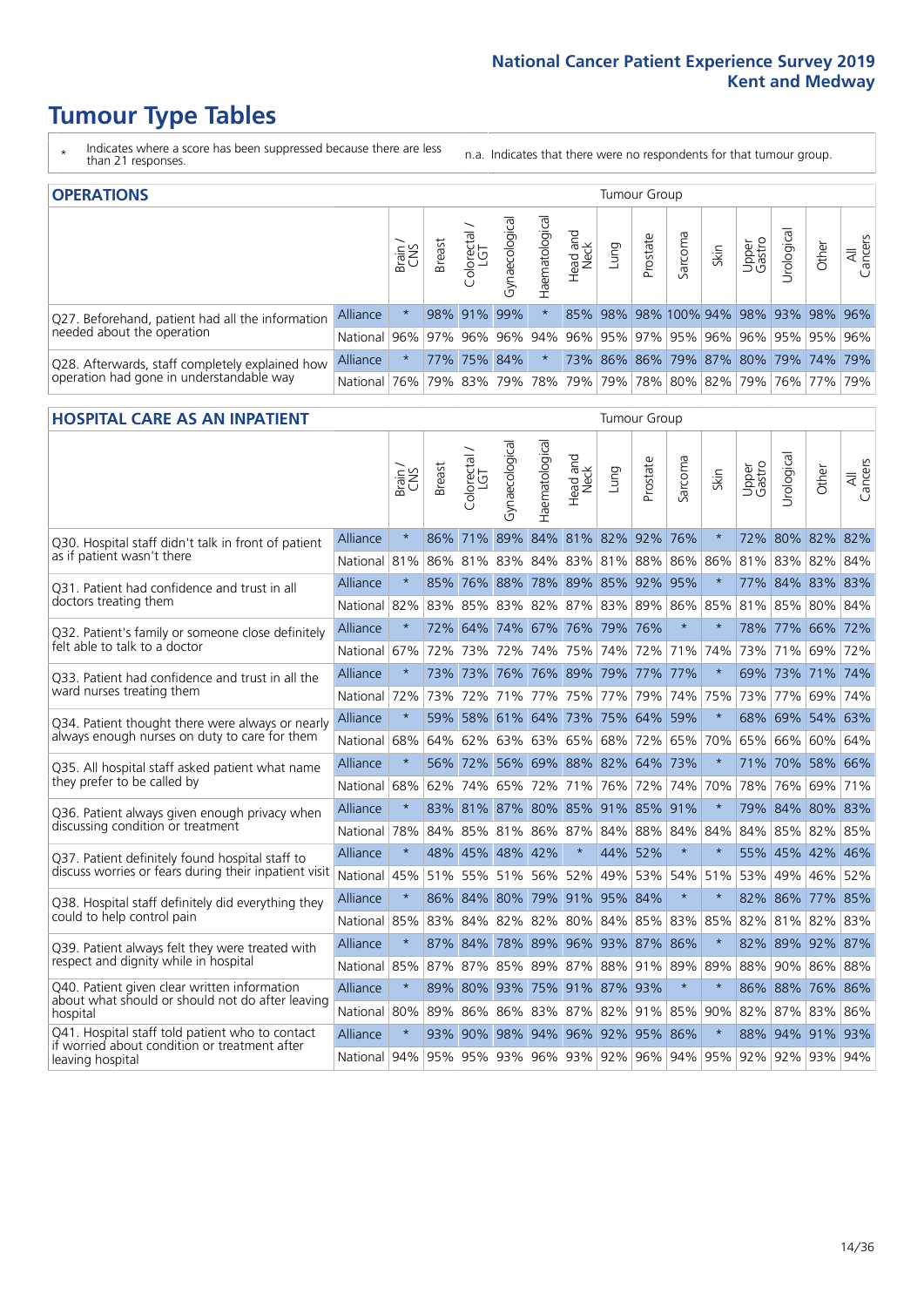- \* Indicates where a score has been suppressed because there are less than 21 responses.
- n.a. Indicates that there were no respondents for that tumour group.

| <b>HOSPITAL CARE AS A DAY PATIENT / OUTPATIENT</b>                                         |          |         |        |                            |                 |                |                         |             | <b>Tumour Group</b> |             |         |                 |            |                 |                |
|--------------------------------------------------------------------------------------------|----------|---------|--------|----------------------------|-----------------|----------------|-------------------------|-------------|---------------------|-------------|---------|-----------------|------------|-----------------|----------------|
|                                                                                            |          | Brain   | Breast | ╮<br>olorectal<br>LGT<br>Ū | Gynaecological  | Haematological | aad and<br>Neck<br>Head | Lung        | Prostate            | arcoma<br>S | Skin    | Upper<br>Gastro | Urological | Other           | All<br>Cancers |
| Q43. Patient definitely found hospital staff to                                            | Alliance | $\star$ | 64%    | 70%                        | 70%             | 70%            | 68%                     | 70%         | 74%                 | $\star$     | 71%     | 72%             | 67%        | 68%             | 68%            |
| discuss worries or fears during their outpatient or<br>day case visit                      | National | 66%     | 68%    | 73%                        | 70%             | 73%            | 72%                     | 70%         | 74%                 | 72%         | 72%     | 71%             | 67%        | 68%             | 71%            |
| Q44. Cancer doctor had the right documents at                                              | Alliance | $\star$ | 97%    | 94%                        |                 |                | 97% 96% 100% 94%        |             | 99%                 | $\star$     | 93%     | 96%             | 95%        | 96%             | 96%            |
| patient's last outpatient appointment                                                      | National | 94%     | 96%    | 96%                        | 96%             | 97%            |                         | 96% 96%     | 96%                 | 96%         | 96%     | 94%             | 96%        | 95%             | 96%            |
| Q46. Beforehand patient completely had<br>all information needed about radiotherapy        | Alliance | $\star$ |        | 86% 83% 95%                |                 |                | 76% 79% 80%             |             | 94%                 | $\star$     | $\star$ | 96%             | $\star$    |                 | 80% 85%        |
| treatment                                                                                  | National | 91%     | 88%    | 83%                        | 88%             | 84%            |                         | 86% 86%     | 88%                 | 88%         | 84%     | 86%             | 83%        | 84%             | 86%            |
| Q47. Patient completely given understandable<br>information about whether radiotherapy was | Alliance | $\star$ |        |                            | 54% 57% 68%     |                | 68% 60%                 |             | 58% 62%             | $\star$     | $\star$ | 50%             | $\star$    | 55%             | 57%            |
| working                                                                                    | National | 56%     | 60%    | 57%                        | 61%             | 62%            |                         | 63% 59% 60% |                     | 67%         | 57%     | 52%             | 59%        | 59%             | 60%            |
| Q49. Beforehand patient completely had all<br>information needed about chemotherapy        | Alliance | $\star$ |        |                            | 80% 90% 95% 82% |                | $\star$                 | 82%         | 86%                 | $\star$     |         | 87% 92%         |            | 88% 81% 84%     |                |
| treatment                                                                                  | National | 80%     | 82%    |                            | 86% 87%         | 85%            | 79%                     |             | 84% 86%             | 86%         |         | 90% 84%         |            | 85% 85%         | 84%            |
| Q50. Patient given enough information about                                                | Alliance | $\star$ | 58%    | 62%                        | 77%             | 64%            | $\star$                 | 71%         | 76%                 | $\ast$      |         |                 |            | 76% 66% 66% 71% | 65%            |
| whether chemotherapy was working in a<br>completely understandable way                     | National | 54%     | 62%    | 64%                        | 68%             | 75%            |                         | 57% 67% 66% |                     | 71%         | 79%     | 61%             |            | 68% 69%         | 68%            |
| <b>HOME CARE AND SUPPORT</b>                                                               |          |         |        |                            |                 |                |                         |             | <b>Tumour Group</b> |             |         |                 |            |                 |                |
|                                                                                            |          |         |        |                            |                 |                |                         |             |                     |             |         |                 |            |                 |                |

|                                                                                              |          | Brain   | <b>Breast</b> | Colorectal<br>LGT           | ᠊ᢛ<br>Gynaecologic | Haematological | Head and<br>Neck | <b>Dung</b>                 | Prostate | Sarcoma  | Skin    | Upper<br>Gastro | Urologica           | Other | All<br>Cancers |
|----------------------------------------------------------------------------------------------|----------|---------|---------------|-----------------------------|--------------------|----------------|------------------|-----------------------------|----------|----------|---------|-----------------|---------------------|-------|----------------|
| Q51. Hospital staff definitely gave family or<br>someone close all the information needed to | Alliance | $\star$ |               | 55% 51%                     |                    |                |                  | 62% 52% 62% 63% 66%         |          |          |         |                 | 59% 63% 62% 53% 57% |       |                |
| help care at home                                                                            | National | 58%     | 58%           | 63%                         | 57%                |                |                  | 62% 67% 59% 61% 62%         |          |          | 65%     |                 | 60% 59% 55% 60%     |       |                |
| Q52. Patient definitely given enough support                                                 | Alliance | $\star$ |               | 44% 46% 41% 43% 39% 48% 60% |                    |                |                  |                             |          | $\star$  |         |                 | 48% 44% 51% 48% 46% |       |                |
| from health or social services during treatment                                              | National | 42%     |               | 52% 60%                     |                    |                |                  | 45%   51%   59%   50%   48% |          |          | 53% 57% |                 | 54% 48% 51% 52%     |       |                |
| Q53. Patient definitely given enough support                                                 | Alliance | $\star$ |               | 35% 41%                     |                    | 37% 35%        | $\star$          | 28% 61%                     |          | $^\star$ |         |                 | 30% 39% 39% 37%     |       |                |
| from health or social services after treatment                                               | National |         | 39% 41% 53%   |                             |                    |                |                  | 39%   43%   56%   40%       | 46%      | 48%      | 59%     | 47%             | 44%                 | 44%   | 45%            |

| <b>CARE FROM YOUR GENERAL PRACTICE</b>                                                        |                 |        |               |                   |                | Tumour Group                                              |                  |      |          |         |      |                 |                     |       |                |
|-----------------------------------------------------------------------------------------------|-----------------|--------|---------------|-------------------|----------------|-----------------------------------------------------------|------------------|------|----------|---------|------|-----------------|---------------------|-------|----------------|
|                                                                                               |                 | Brain, | <b>Breast</b> | Colorectal<br>LGT | Gynaecological | Haematological                                            | Head and<br>Neck | Lung | Prostate | Sarcoma | Skin | Upper<br>Gastro | Φ<br>Urologica      | Other | All<br>Cancers |
| Q54. GP given enough information about                                                        | <b>Alliance</b> |        |               |                   |                | 98% 96% 93% 94% 90% 96% 93%                               |                  |      |          |         |      |                 | 94% 95% 99% 93% 95% |       |                |
| patient's condition and treatment                                                             | National 91%    |        |               |                   |                | 96% 95% 95% 96% 94% 94% 96% 94% 96% 93% 93% 95% 94% 95%   |                  |      |          |         |      |                 |                     |       |                |
| Q55. General practice staff definitely did<br>everything they could to support patient during | <b>Alliance</b> |        |               | 56% 52%           |                | 50% 49% 45% 54% 59%                                       |                  |      |          |         |      |                 | 57% 58% 66% 51% 54% |       |                |
| treatment                                                                                     | National 55%    |        |               | 58% 59%           |                | 56%   56%   59%   56%   64%   56%   65%   59%   59%   55% |                  |      |          |         |      |                 |                     |       | 58%            |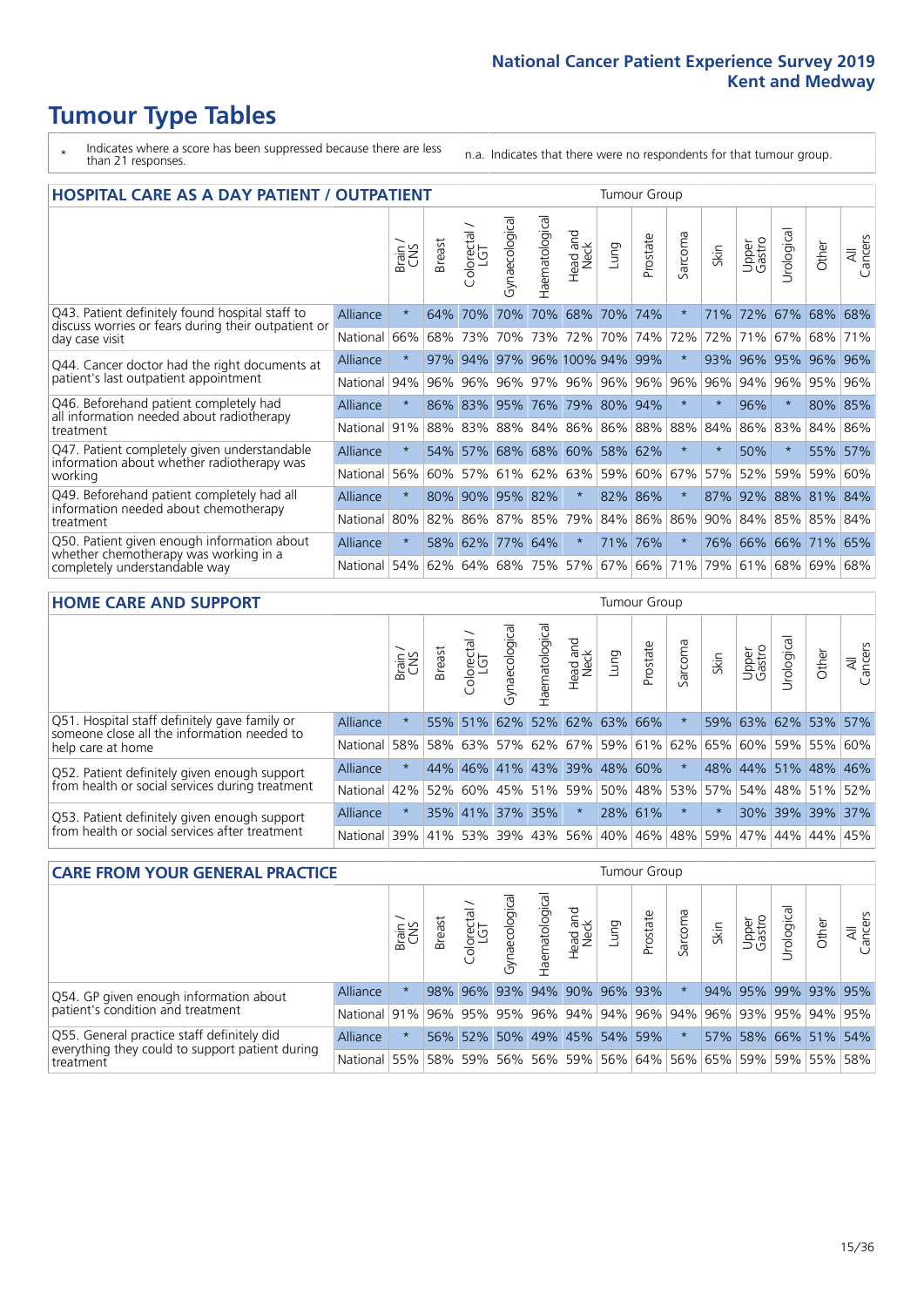- \* Indicates where a score has been suppressed because there are less than 21 responses.
- n.a. Indicates that there were no respondents for that tumour group.

#### **YOUR OVERALL NHS CARE** THE CONSTRUCTION OF THE THROUP GROUP TUMOUR GROUP

| I YUN YENALE BI DIYANE                                                                          |          |         |               |                            |                |                |                         |                             | anour oroup |              |      |                 |                 |                 |                |
|-------------------------------------------------------------------------------------------------|----------|---------|---------------|----------------------------|----------------|----------------|-------------------------|-----------------------------|-------------|--------------|------|-----------------|-----------------|-----------------|----------------|
|                                                                                                 |          | Brain   | <b>Breast</b> | ╮<br>olorectal<br>LGT<br>Û | Gynaecological | Haematological | ead and<br>Neck<br>Head | Lung                        | Prostate    | arcoma<br>ιñ | Skin | Upper<br>Gastro | ত্ত<br>Urologic | Other           | All<br>Cancers |
| Q56. Different people treating and caring for                                                   | Alliance | $\star$ | 72%           | 68%                        | 73%            | 68%            | 67%                     | 78% 74%                     |             | $\ast$       | 77%  | 66%             | 77%             | 65%             | 71%            |
| patient always work well together to give best<br>possible care                                 | National | 60%     |               | 73% 73%                    | 69%            | 75%            | 73%                     | 73% 75%                     |             | 70%          | 79%  | 69%             | 74%             | 68%             | 73%            |
| Q57. Patient given a care plan                                                                  | Alliance | $\star$ | $33\%$        | 38%                        |                |                |                         | 30% 31% 31% 33% 35%         |             | $\ast$       | 49%  |                 |                 | 35% 38% 27% 34% |                |
|                                                                                                 | National | 36%     | 41%           | 40%                        | 34%            | 36%            | 39%                     | 36% 40%                     |             | 34%          | 44%  | 36%             | 33%             | 31%             | 38%            |
| Q58. Overall the administration of care was good                                                | Alliance | $\star$ | 87%           | 83%                        |                |                |                         | 93% 85% 87% 88% 91%         |             |              | 85%  | 92% 84%         |                 | 85% 87%         |                |
| or very good                                                                                    | National | 85%     |               | 90% 88%                    | 87% 91%        |                | $ 90\% $                | 90% 88%                     |             | 88%          | 90%  |                 |                 | 86% 85% 87% 89% |                |
| Q59. Patient felt length of time for attending<br>clinics and appointments for cancer was about | Alliance | $\star$ |               |                            |                |                |                         | 67% 68% 82% 66% 80% 70% 71% |             | $\star$      | 63%  | 67% 72% 67% 69% |                 |                 |                |
| right                                                                                           | National | 58%     | 68%           | 73%                        | 66%            | 66%            | 171%                    | 71%                         | 76%         | 68%          | 73%  | 66%             | 75%             | 64%             | 69%            |
| Q60. Someone discussed with patient whether                                                     | Alliance | $\star$ |               | 29% 27%                    | 27% 35%        |                | 14%                     | 22%                         | 45%         | $\star$      | 19%  | 38%             | 11%             | $ 22\%$         | 28%            |
| they would like to take part in cancer research                                                 | National | 42%     | $30\%$        | 32%                        | 31%            | 33%            | 21%                     | 34%                         | $ 31\%$     | 36%          | 20%  | 36%             | 21%             | 32%             | 30%            |
| Q61. Patient's average rating of care scored from                                               | Alliance | $\star$ | 8.8           | 8.6                        | 8.8            | 8.8            | 8.6                     | 8.8                         | 8.8         | $\star$      | 8.6  | 8.6             | 8.7             | 8.7             | 8.7            |
| very poor to very good                                                                          | National | 8.6     | 8.9           | 8.8                        | 8.7            | 8.9            | 8.8                     | 8.8                         | 8.8         | 8.8          | 8.9  | 8.7             | 8.7             | 8.7             | 8.8            |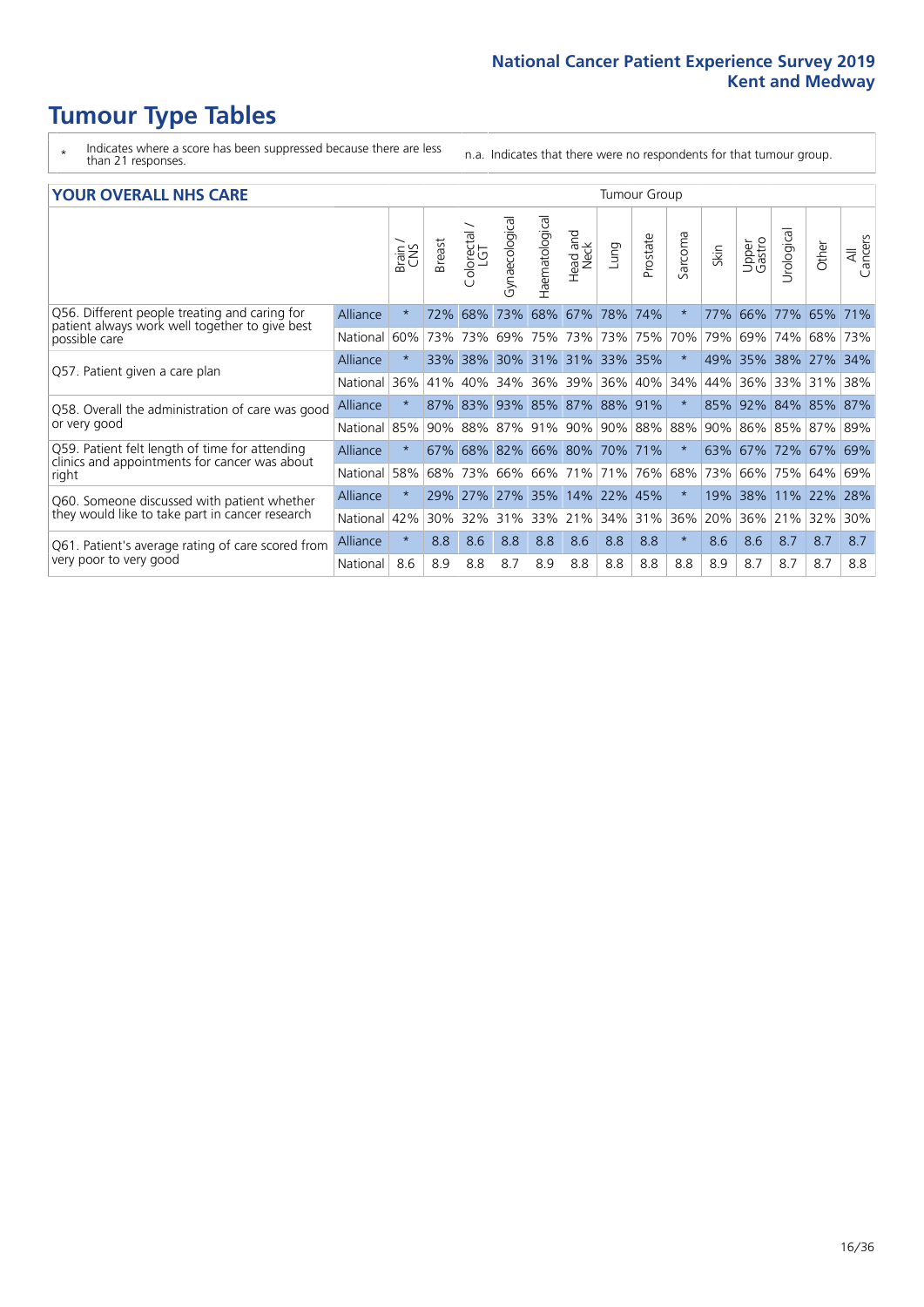### **Year on Year Charts**





#### **DIAGNOSTIC TESTS**





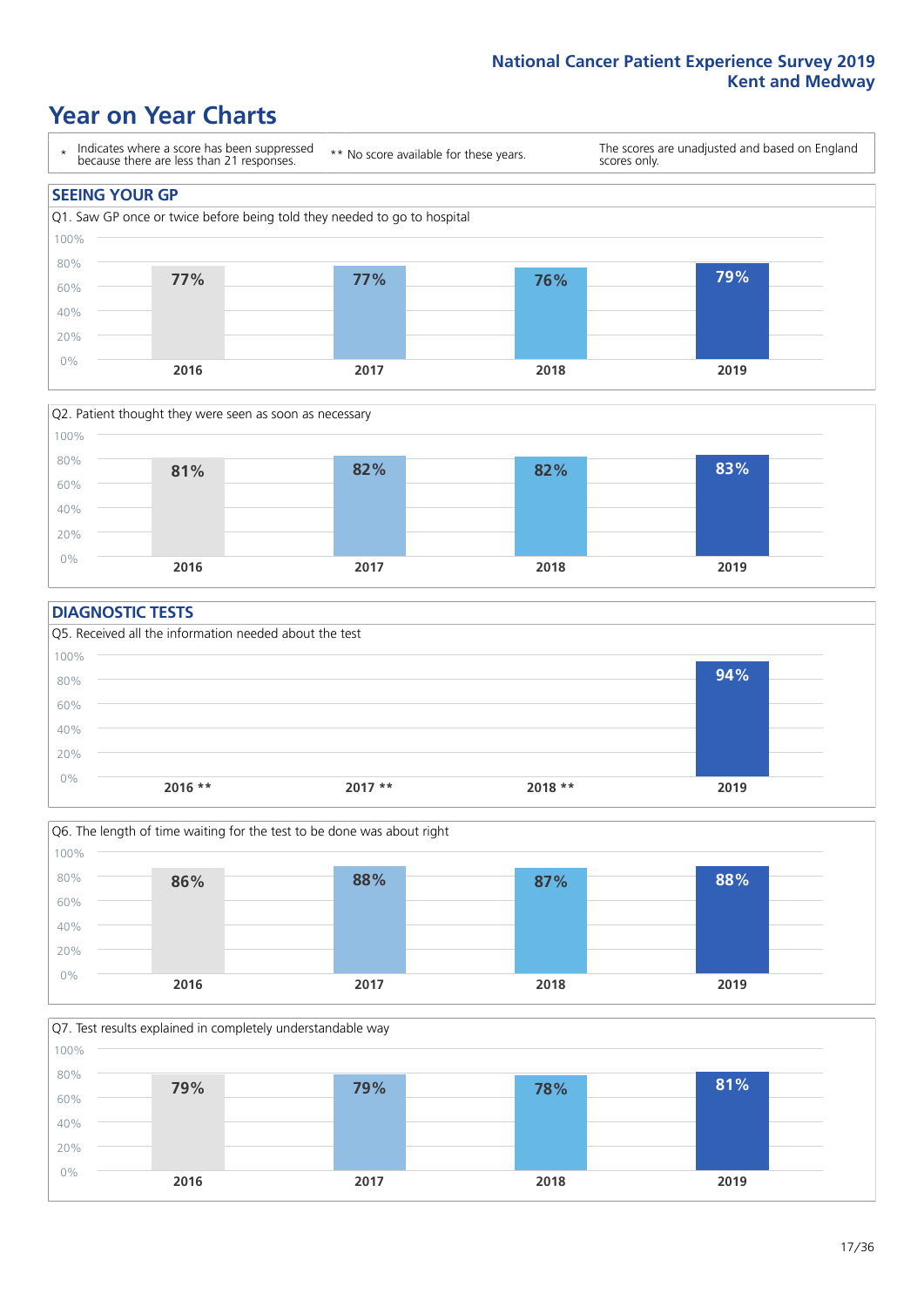### **Year on Year Charts**

\* Indicates where a score has been suppressed because there are less than 21 responses. \*\* No score available for these years.

The scores are unadjusted and based on England scores only.

### **FINDING OUT WHAT WAS WRONG WITH YOU** Q10. Patient told they could bring a family member or friend when first told they had cancer 0% 20% 40% 60% 80% 100% **2016 2017 2018 2019 71% 71% 73% 72%**







#### **DECIDING THE BEST TREATMENT FOR YOU**

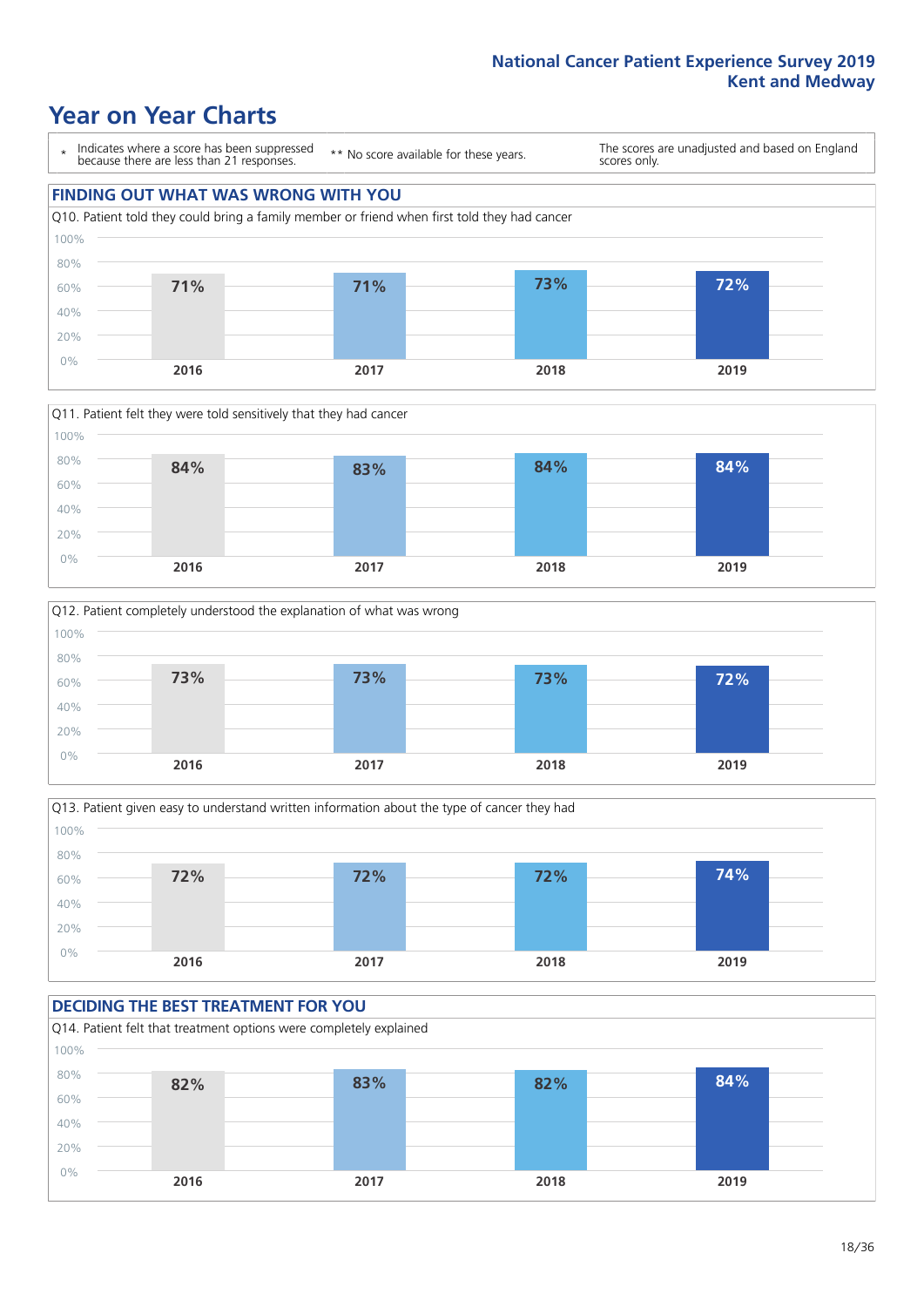### **Year on Year Charts**







Q18. Patient definitely involved as much as they wanted in decisions about care and treatment  $0%$ 20% 40% 60% 80% 100% **2016 \*\* 2017 \*\* 2018 \*\* 2019 81%**

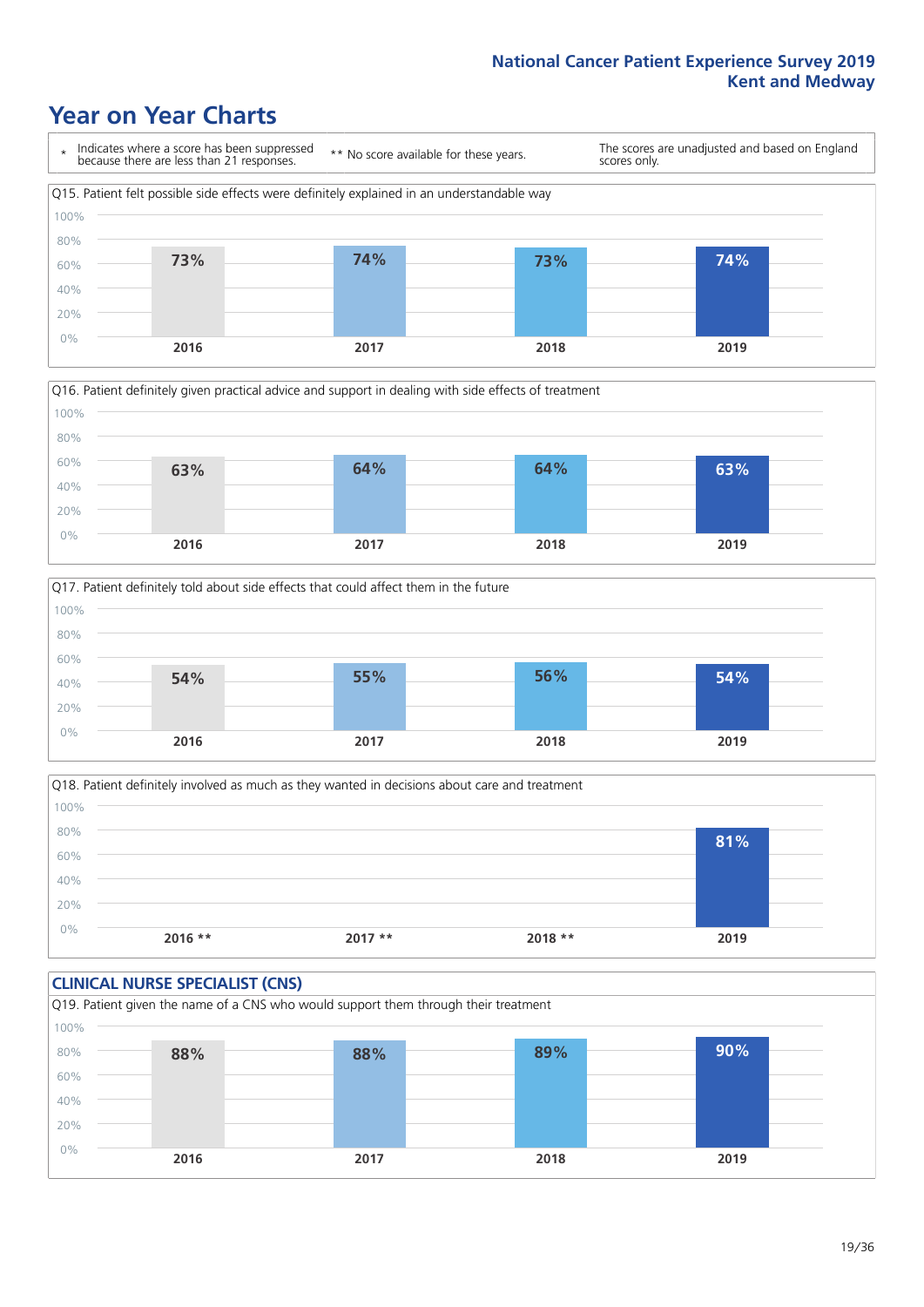### **Year on Year Charts**









Q24. Hospital staff gave information on getting financial help or possible benefits 0% 20% 40% 60% 80% 100% **2016 2017 2018 2019 57% 54% 58% 59%**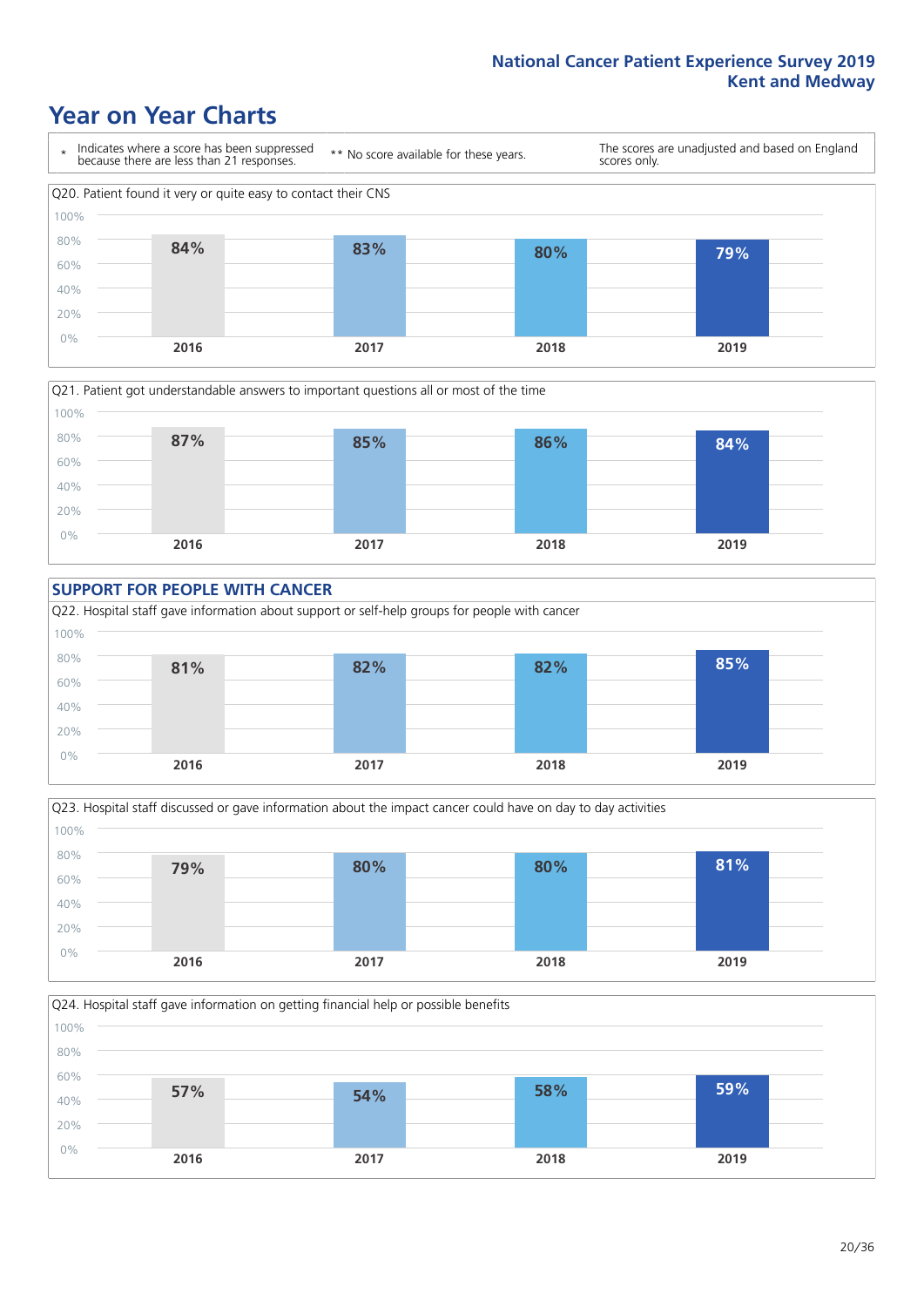### **Year on Year Charts**



#### **OPERATIONS**





### **HOSPITAL CARE AS AN INPATIENT** Q30. Hospital staff didn't talk in front of patient as if patient wasn't there 0% 20% 40% 60% 80% 100% **2016 \*\* 2017 \*\* 2018 \*\* 2019 82%**

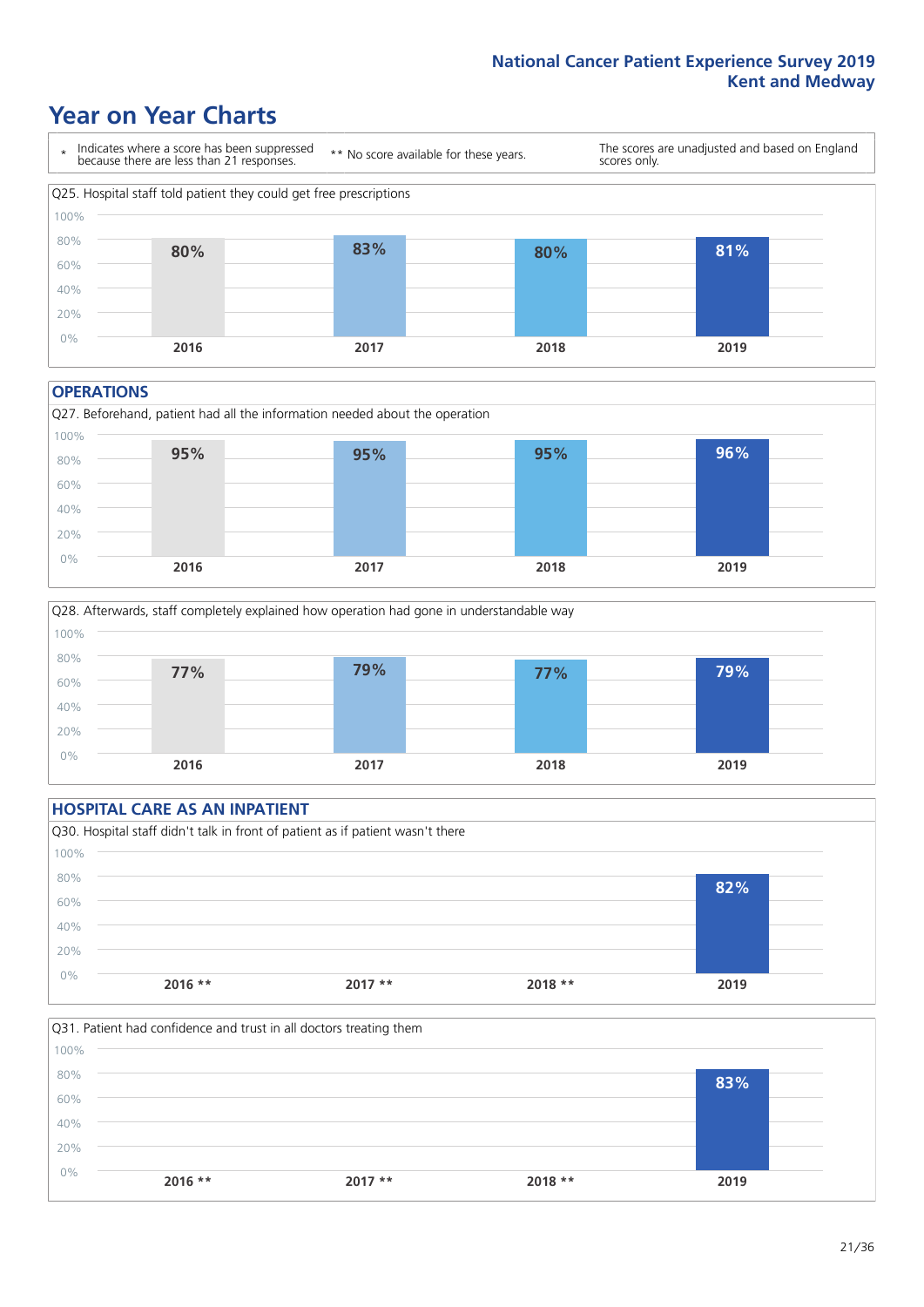### **Year on Year Charts**

|      | Indicates where a score has been suppressed<br>because there are less than 21 responses. | ** No score available for these years. | scores only. | The scores are unadjusted and based on England |
|------|------------------------------------------------------------------------------------------|----------------------------------------|--------------|------------------------------------------------|
|      | Q32. Patient's family or someone close definitely felt able to talk to a doctor          |                                        |              |                                                |
| 100% |                                                                                          |                                        |              |                                                |
| 80%  |                                                                                          |                                        |              |                                                |
| 60%  |                                                                                          |                                        |              | 72%                                            |
| 40%  |                                                                                          |                                        |              |                                                |
| 20%  |                                                                                          |                                        |              |                                                |
| 0%   | $2016$ **                                                                                | $2017**$                               | $2018**$     | 2019                                           |



|       |           | Q34. Patient thought there were always or nearly always enough nurses on duty to care for them |          |      |
|-------|-----------|------------------------------------------------------------------------------------------------|----------|------|
| 100%  |           |                                                                                                |          |      |
| 80%   |           |                                                                                                |          |      |
| 60%   |           |                                                                                                |          | 63%  |
| 40%   |           |                                                                                                |          |      |
| 20%   |           |                                                                                                |          |      |
| $0\%$ | $2016$ ** | $2017**$                                                                                       | $2018**$ | 2019 |

Q35. All hospital staff asked patient what name they prefer to be called by  $0%$ 20% 40% 60% 80% 100% **2016 \*\* 2017 \*\* 2018 \*\* 2019 66%**

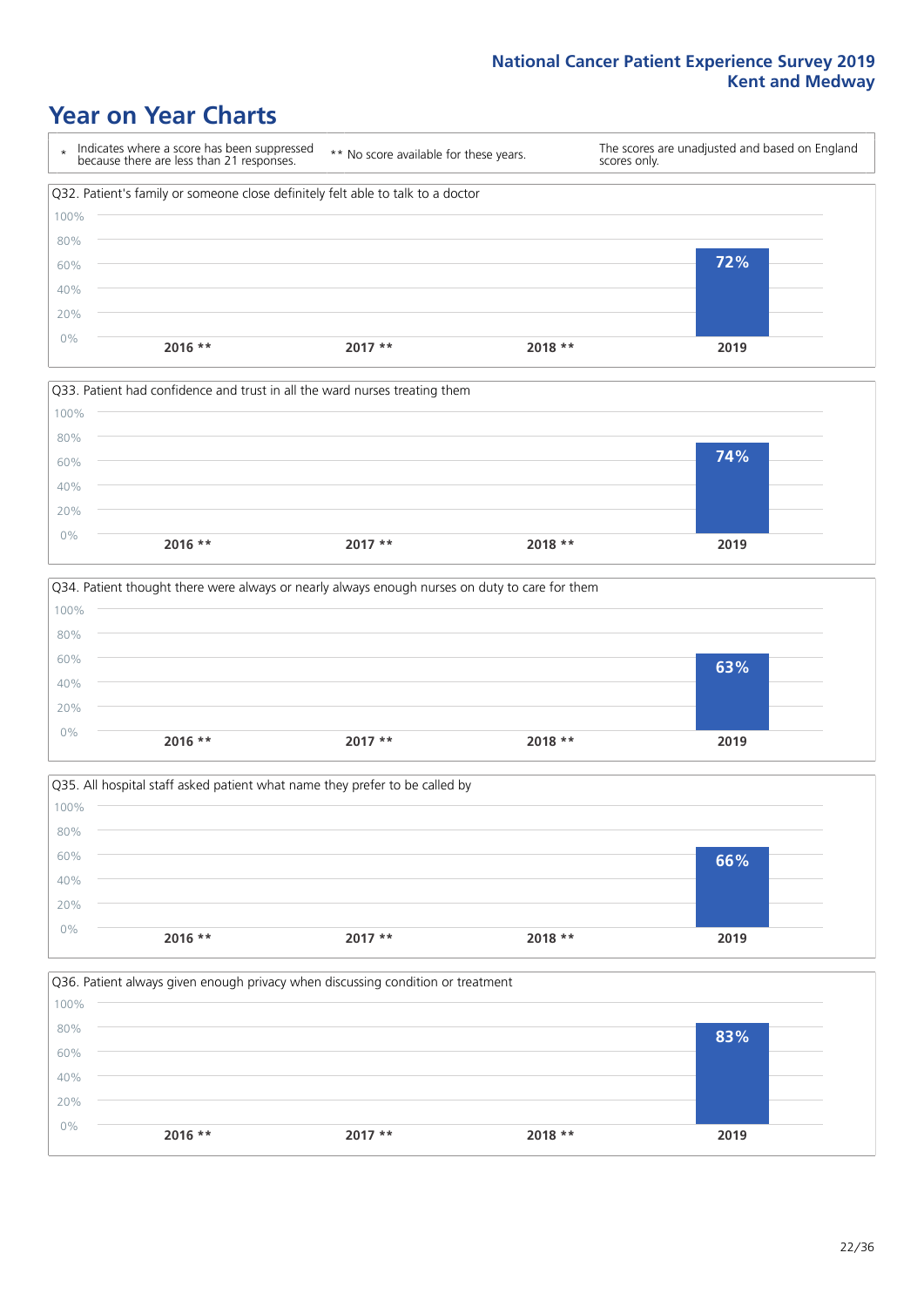### **Year on Year Charts**

\* Indicates where a score has been suppressed because there are less than 21 responses. \*\* No score available for these years. The scores are unadjusted and based on England scores only. Q37. Patient definitely found hospital staff to discuss worries or fears during their inpatient visit 0% 20% 40% 60% 80% 100% **2016 \*\* 2017 \*\* 2018 \*\* 2019 46%**



|       |           | Q39. Patient always felt they were treated with respect and dignity while in hospital |          |      |  |
|-------|-----------|---------------------------------------------------------------------------------------|----------|------|--|
| 100%  |           |                                                                                       |          |      |  |
| 80%   |           |                                                                                       |          | 87%  |  |
| 60%   |           |                                                                                       |          |      |  |
| 40%   |           |                                                                                       |          |      |  |
| 20%   |           |                                                                                       |          |      |  |
| $0\%$ | $2016$ ** | $2017$ **                                                                             | $2018**$ | 2019 |  |
|       |           |                                                                                       |          |      |  |

|       |           | Q40. Patient given clear written information about what should or should not do after leaving hospital |          |      |  |
|-------|-----------|--------------------------------------------------------------------------------------------------------|----------|------|--|
| 100%  |           |                                                                                                        |          |      |  |
| 80%   |           |                                                                                                        |          | 86%  |  |
| 60%   |           |                                                                                                        |          |      |  |
| 40%   |           |                                                                                                        |          |      |  |
| 20%   |           |                                                                                                        |          |      |  |
| $0\%$ | $2016$ ** | $2017**$                                                                                               | $2018**$ | 2019 |  |
|       |           |                                                                                                        |          |      |  |

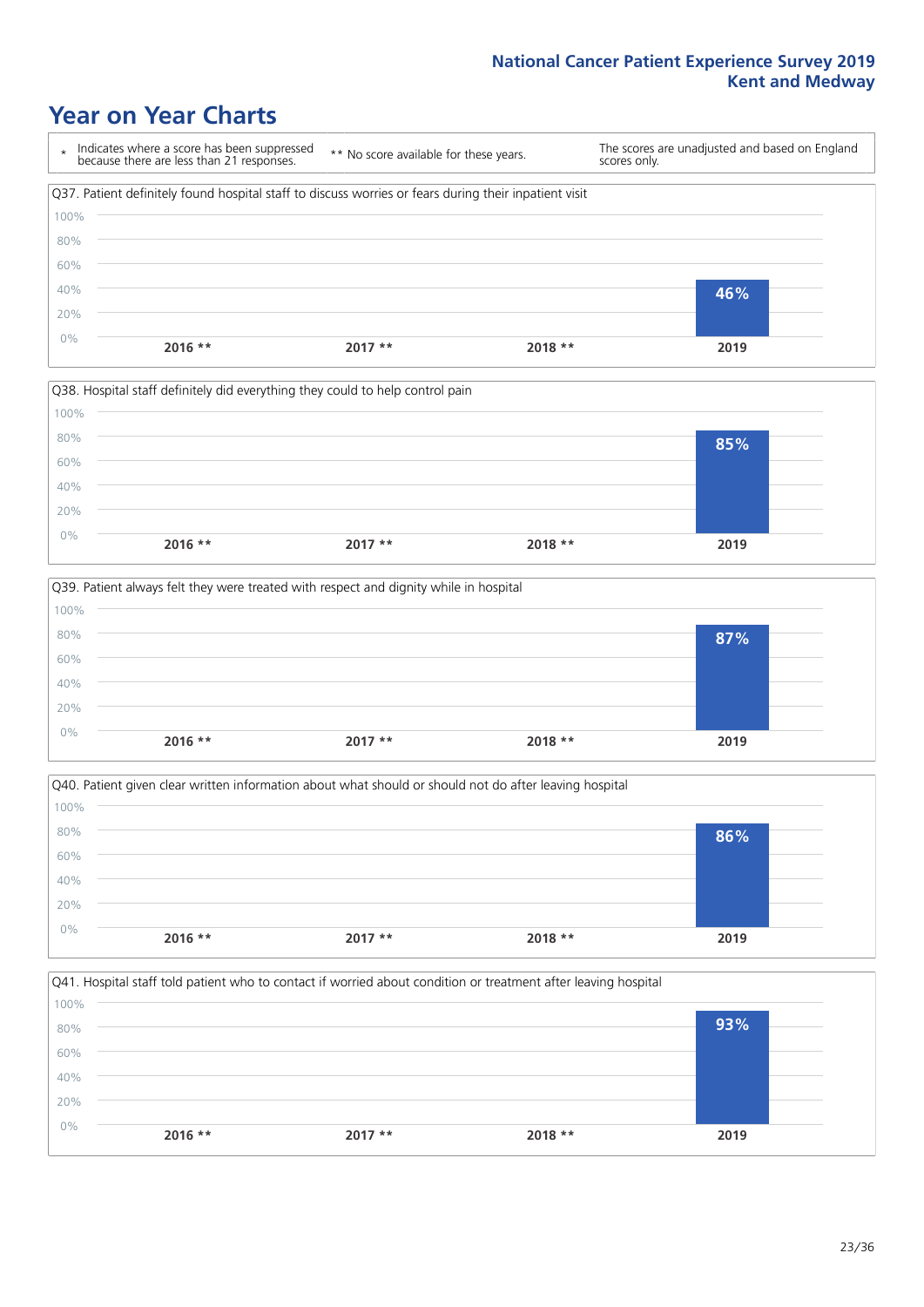### **Year on Year Charts**

\* Indicates where a score has been suppressed because there are less than 21 responses.

\*\* No score available for these years.

The scores are unadjusted and based on England scores only.

### **HOSPITAL CARE AS A DAY PATIENT / OUTPATIENT**









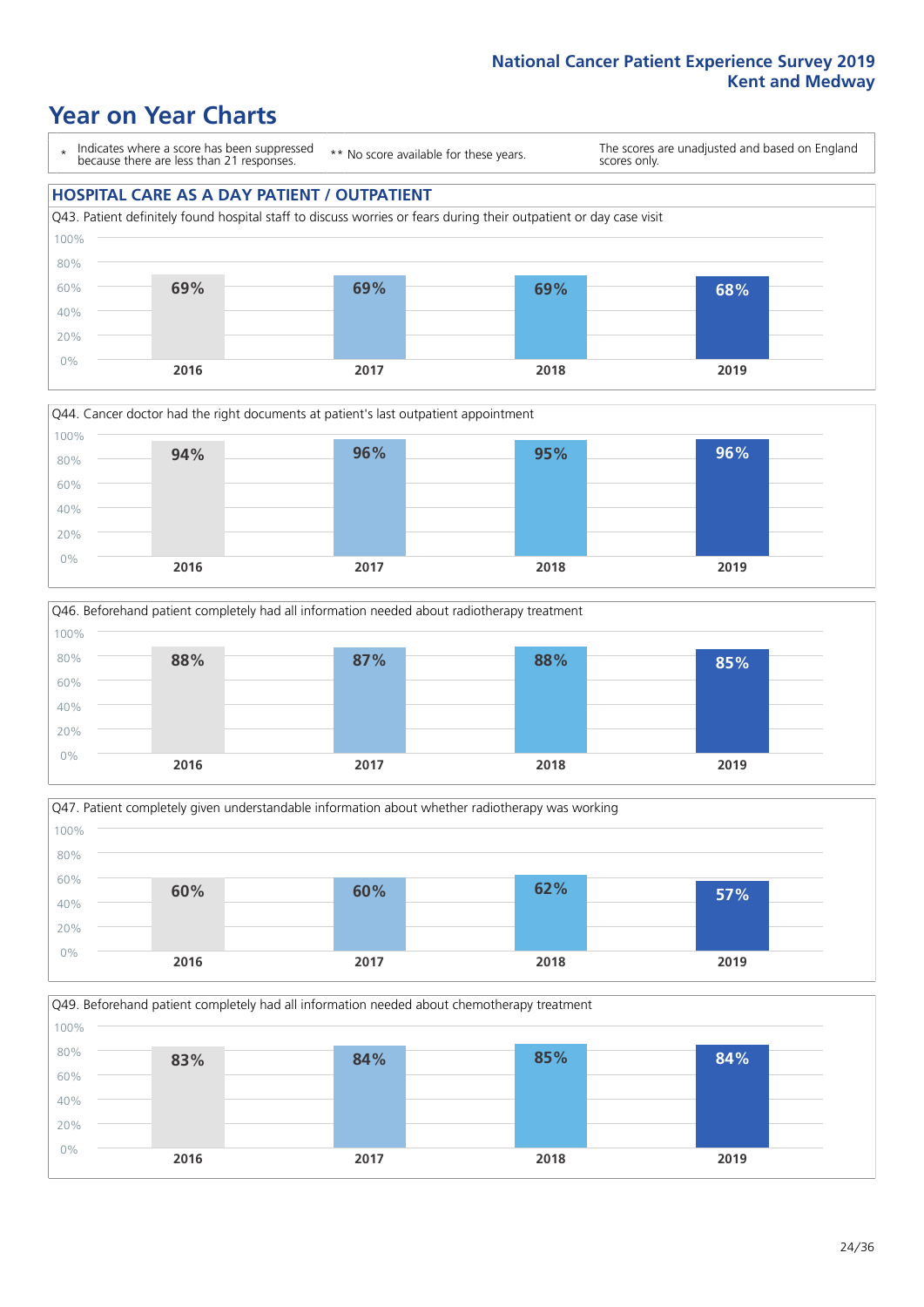### **Year on Year Charts**

\* Indicates where a score has been suppressed because there are less than 21 responses. \*\* No score available for these years. The scores are unadjusted and based on England scores only. Q50. Patient given enough information about whether chemotherapy was working in a completely understandable way 0% 20% 40% 60% 80% 100% **2016 2017 2018 2019 65% 65% 65% 65%**

#### **HOME CARE AND SUPPORT**







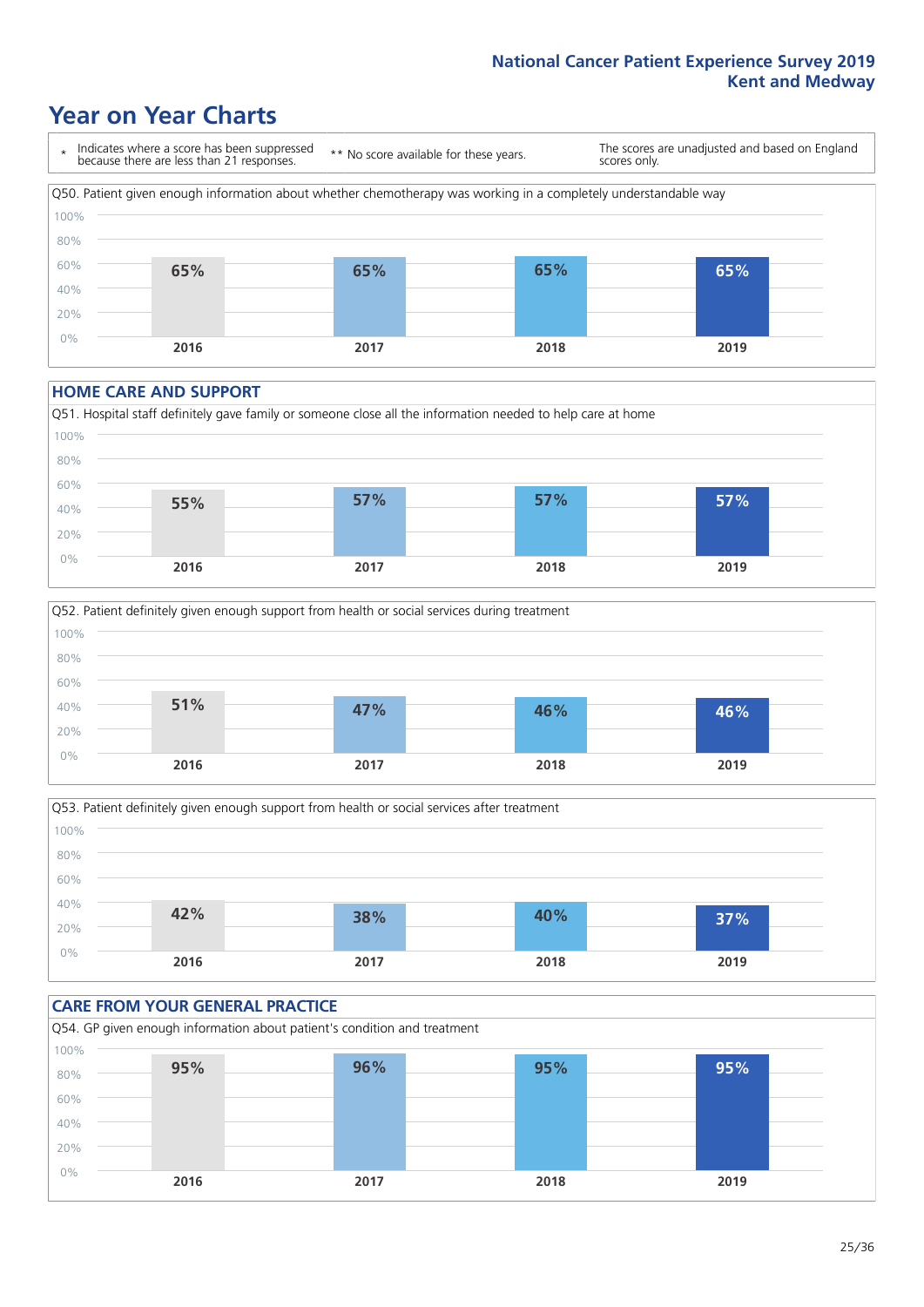### **Year on Year Charts**

\* Indicates where a score has been suppressed because there are less than 21 responses. \*\* No score available for these years. The scores are unadjusted and based on England scores only. Q55. General practice staff definitely did everything they could to support patient during treatment 0% 20% 40% 60% 80% 100% **2016 2017 2018 2019 62% 57% 57% 54%**

#### **YOUR OVERALL NHS CARE**







Q59. Patient felt length of time for attending clinics and appointments for cancer was about right 0% 20% 40% 60% 80% 100% **2016 2017 2018 2019 67% 70% 70% 69%**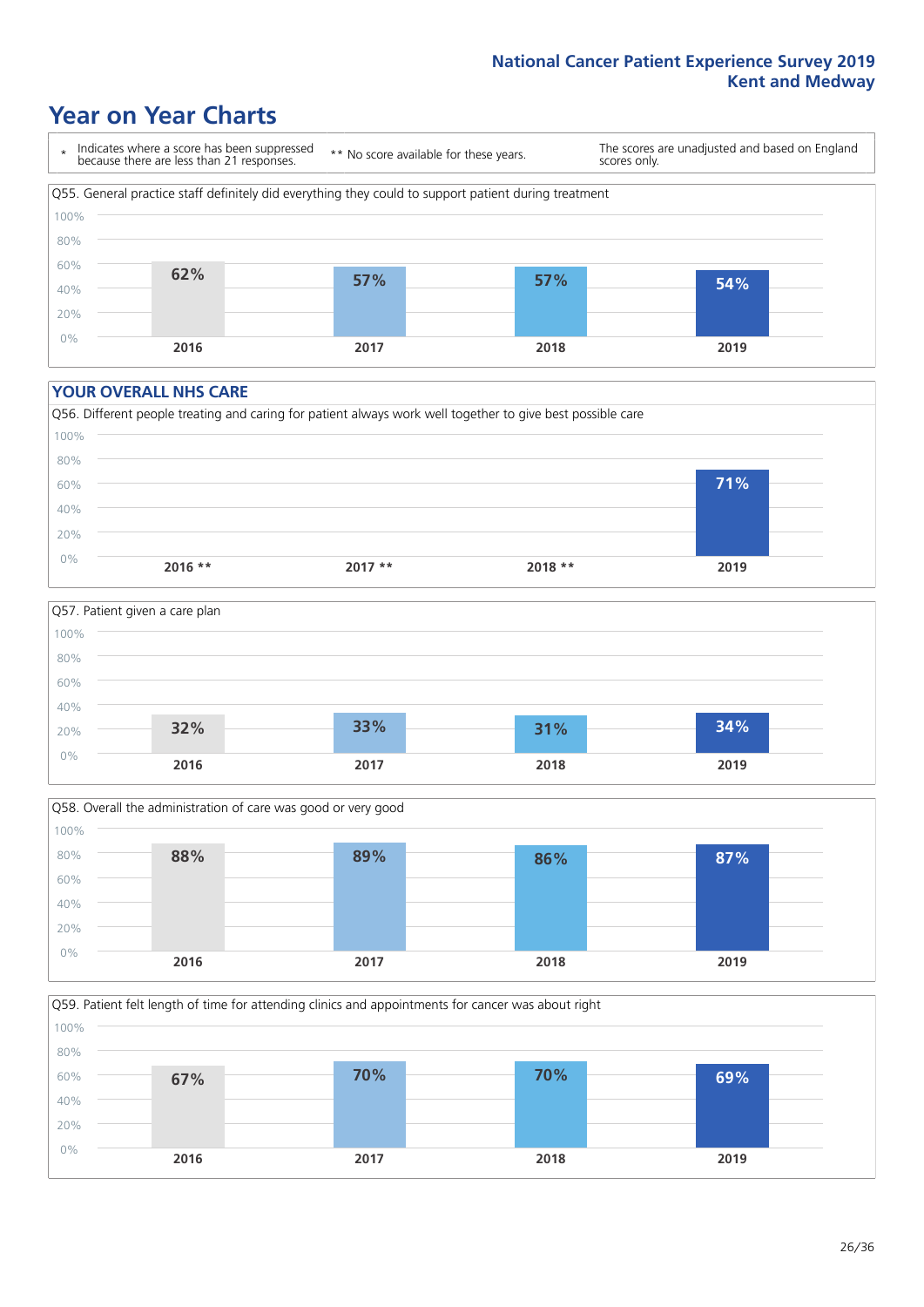# **Year on Year Charts**



| 10 |      | Q61. Patient's average rating of care scored from very poor to very good |      |      |
|----|------|--------------------------------------------------------------------------|------|------|
|    | 8.6  |                                                                          | 8.8  | 8.7  |
|    |      |                                                                          |      |      |
|    |      |                                                                          |      |      |
|    |      |                                                                          |      |      |
|    | 2016 | 2017                                                                     | 2018 | 2019 |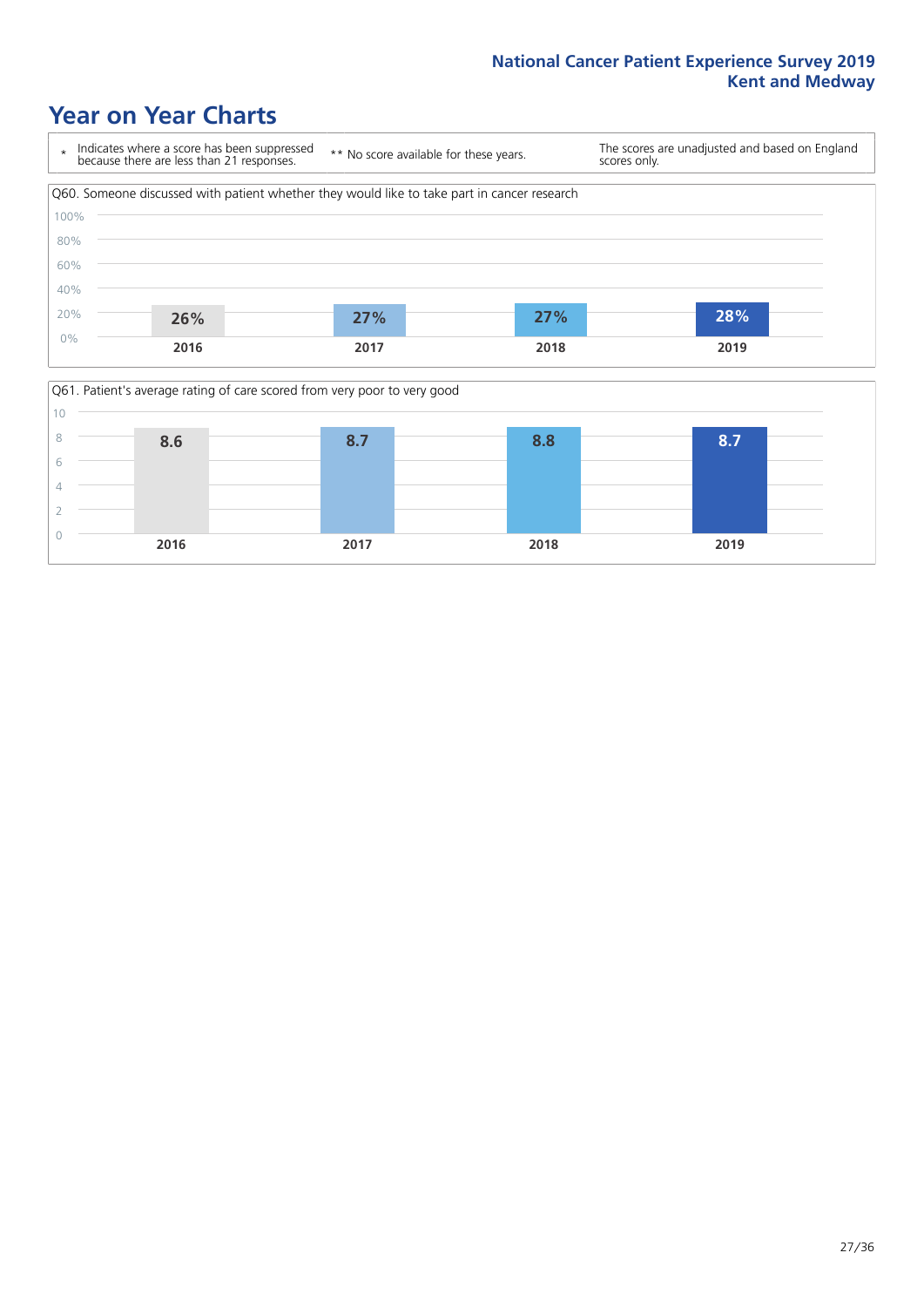# **Trust Expected Range Summary**

|                 | Alliance                                            | <b>Expected Range Classification</b> |    |  |  |  |  |  |
|-----------------|-----------------------------------------------------|--------------------------------------|----|--|--|--|--|--|
| <b>RPA</b>      | Medway NHS Foundation Trust                         | 5                                    | 45 |  |  |  |  |  |
| <b>RWF</b>      | Maidstone and Tunbridge Wells NHS Trust             |                                      | 47 |  |  |  |  |  |
| RN <sub>7</sub> | Dartford and Gravesham NHS Trust                    | 12                                   | 40 |  |  |  |  |  |
| <b>RVV</b>      | East Kent Hospitals University NHS Foundation Trust | 23                                   | 29 |  |  |  |  |  |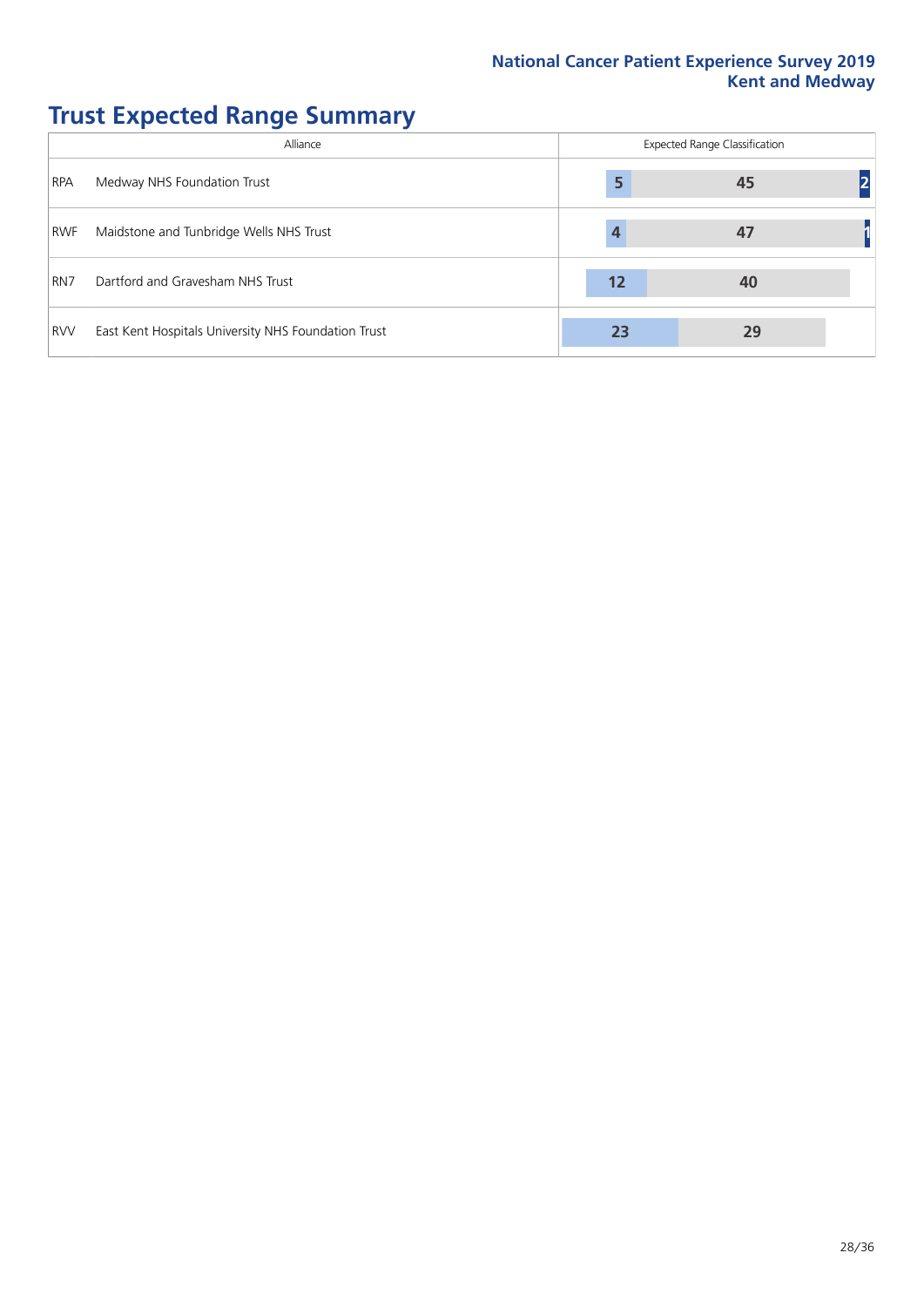# **Trust Dashboard Questions**

|            | Q61. Patient's average rating of care scored from very poor to very good                      |        |       |
|------------|-----------------------------------------------------------------------------------------------|--------|-------|
| Code       | Name                                                                                          | Base   | Score |
| All        | National                                                                                      | 65,135 | 8.8   |
| E56000011  | Kent and Medway                                                                               | 2,089  | 8.7   |
| <b>RWF</b> | Maidstone and Tunbridge Wells NHS Trust                                                       | 479    | 8.8   |
| <b>RPA</b> | Medway NHS Foundation Trust                                                                   | 250    | 8.8   |
| RN7        | Dartford and Gravesham NHS Trust                                                              | 382    | 8.7   |
| <b>RVV</b> | East Kent Hospitals University NHS Foundation Trust                                           | 857    | 8.7   |
|            | Q18. Patient definitely involved as much as they wanted in decisions about care and treatment |        |       |
| Code       | Name                                                                                          | Base   | Score |
| All        | National                                                                                      | 65,989 | 81%   |
| E56000011  | Kent and Medway                                                                               | 2,122  | 81%   |
| <b>RWF</b> | Maidstone and Tunbridge Wells NHS Trust                                                       | 490    | 84%   |
| <b>RVV</b> | East Kent Hospitals University NHS Foundation Trust                                           | 879    | 81%   |
| <b>RPA</b> | Medway NHS Foundation Trust                                                                   | 250    | 81%   |
| RN7        | Dartford and Gravesham NHS Trust                                                              | 386    | 78%   |
|            | Q19. Patient given the name of a CNS who would support them through their treatment           |        |       |
| Code       | Name                                                                                          | Base   | Score |
| All        | National                                                                                      | 64,196 | 92%   |
| E56000011  | Kent and Medway                                                                               | 2,049  | 90%   |
| RN7        | Dartford and Gravesham NHS Trust                                                              | 368    | 91%   |
| <b>RPA</b> | Medway NHS Foundation Trust                                                                   | 246    | 90%   |
| <b>RWF</b> | Maidstone and Tunbridge Wells NHS Trust                                                       | 477    | 90%   |
| <b>RVV</b> | East Kent Hospitals University NHS Foundation Trust                                           | 844    | 89%   |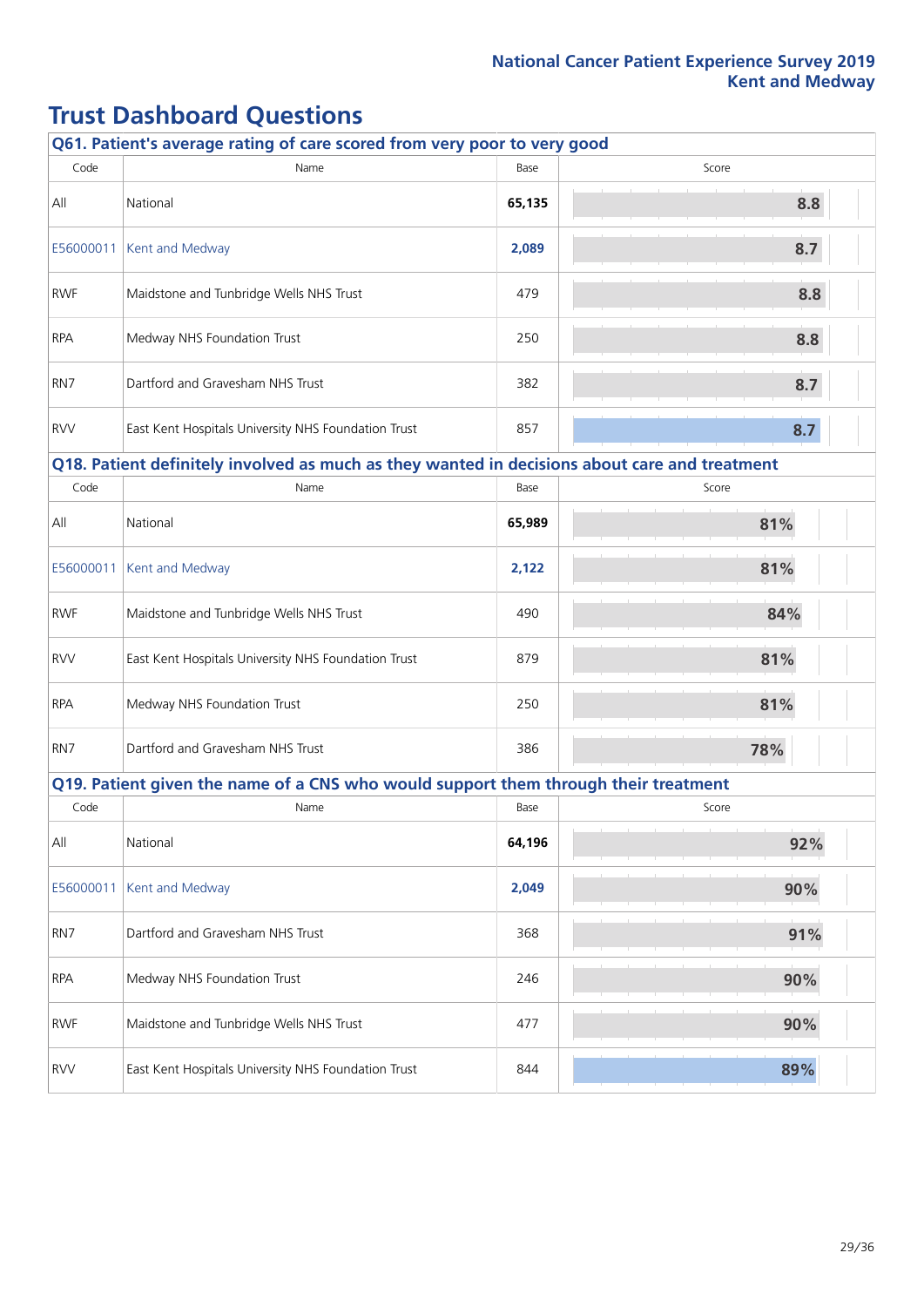# **Trust Dashboard Questions**

|            | Q20. Patient found it very or quite easy to contact their CNS                                         |        |       |
|------------|-------------------------------------------------------------------------------------------------------|--------|-------|
| Code       | Name                                                                                                  | Base   | Score |
| All        | National                                                                                              | 52,999 | 85%   |
| E56000011  | Kent and Medway                                                                                       | 1,650  | 79%   |
| <b>RPA</b> | Medway NHS Foundation Trust                                                                           | 191    | 83%   |
| <b>RWF</b> | Maidstone and Tunbridge Wells NHS Trust                                                               | 396    | 83%   |
| RN7        | Dartford and Gravesham NHS Trust                                                                      | 295    | 81%   |
| <b>RVV</b> | East Kent Hospitals University NHS Foundation Trust                                                   | 664    | 75%   |
|            | Q39. Patient always felt they were treated with respect and dignity while in hospital                 |        |       |
| Code       | Name                                                                                                  | Base   | Score |
| All        | National                                                                                              | 32,875 | 88%   |
| E56000011  | Kent and Medway                                                                                       | 986    | 87%   |
| <b>RWF</b> | Maidstone and Tunbridge Wells NHS Trust                                                               | 239    | 90%   |
| <b>RPA</b> | Medway NHS Foundation Trust                                                                           | 110    | 87%   |
| <b>RVV</b> | East Kent Hospitals University NHS Foundation Trust                                                   | 352    | 83%   |
| RN7        | Dartford and Gravesham NHS Trust                                                                      | 168    | 82%   |
| hospital   | Q41. Hospital staff told patient who to contact if worried about condition or treatment after leaving |        |       |
| Code       | Name                                                                                                  | Base   | Score |
| All        | National                                                                                              | 31,541 | 94%   |
| E56000011  | Kent and Medway                                                                                       | 940    | 93%   |
| <b>RWF</b> | Maidstone and Tunbridge Wells NHS Trust                                                               | 231    | 95%   |
| <b>RPA</b> | Medway NHS Foundation Trust                                                                           | 104    | 95%   |

RVV East Kent Hospitals University NHS Foundation Trust **333** 833 **91%** 

RN7 Dartford and Gravesham NHS Trust 160 **91%**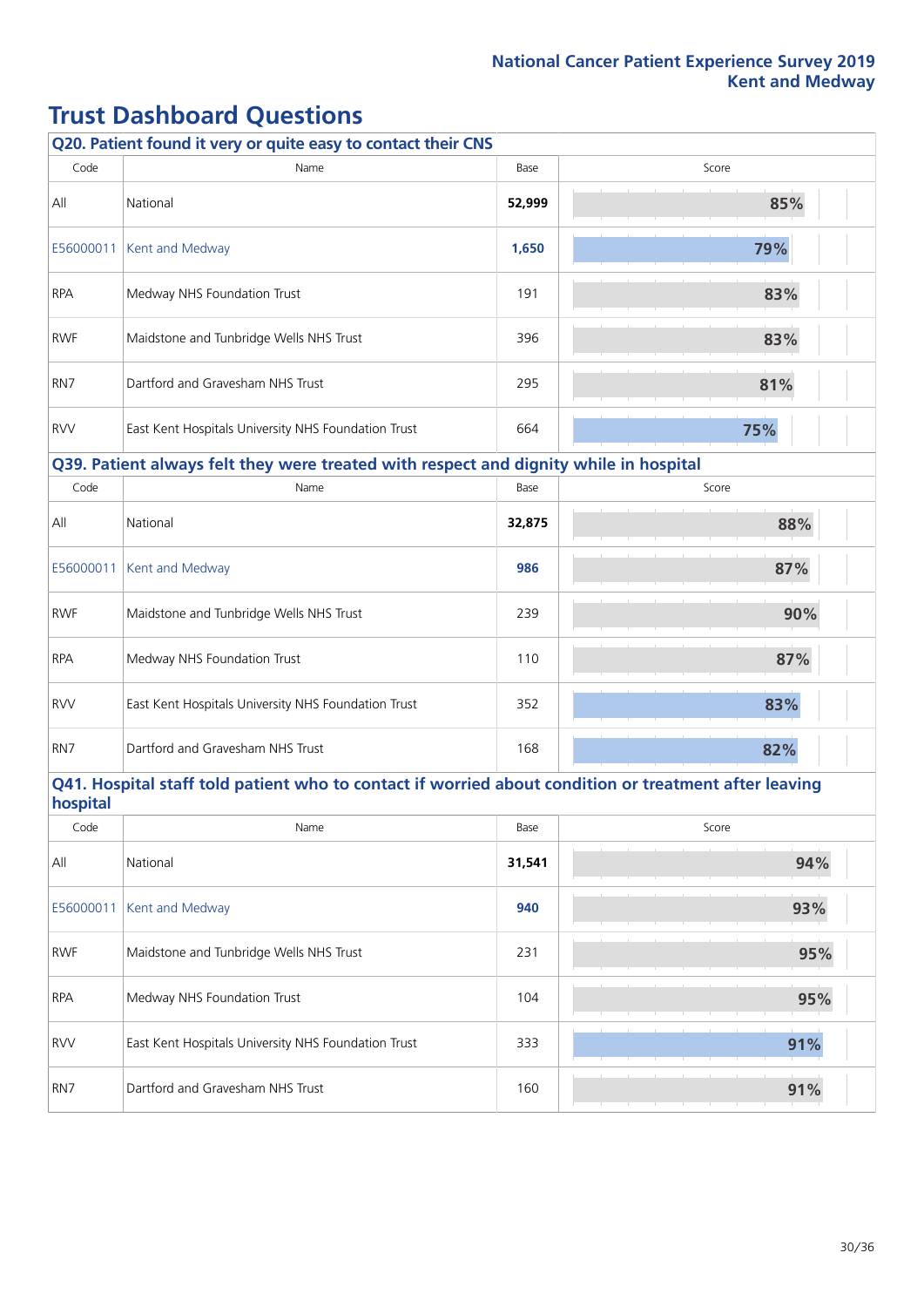# **Trust Dashboard Questions**

| Q55. General practice staff definitely did everything they could to support patient during treatment |                                                     |        |       |  |
|------------------------------------------------------------------------------------------------------|-----------------------------------------------------|--------|-------|--|
| Code                                                                                                 | Name                                                | Base   | Score |  |
| All                                                                                                  | National                                            | 44,055 | 58%   |  |
| E56000011                                                                                            | Kent and Medway                                     | 1,431  | 55%   |  |
| <b>RVV</b>                                                                                           | East Kent Hospitals University NHS Foundation Trust | 611    | 58%   |  |
| <b>RWF</b>                                                                                           | Maidstone and Tunbridge Wells NHS Trust             | 326    | 57%   |  |
| <b>RPA</b>                                                                                           | Medway NHS Foundation Trust                         | 168    | 56%   |  |
| RN7                                                                                                  | Dartford and Gravesham NHS Trust                    | 257    | 47%   |  |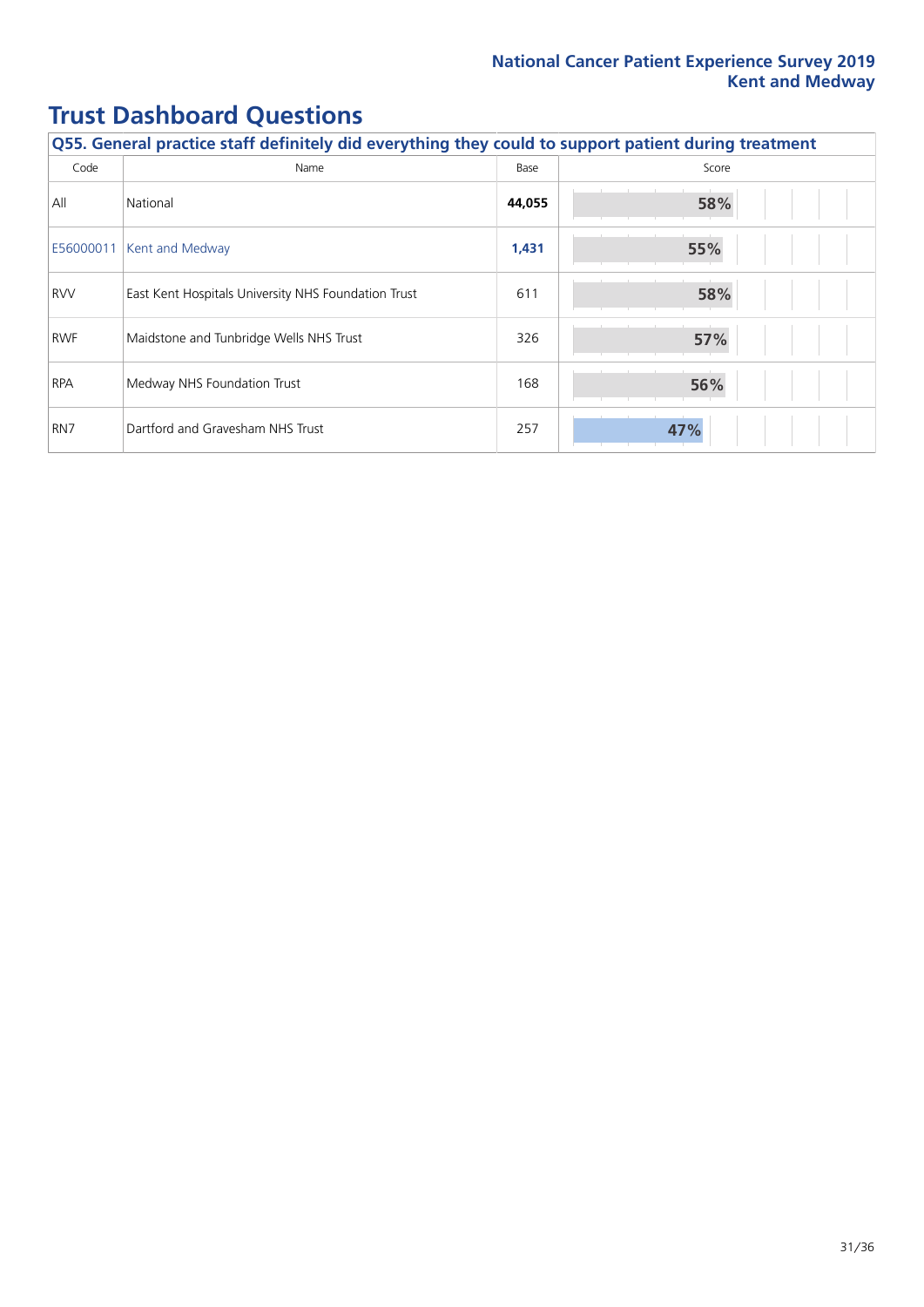# **CCG Expected Range Summary**

|     | CCG                                     |                         | <b>Expected Range Classification</b> |  |
|-----|-----------------------------------------|-------------------------|--------------------------------------|--|
| 10E | NHS Thanet CCG                          |                         | 50                                   |  |
| 10D | NHS Swale CCG                           | $\overline{\mathbf{3}}$ | 48                                   |  |
| 09J | NHS Dartford, Gravesham and Swanley CCG | 4                       | 47                                   |  |
| 09W | NHS Medway CCG                          | $\overline{\mathbf{3}}$ | 49                                   |  |
| 99J | NHS West Kent CCG                       | 5                       | 45                                   |  |
| 09C | NHS Ashford CCG                         | $\overline{7}$          | 45                                   |  |
| 10A | NHS South Kent Coast CCG                | $\overline{7}$          | 45                                   |  |
| 09E | NHS Canterbury and Coastal CCG          | 16                      | 36                                   |  |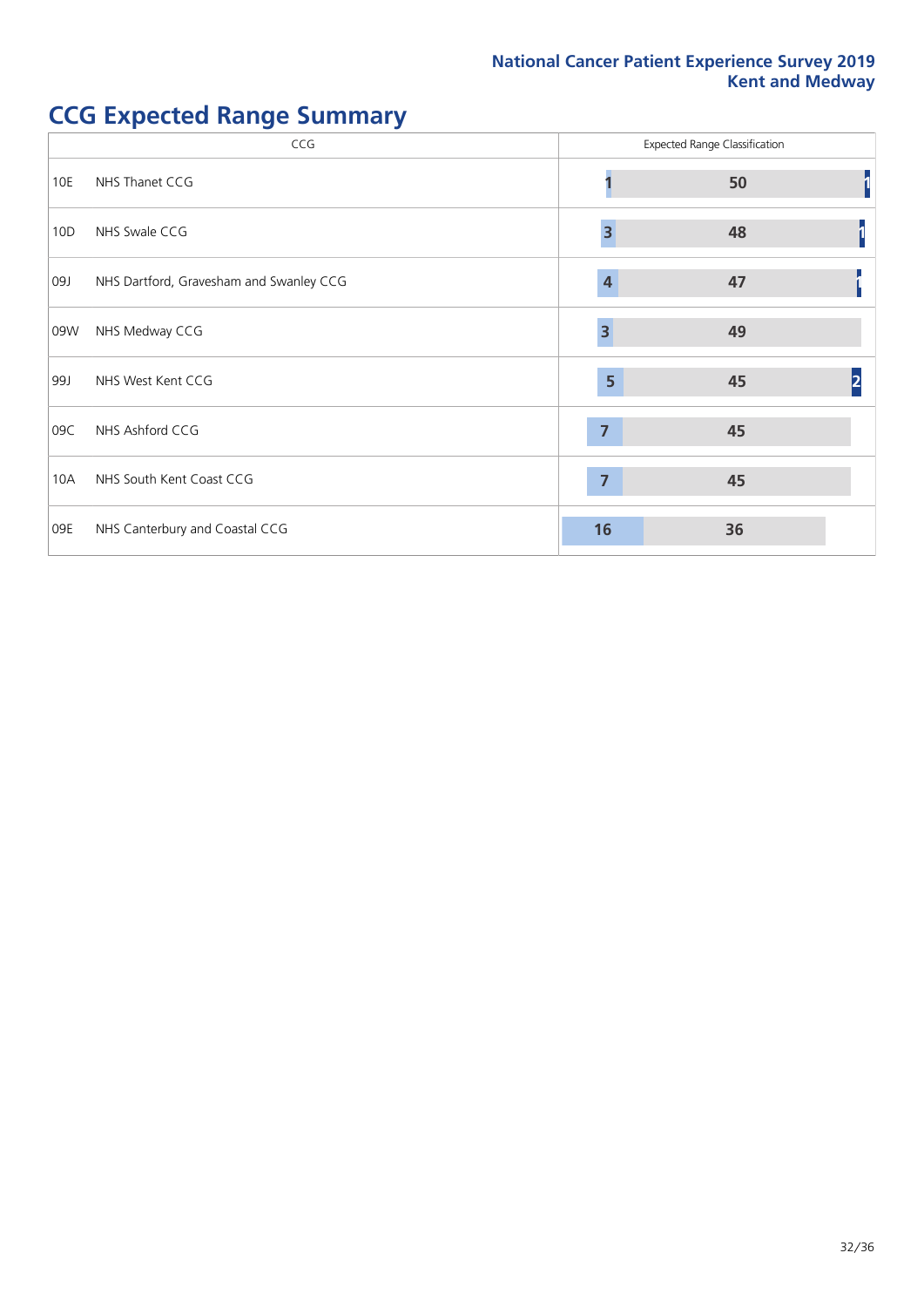| Q61. Patient's average rating of care scored from very poor to very good |                                                                                               |        |       |  |
|--------------------------------------------------------------------------|-----------------------------------------------------------------------------------------------|--------|-------|--|
| Code                                                                     | Name                                                                                          | Base   | Score |  |
| All                                                                      | National                                                                                      | 65,135 | 8.8   |  |
| E56000011                                                                | Kent and Medway                                                                               | 2,089  | 8.7   |  |
| 99J                                                                      | NHS West Kent CCG                                                                             | 435    | 8.9   |  |
| 10E                                                                      | NHS Thanet CCG                                                                                | 197    | 8.8   |  |
| 10A                                                                      | NHS South Kent Coast CCG                                                                      | 306    | 8.7   |  |
| 09W                                                                      | NHS Medway CCG                                                                                | 232    | 8.7   |  |
| 10D                                                                      | NHS Swale CCG                                                                                 | 101    | 8.7   |  |
| 09C                                                                      | NHS Ashford CCG                                                                               | 161    | 8.7   |  |
| 09J                                                                      | NHS Dartford, Gravesham and Swanley CCG                                                       | 385    | 8.7   |  |
| 09E                                                                      | NHS Canterbury and Coastal CCG                                                                | 272    | 8.6   |  |
|                                                                          | Q18. Patient definitely involved as much as they wanted in decisions about care and treatment |        |       |  |
| Code                                                                     | Name                                                                                          | Base   | Score |  |
| All                                                                      | National                                                                                      | 65,989 | 81%   |  |
| E56000011                                                                | Kent and Medway                                                                               | 2,122  | 81%   |  |
| 10A                                                                      | NHS South Kent Coast CCG                                                                      | 316    | 85%   |  |
| 99J                                                                      | NHS West Kent CCG                                                                             | 446    | 84%   |  |
| 09C                                                                      | NHS Ashford CCG                                                                               | 165    | 83%   |  |
| 10E                                                                      | NHS Thanet CCG                                                                                | 198    | 82%   |  |
| 09J                                                                      | NHS Dartford, Gravesham and Swanley CCG                                                       | 391    | 80%   |  |
| 10D                                                                      | NHS Swale CCG                                                                                 | 103    | 80%   |  |
| 09E                                                                      | NHS Canterbury and Coastal CCG                                                                | 276    | 78%   |  |
| 09W                                                                      | NHS Medway CCG                                                                                | 227    | 76%   |  |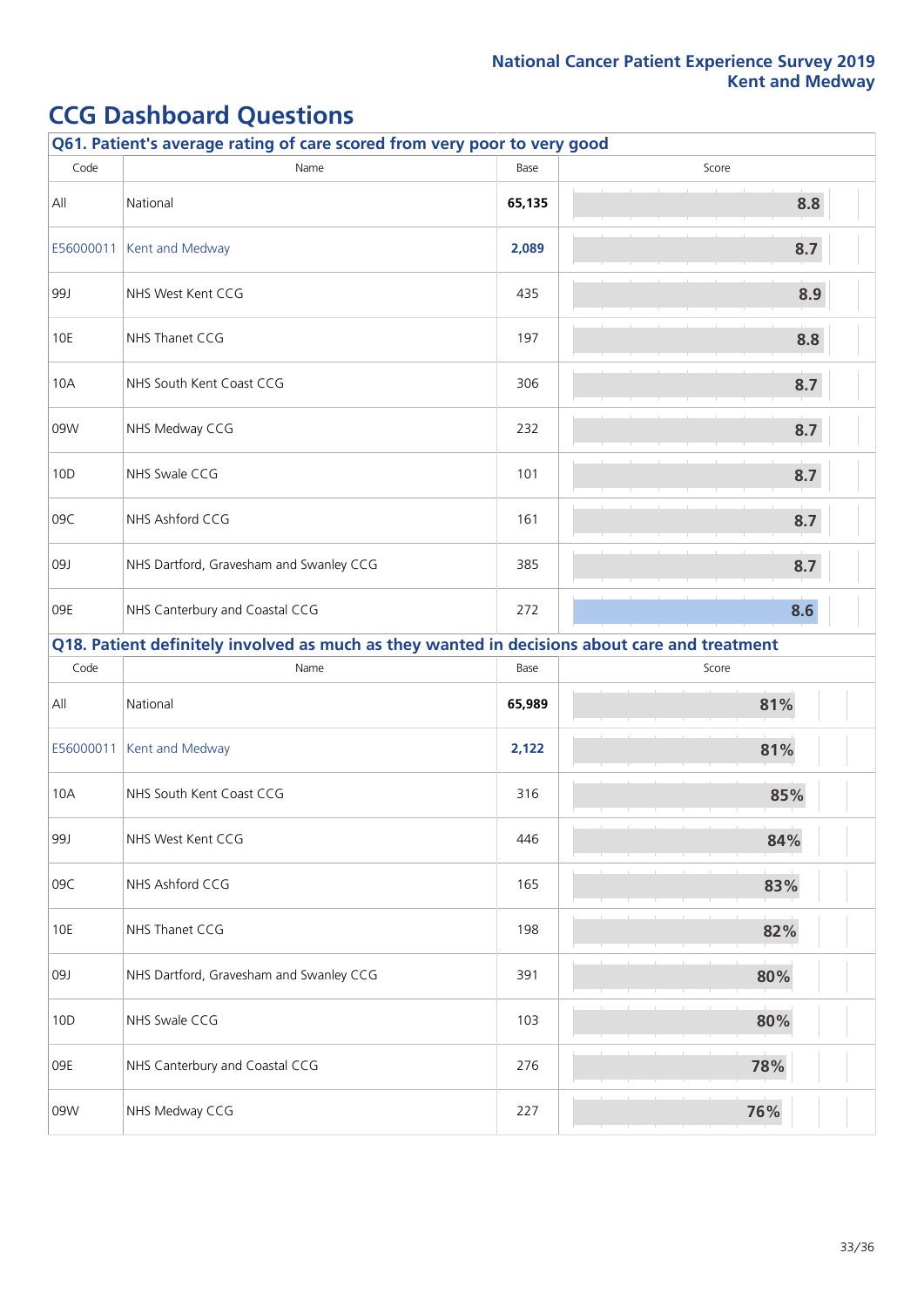| Q19. Patient given the name of a CNS who would support them through their treatment |                                                               |        |       |  |
|-------------------------------------------------------------------------------------|---------------------------------------------------------------|--------|-------|--|
| Code                                                                                | Name                                                          | Base   | Score |  |
| All                                                                                 | National                                                      | 64,196 | 92%   |  |
| E56000011                                                                           | Kent and Medway                                               | 2,049  | 90%   |  |
| 09J                                                                                 | NHS Dartford, Gravesham and Swanley CCG                       | 372    | 91%   |  |
| 09W                                                                                 | NHS Medway CCG                                                | 223    | 91%   |  |
| 09E                                                                                 | NHS Canterbury and Coastal CCG                                | 264    | 91%   |  |
| 09C                                                                                 | NHS Ashford CCG                                               | 163    | 91%   |  |
| 99J                                                                                 | NHS West Kent CCG                                             | 434    | 90%   |  |
| 10E                                                                                 | NHS Thanet CCG                                                | 190    | 90%   |  |
| 10A                                                                                 | NHS South Kent Coast CCG                                      | 306    | 88%   |  |
| 10D                                                                                 | NHS Swale CCG                                                 | 97     | 87%   |  |
|                                                                                     | Q20. Patient found it very or quite easy to contact their CNS |        |       |  |
| Code                                                                                | Name                                                          | Base   | Score |  |
| All                                                                                 | National                                                      | 52,999 | 85%   |  |
| E56000011                                                                           | Kent and Medway                                               | 1,650  | 79%   |  |
| 09W                                                                                 | NHS Medway CCG                                                | 174    | 82%   |  |
| $10E$                                                                               | NHS Thanet CCG                                                | 143    | 82%   |  |
| 99J                                                                                 | NHS West Kent CCG                                             | 365    | 81%   |  |
| 09J                                                                                 | NHS Dartford, Gravesham and Swanley CCG                       | 299    | 81%   |  |
| 10D                                                                                 | NHS Swale CCG                                                 | 76     | 78%   |  |
| 09C                                                                                 | NHS Ashford CCG                                               | 139    | 78%   |  |
| 09E                                                                                 | NHS Canterbury and Coastal CCG                                | 222    | 74%   |  |
| 10A                                                                                 | NHS South Kent Coast CCG                                      | 232    | 74%   |  |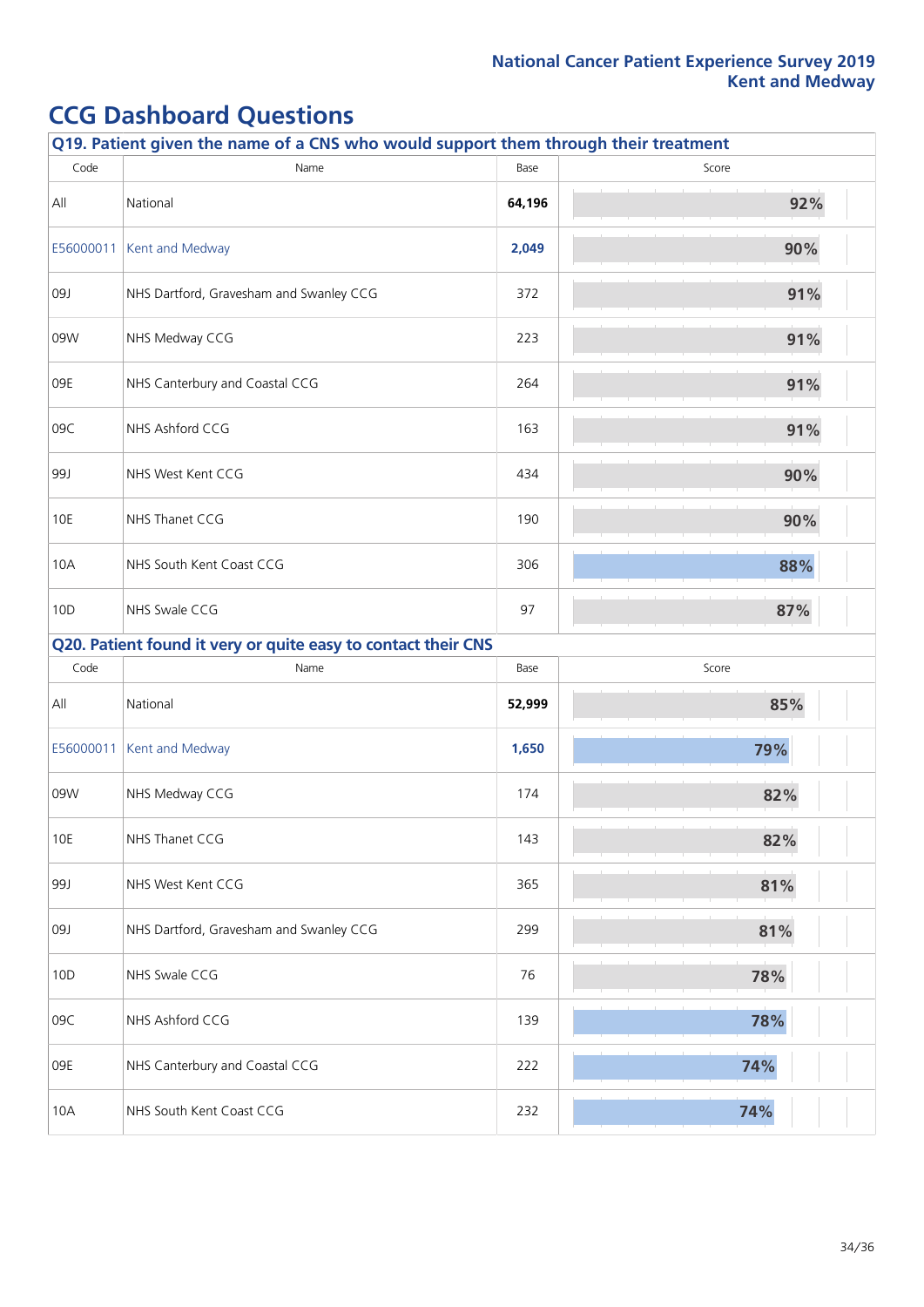|            | Q39. Patient always felt they were treated with respect and dignity while in hospital                 |        |       |
|------------|-------------------------------------------------------------------------------------------------------|--------|-------|
| Code       | Name                                                                                                  | Base   | Score |
| All        | National                                                                                              | 32,875 | 88%   |
| E56000011  | Kent and Medway                                                                                       | 986    | 87%   |
| 99J        | NHS West Kent CCG                                                                                     | 234    | 92%   |
| 10A        | NHS South Kent Coast CCG                                                                              | 149    | 89%   |
| 09W        | NHS Medway CCG                                                                                        | 105    | 88%   |
| 09J        | NHS Dartford, Gravesham and Swanley CCG                                                               | 188    | 86%   |
| <b>10E</b> | NHS Thanet CCG                                                                                        | 79     | 85%   |
| 10D        | NHS Swale CCG                                                                                         | 51     | 81%   |
| 09E        | NHS Canterbury and Coastal CCG                                                                        | 103    | 81%   |
| 09C        | NHS Ashford CCG                                                                                       | 77     | 80%   |
| hospital   | Q41. Hospital staff told patient who to contact if worried about condition or treatment after leaving |        |       |
| Code       | Name                                                                                                  | Base   | Score |
| All        | National                                                                                              | 31,541 | 94%   |
| E56000011  | Kent and Medway                                                                                       | 940    | 93%   |
| 09W        | NHS Medway CCG                                                                                        | 98     | 96%   |
| 10A        | NHS South Kent Coast CCG                                                                              | 141    | 94%   |
| 09J        | NHS Dartford, Gravesham and Swanley CCG                                                               | 178    | 93%   |
| 10E        | NHS Thanet CCG                                                                                        | 75     | 93%   |
| 99J        | NHS West Kent CCG                                                                                     | 226    | 92%   |
| 10D        | NHS Swale CCG                                                                                         | 51     | 92%   |
| 09C        | NHS Ashford CCG                                                                                       | 76     | 92%   |
| 09E        | NHS Canterbury and Coastal CCG                                                                        | 95     | 89%   |